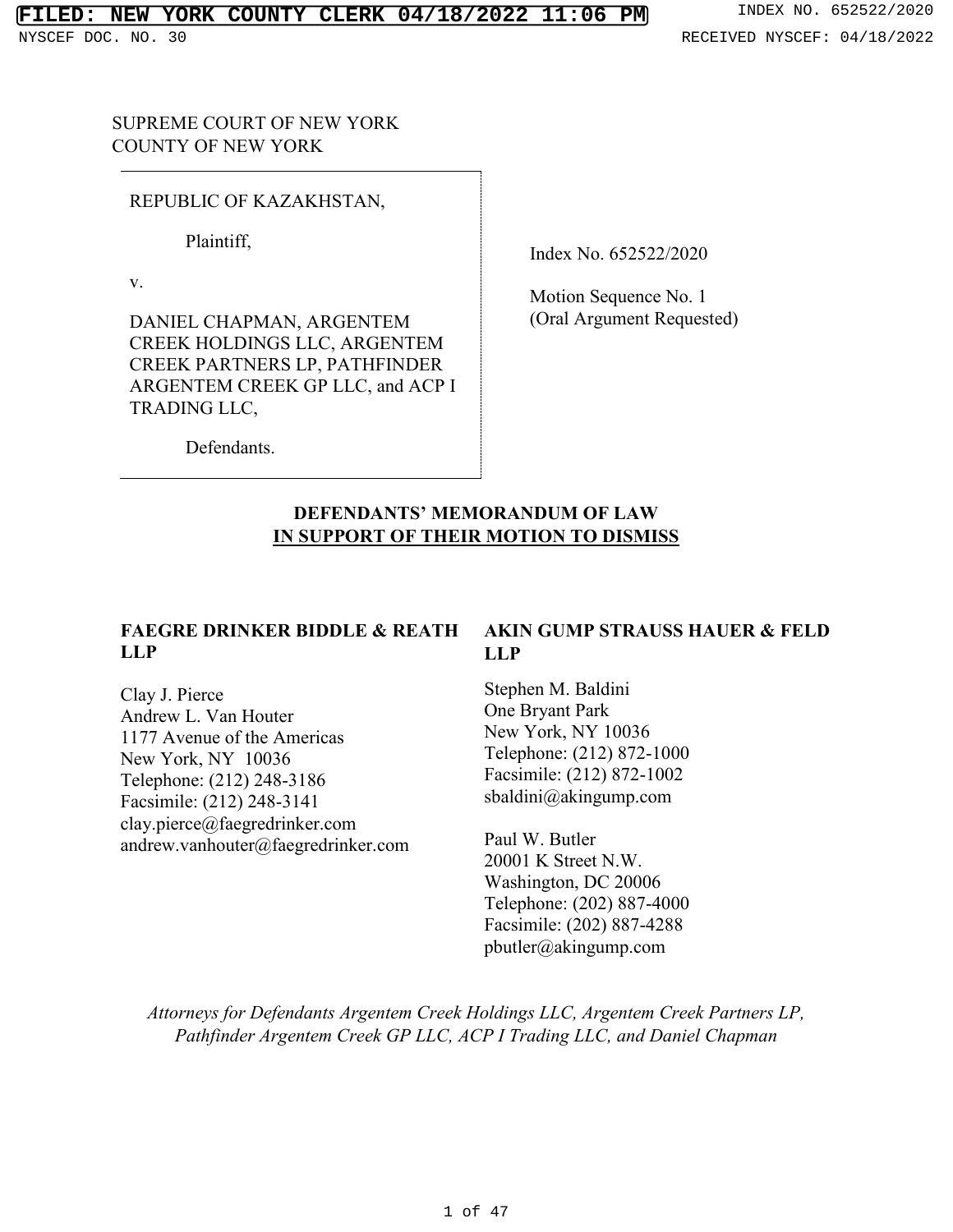# **TABLE OF CONTENTS**

# **Page(s)**

| $\mathbf{I}$ . |                                                                                        |  |
|----------------|----------------------------------------------------------------------------------------|--|
|                | A.                                                                                     |  |
|                | $\mathbf{B}$                                                                           |  |
|                | $C_{\cdot}$                                                                            |  |
|                | D.                                                                                     |  |
|                | E.                                                                                     |  |
|                |                                                                                        |  |
| $\mathbf{I}$ . | KAZAKHSTAN IS PRECLUDED FROM ATTEMPTING TO RELITIGATE, AND                             |  |
|                | The Complaint Is An Improper Collateral Attack On The Award 15<br>$A_{1}$              |  |
|                | The Complaint Is Barred By Collateral Estoppel (Issue Preclusion).  19<br>$\mathbf{B}$ |  |
| $\Pi$ .        | KAZAKHSTAN'S CLAIMS ARE BARRED BY THE NOERR-PENNINGTON                                 |  |
| III.           | KAZAKHSTAN FAILS TO ALLEGE AN UNDERLYING FRAUD TO                                      |  |
| IV.            | NEW YORK LAW FORECLOSES KAZAKHSTAN'S UNLAWFUL MEANS                                    |  |
|                |                                                                                        |  |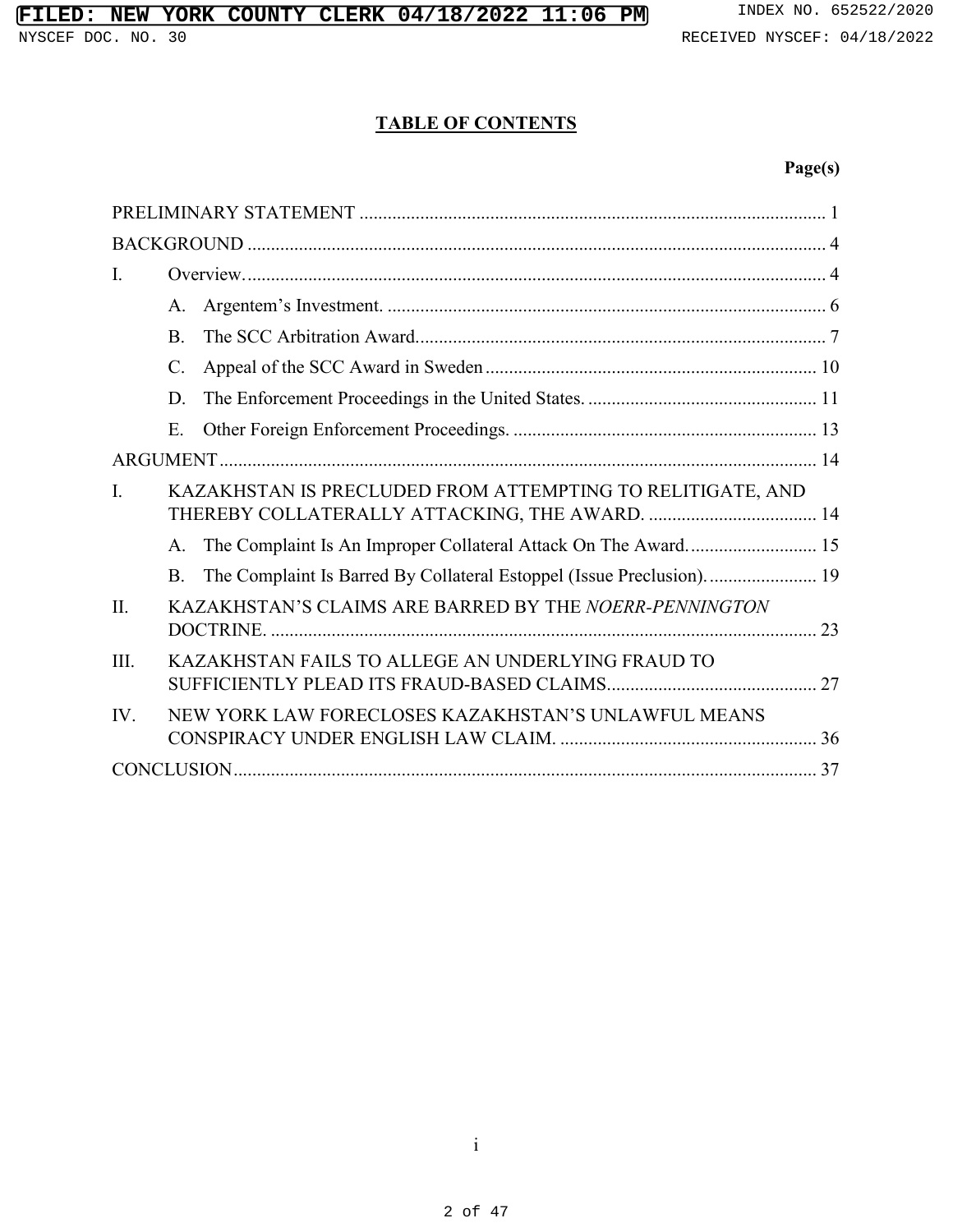# **FILED: NEW YORK COUNTY CLERK 04/18/2022 11:06 PM** INDEX NO. 652522/2020

# **TABLE OF AUTHORITIES**

| ro er<br>S<br>., |
|------------------|
|------------------|

## **Cases**

| Abrams v. Macy Park Constr. Co.,                                       |
|------------------------------------------------------------------------|
| Aglira v. Julien & Schlesinger, P.C.,                                  |
| AIG Fin. Prods. Corp. v. ICP Asset Mgmt., LLC,                         |
| Alexander & Alexander of N.Y. v. Fritzen,                              |
| In re Allstate Ins. Co. (Stolarz–New Jersey Mfrs. Ins. Co.),           |
| Babcock v. Jackson,                                                    |
| Balt. Scrap Corp. v. David J. Joseph Corp.,                            |
| Bath Petroleum Storage, Inc. v. Market Hub Partners, L.P.,             |
| Beck v. Prupis,                                                        |
| Bernard v. Proskauer Rose, LLP,                                        |
| Buechel v. Bain,                                                       |
| Caesars Ent. Operating Co., Inc. v. Appaloosa Inv. Ltd. Partnership I, |
| Carpet Group Int'l v. Oriental Rug Imposters Ass'n, Inc.,              |
| CBF Industria de Gusa S/A v. AMCI Holdings, Inc.,                      |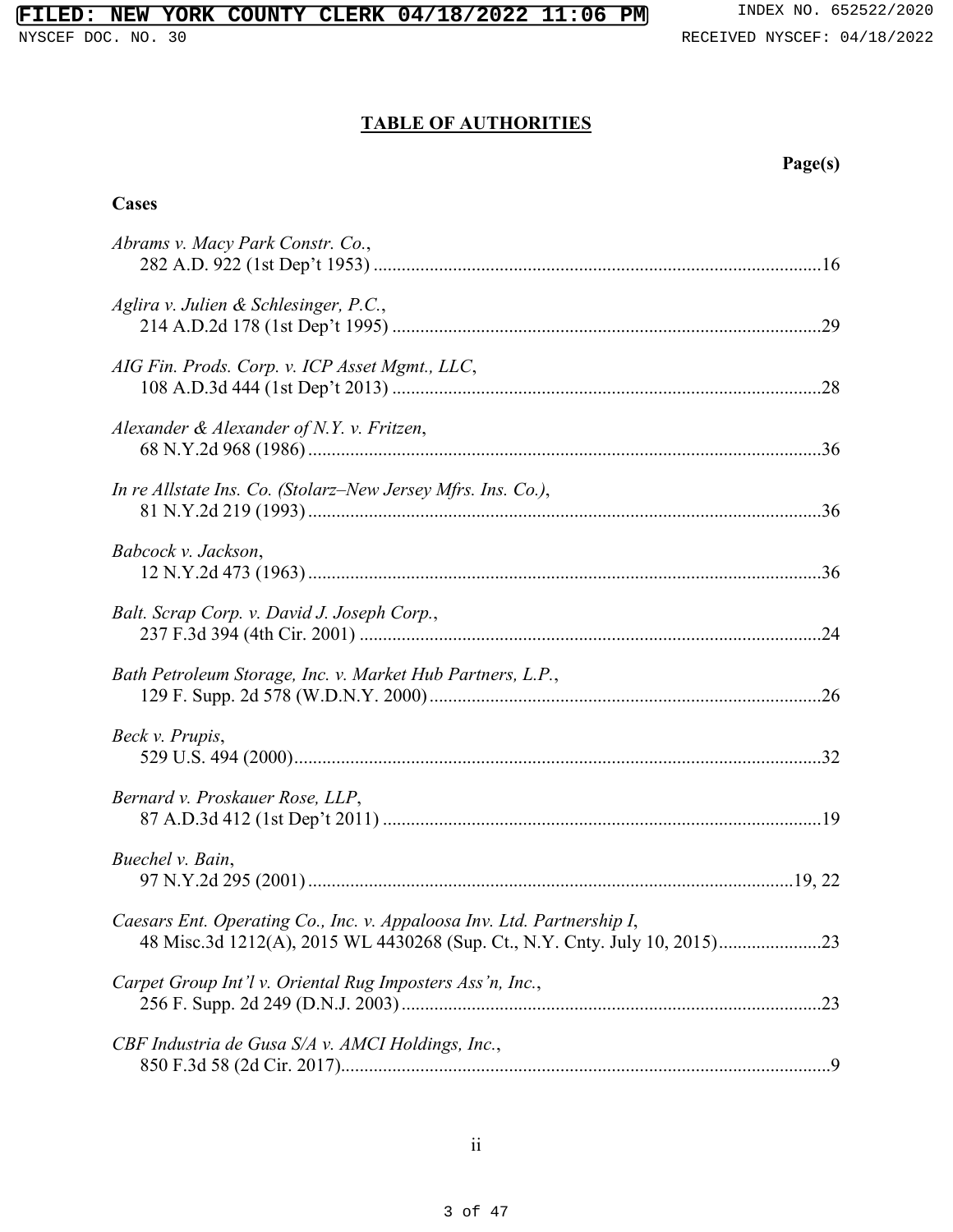| Centro Empresarial Cempresa S.A. v. America Movil, S.A.B. de C.V.,                                           |
|--------------------------------------------------------------------------------------------------------------|
| Channel Master Corp. v. Aluminum Ltd. Sales,                                                                 |
| City of Almaty v. Sater,                                                                                     |
| Clarke-St. John v. City of N.Y.,                                                                             |
| Concourse Nursing Home v. Engelstein,                                                                        |
| Cromer Fin. Ltd. v. Berger,                                                                                  |
| Ctr. Cadillac, Inc. v. Bank Leumi Trust Co. of N.Y.,                                                         |
| Davison v. Margolin Winer & Evens LLP,<br>14 Misc.3d 1240(A), 2007 WL 703108 (Sup. Ct., Nassau Cnty. 2007)18 |
| Decker v. Merrill Lynch, Pierce, Fenner & Smith, Inc.,                                                       |
| Donini Int'l, S.p.A. v. Satec (U.S.A.) LLC,                                                                  |
| El Toro Group, LLC v. Bareburger Group, LLC,                                                                 |
| Eurotech, Inc. v. Cosmos European Travels Aktiengesellschaft,                                                |
| Ginx, Inc. v. Soho Alliance,                                                                                 |
| Gmurzynska v. Hutton,                                                                                        |
| Goel v. Ramachandran,                                                                                        |
| In re Gormally,                                                                                              |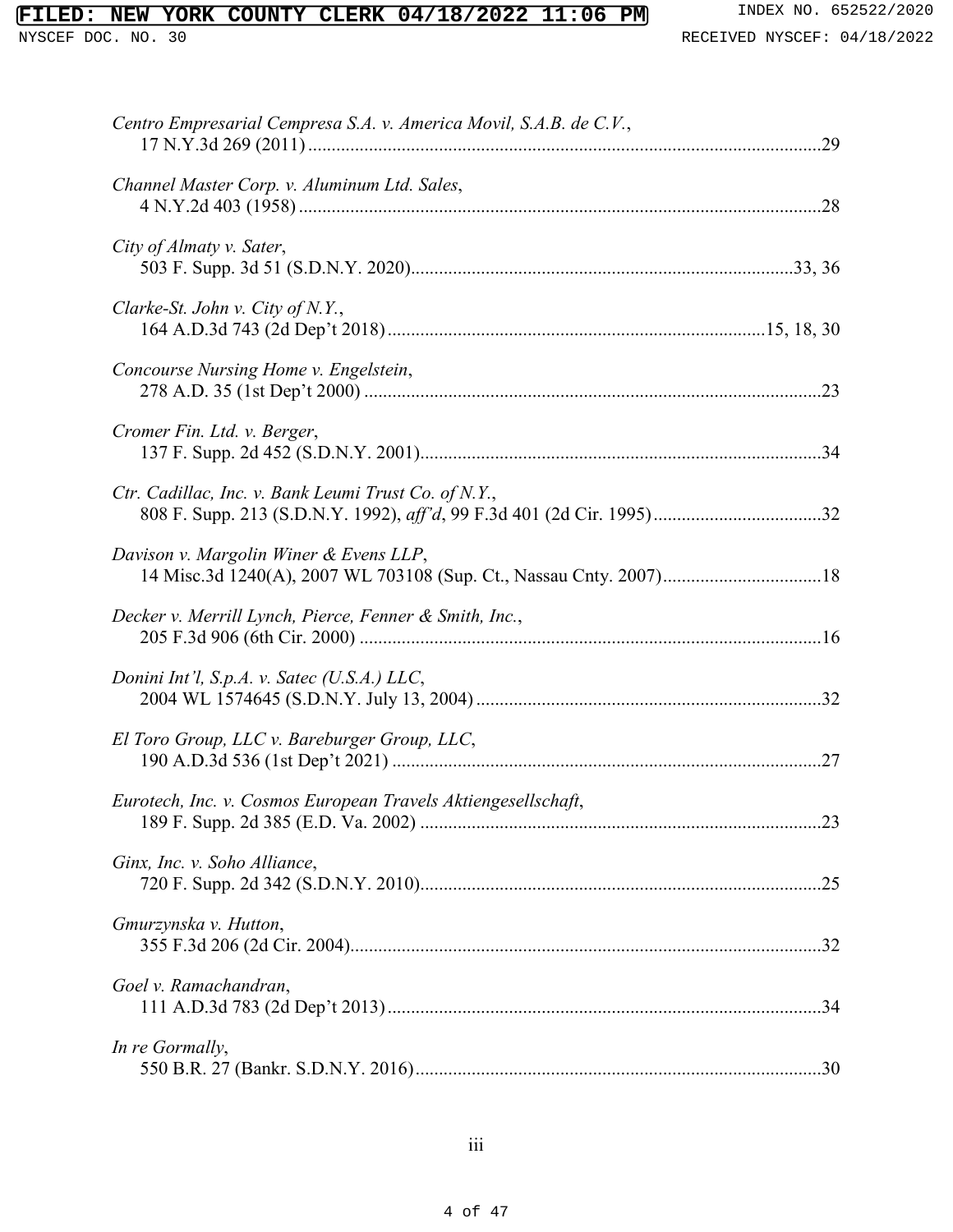| Gregor v. Rossi,                                      |  |
|-------------------------------------------------------|--|
| Grynberg v. Sullivan & Cromwell, LLP,                 |  |
| I.G. Second Generation Partners, L.P. v. Duane Reade, |  |
| Ibarzabal v. Morgan Stanley DW, Inc.,                 |  |
| Kaufman v. Cohen,                                     |  |
| Kirch v. Liberty Media Corp.,                         |  |
| Kolbeck v. LIT Am., Inc.,                             |  |
| LeFebvre v. New York Life Ins. & Annuity Corp.,       |  |
| Liberty Lake Invs., Inc. v. Magnuson,                 |  |
| Lukowsky v. Shalit,                                   |  |
| Luxpro Corp. v. Apple Inc.,                           |  |
| Maersk, Inc. v. Neewra, Inc.,                         |  |
| Meisel v. Grunberg,                                   |  |
| Monterey Sportswear Corp. v. Charma Mills, Inc.,      |  |
| Morin v. Trupin,                                      |  |
| Mosdos Chofetz Chaim, Inc. v. Vill. of Wesley Hills,  |  |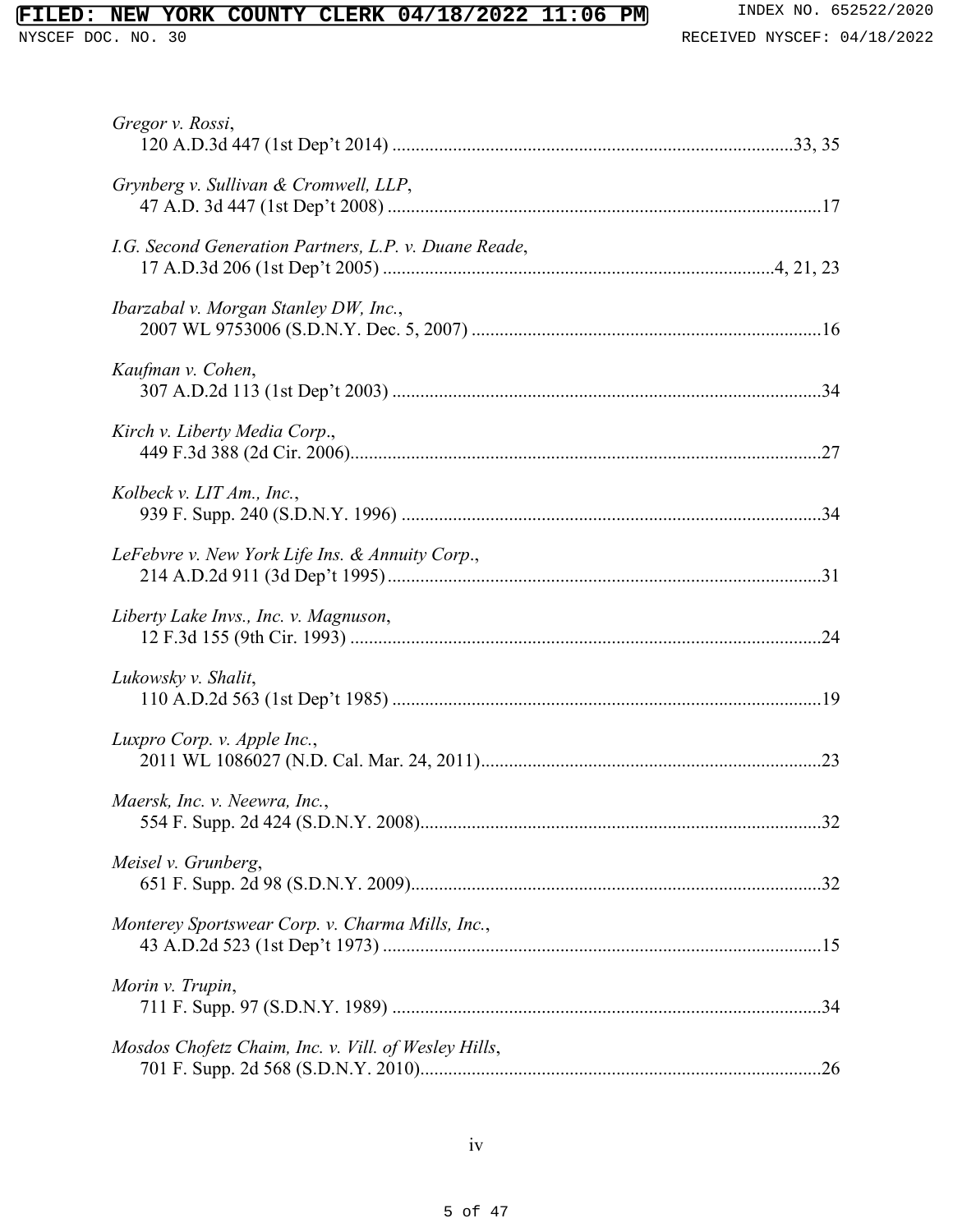| Nat'l Westminster Bank v. Weksel,                                 |
|-------------------------------------------------------------------|
| NCA Holding Corp. v. Ernestus,                                    |
| Oneida Tribe of Indians of Wisconsin v. Harms,                    |
| Oppenheimer & Co. Inc. v. Pitch,                                  |
| Pena v. Office of Comm'r of Baseball,                             |
| Penn. State Univ. v. Keystone Alternatives LLC,                   |
| Perez v. Lopez,                                                   |
| Carroll ex rel. Pfizer, Inc. v. McKinnell,                        |
| Prime Charter Ltd. v. Kapchan,                                    |
| Prof'l Real Estate Invs., Inc. v. Columbia Pictures Indus., Inc., |
| Republic of Kazakhstan v. Chapman,                                |
| Republic of Kazakhstan v. Stati,                                  |
| Republic of Kazakhstan v. Stati,                                  |
| Ross v. Louise Wise Servs., Inc.,                                 |
|                                                                   |
| Rutter v. Julien J. Studley, Inc.,                                |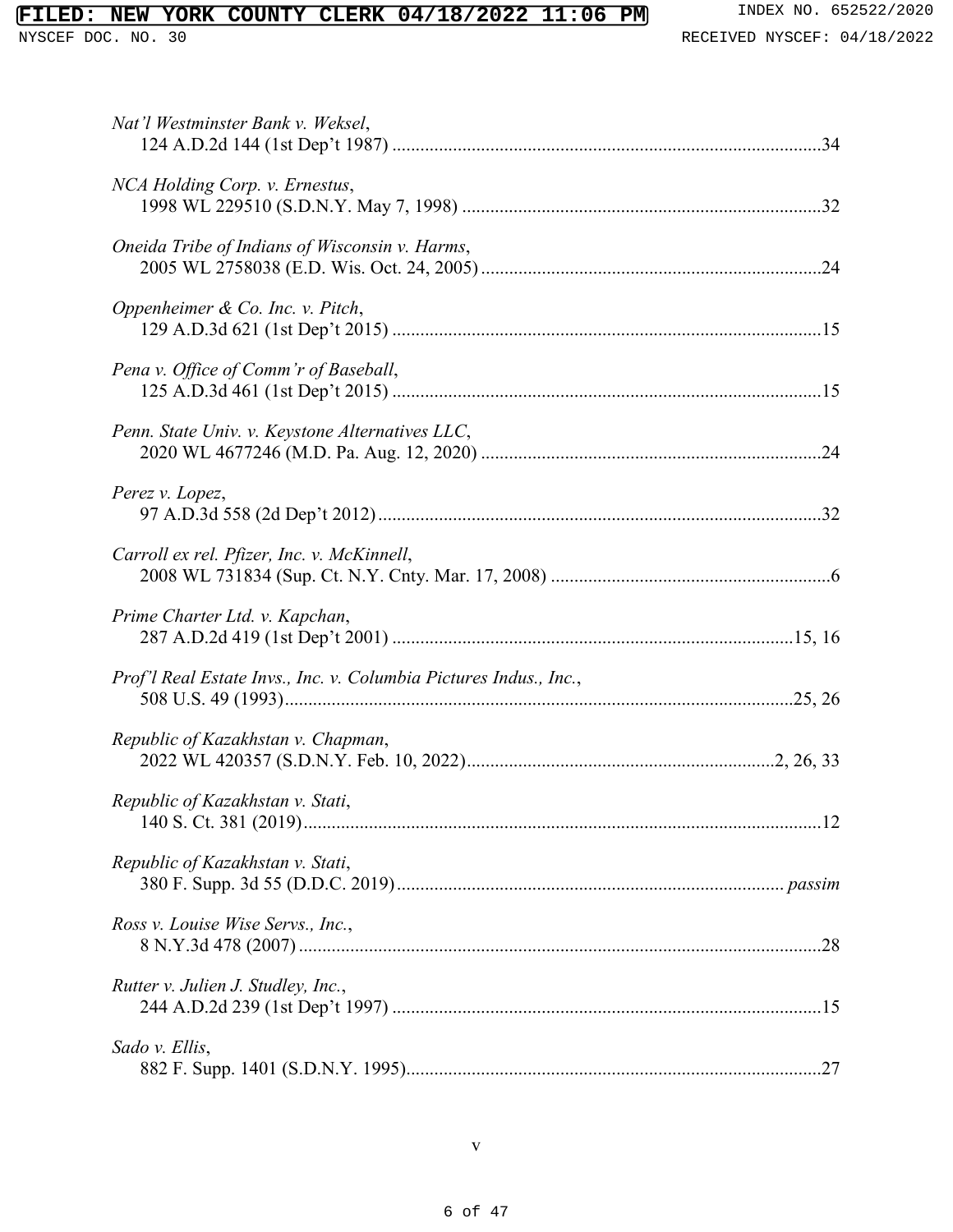| Schwartz v. Society of N.Y. Hosp.,                     |
|--------------------------------------------------------|
| Shaffer v. Gilberg,                                    |
| Singh v. NYCTL 2009-A Tr.,                             |
| Sosa v. DIRECTV, Inc.,                                 |
| Stati v. Republic of Kazakhstan,                       |
| Stati v. Republic of Kazakhstan,                       |
| Stati v. Republic of Kazakhstan,                       |
| In re Stillwater Asset Backed Offshore Fund Ltd.,      |
| Tex. Brine Co., L.L.C. v. Am. Arbitration Ass'n, Inc., |
| Troung v. $AT\&T$ ,                                    |
| Tuosto v. Phillip Morris USA Inc.,                     |
| Uni-World Capital, L.P. v. Preferred Fragrance, Inc.,  |
| Wen Mei Lu v. Wen Ying Gamba,                          |
| Williams v. Upjohn Health Care Servs., Inc.,           |
| <b>Statutes and Rules</b>                              |
|                                                        |
|                                                        |
|                                                        |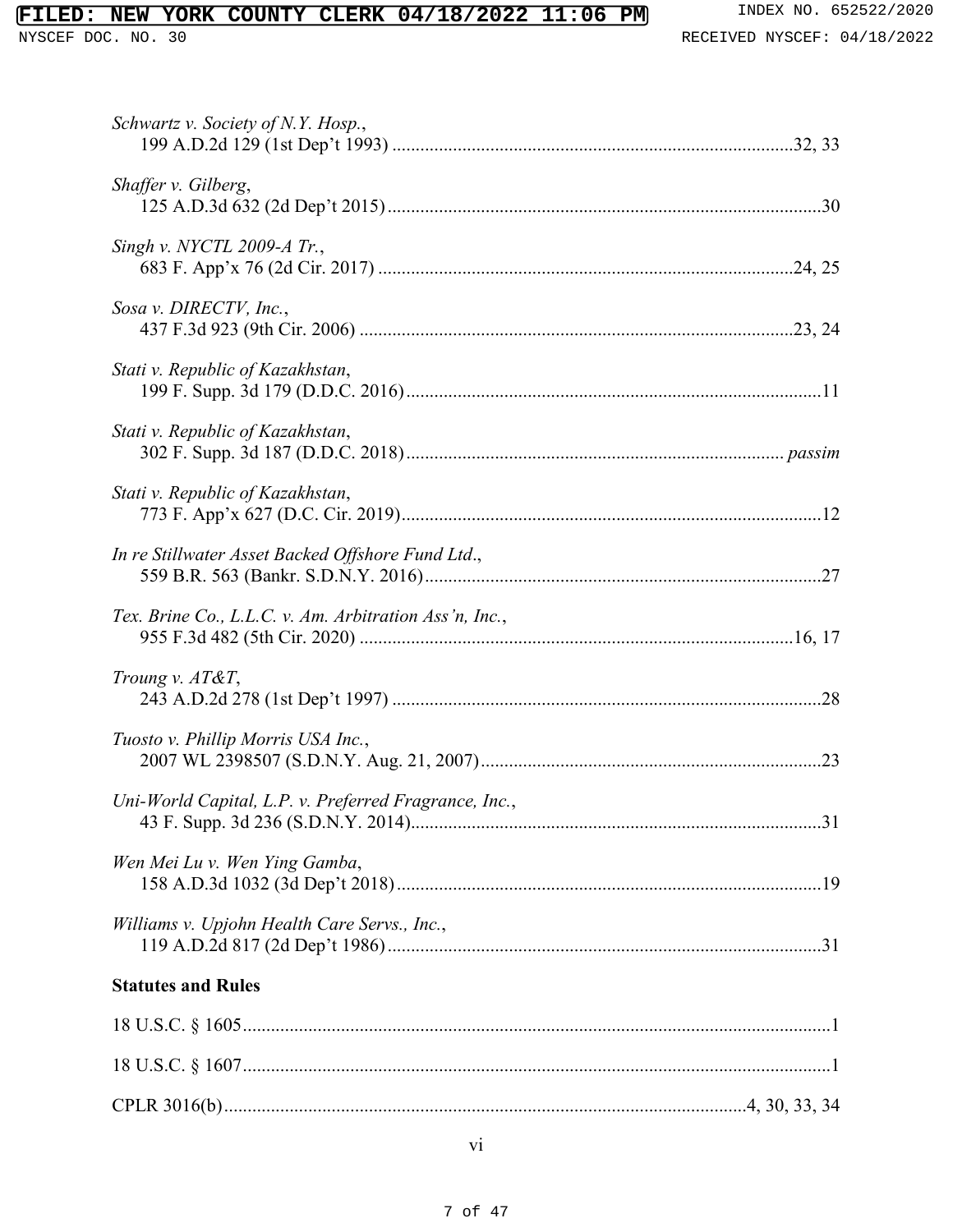# **FILED: NEW YORK COUNTY CLERK 04/18/2022 11:06 PM** INDEX NO. 652522/2020

| <b>Other Authorities</b>                                                                                                     |
|------------------------------------------------------------------------------------------------------------------------------|
| HC Deb (3 Feb. 2022) (708) (Dame Margaret Hodge) (UK),<br>https://hansard.parliament.uk/commons/2022-02-03/debates/41000B02- |
|                                                                                                                              |

vii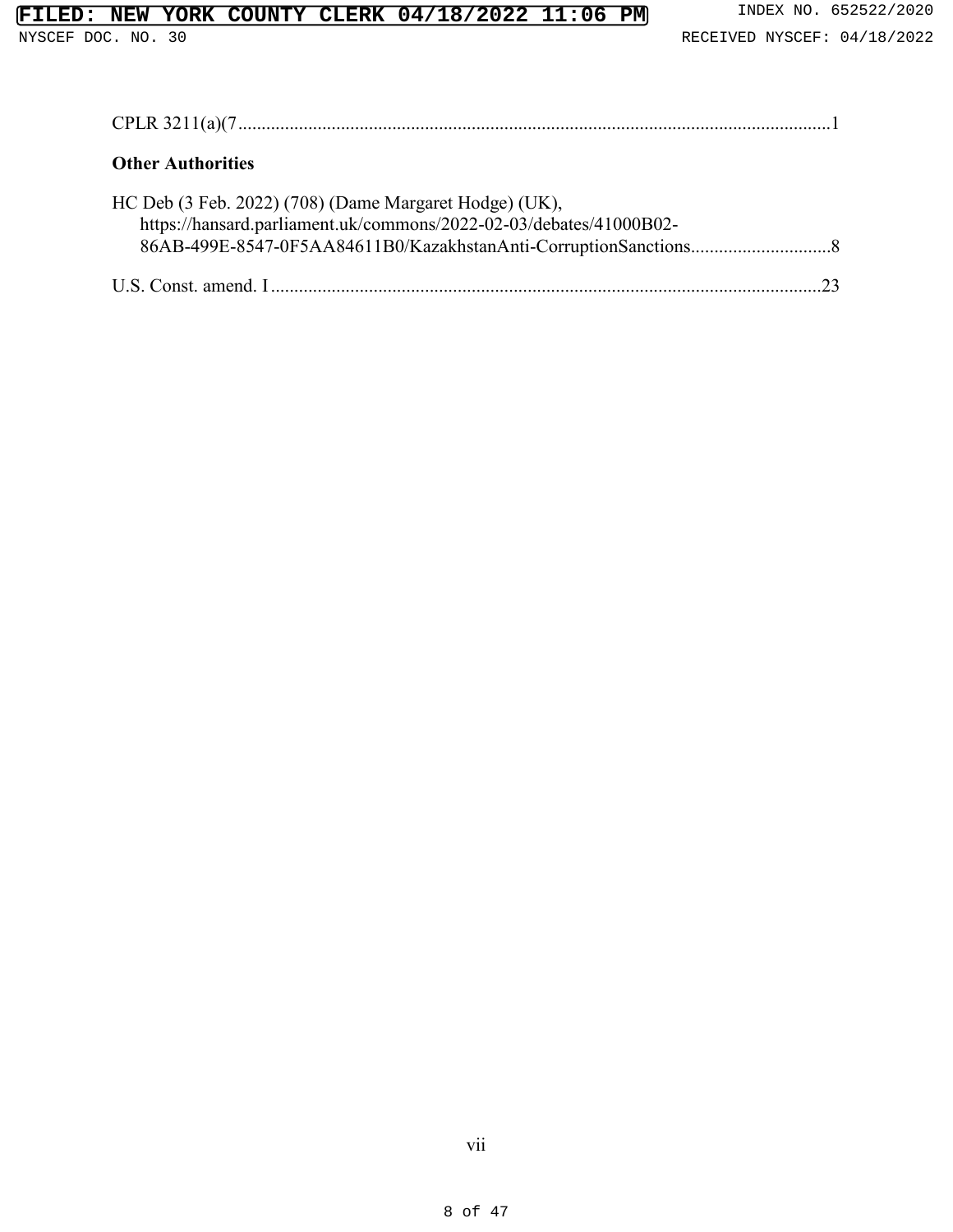Defendants Argentem Creek Holdings LLC, Argentem Creek Partners LP, Pathfinder Argentem Creek GP LLC, ACP I Trading LLC, and Daniel Chapman respectfully submit this memorandum of law in support of their motion, pursuant to New York Civil Practice Law and Rules 3211(a)(7), to dismiss the claims brought by Plaintiff Republic of Kazakhstan in its Third Amended Complaint, dated March 18, 2022 (the "Complaint" or "Compl.")

#### **PRELIMINARY STATEMENT**

At bottom, this suit is yet another attempt to *relitigate the underlying arbitral award*. Whatever fraud Kazakhstan contends occurred before and during the SCC arbitration more than eight years ago, it had a *full opportunity* to raise those issues in the appeals process in Sweden and *its allegations were rejected*. Kazakhstan tried again in the numerous subsequent proceedings where it has resisted the enforcement of the arbitral award *on the same grounds*.

*Republic of Kazakhstan v. Stati*, 380 F. Supp. 3d 55, 64–65 (D.D.C. 2019) (emphasis added).

For the last eight years, Kazakhstan, a sovereign state,<sup>1</sup> has done everything in its considerable power to avoid paying a nearly \$500 million international arbitration award (the "SCC Award" or the "Award" issued by the Stockholm Chamber of Commerce (the "SCC"). The Award was issued in favor of non-parties Anatolie Stati and Gabriel Stati and two companies owned by them (collectively, with their companies, the "Statis"), which had been developing oil fields and energy assets in Kazakhstan. The SCC issued the Award based on its finding that Kazakhstan (in all-too-familiar post-Soviet kleptocratic fashion) unlawfully expropriated the Statis' assets by engaging in a "string of measures of coordinated harassment" against the Statis, including sham criminal investigations, overnight searches, and the detention of Stati employees.

 $\overline{a}$ 

<sup>&</sup>lt;sup>1</sup> Although a sovereign state, Kazakhstan, by bringing this compliant, has clearly waived its sovereign immunity with respect to the issues in this dispute. 18 U.S.C. §§ 1605, 1607.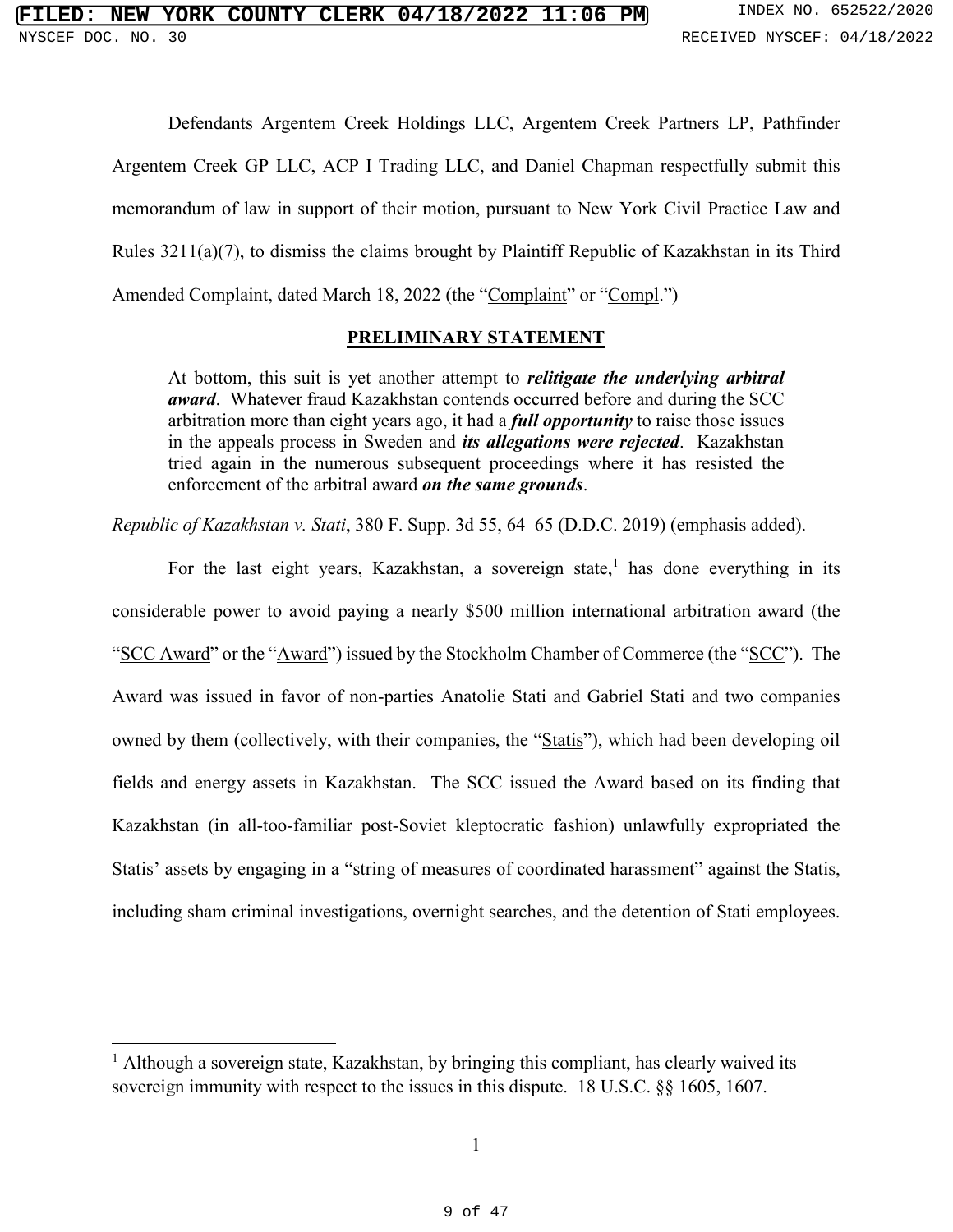*See* Ex. A to Baldini Aff., SCC Award, *Stati v. Kazakhstan*, 14-cv-01638-ABJ-DAR, Dkt. 2-1, ¶ 1095.<sup>2</sup>

Eight years after its issuance, Kazakhstan "has not yet paid any of the arbitral award." *Republic of Kazakhstan v. Chapman*, 2022 WL 420357, at \*2 (S.D.N.Y. Feb. 10, 2022). Instead, with the unlimited litigation budget and unchecked power of a sovereign autocratic state, it has unleashed a barrage of proceedings and defenses in jurisdictions across the world alleging that the Statis obtained the Award by fraud.

In this action, Kazakhstan has turned its gunsights on Argentem—U.S. investors in notes issued to finance exploration and production of the Statis' Kazakh properties—alleging derivative tort claims of civil conspiracy, aiding and abetting fraud under New York law, and a claim under English law for something called "unlawful means conspiracy." To be clear, Kazakhstan does *not* assert that Argentem was somehow involved in submitting fraudulent evidence to the arbitration panel. Instead, Kazakhstan bases its claims on steps supposedly taken by Argentem to facilitate *enforcement* of the Award, *after* it had been issued. (*See* Compl. ¶¶ 334-335.)

Kazakhstan devotes over 100 pages and 363 paragraphs of the Third Amended Complaint to detailing its various allegations against the Statis and to trumpeting the few foreign court decisions that it claims support its factual assertions (such as a recent decision by a mid-level court in Belgium which is now on appeal). Not surprising, Kazakhstan downplays or ignores the many decisions rejecting its arguments including decisions by courts in Sweden (where the Award was issued), the United States, the Netherlands, and Italy. Enforcement proceedings between

 $\overline{a}$ 

<sup>&</sup>lt;sup>2</sup> "Ex." refers to exhibits to the Affidavit of Stephen M. Baldini, dated April 18, 2022 submitted herewith.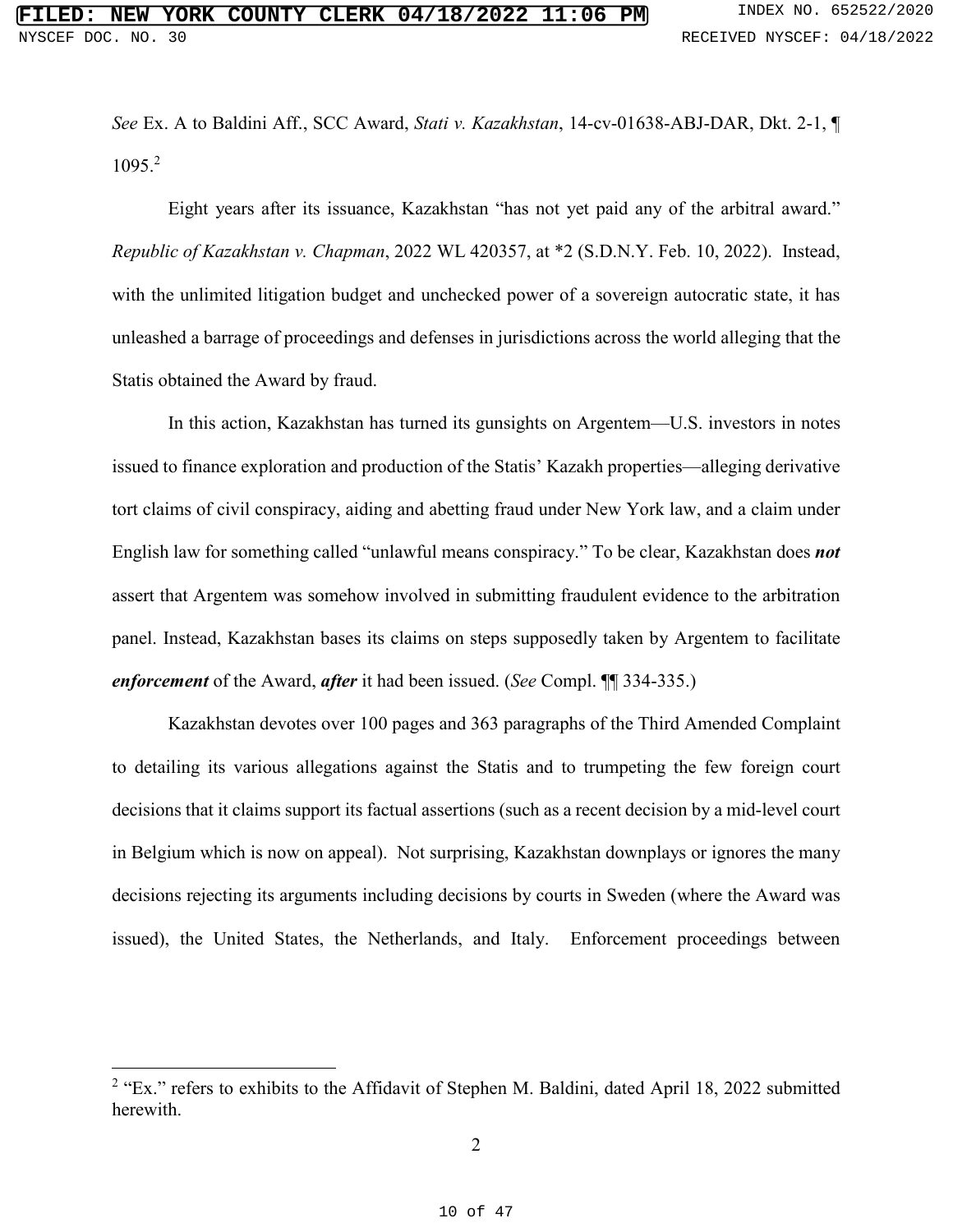Kazakhstan and the Statis continue to grind forward in multiple foreign jurisdictions, and may do so for years.

The good news for this Court is that it need not get sucked into Kazakhstan's worldwide litigation campaign. Indeed, the status of Kazakhstan's global legal battle with the Statis is beside the point here, because of rulings in two key jurisdictions. First, on direct appeal, the SCC Award has been affirmed *twice* by the Supreme Court of Sweden (the jurisdiction where the Award was issued). And second, it has been confirmed by both the United States District Court for the District of Columbia ("D.C. Court") and the United States Court of Appeals for the District of Columbia. Because the U.S. Supreme Court denied Kazakhstan's petition for *certiorari,* the SCC Award is now *law in the United States and fully enforceable.* For that reason, Argentem's efforts to aid in the enforcement of the Award—which is the sole basis for all of the claims alleged in this case cannot give rise to derivative tort claims in the United States courts for allegedly aiding a fraud. Full stop.

Again, this motion does *not* require the Court to weigh into innumerable factual disputes Kazakhstan has attempted to raise concerning the Statis' conduct prior to the issuance of the Award. Rather, the motion is based entirely on long-settled legal doctrines that plainly prohibit what Kazakhstan is trying to do here—i.e., attack third parties (Argentem) whose only alleged wrongdoing was to support efforts to enforce a confirmed arbitration award that now constitutes final, binding U.S. law.

*First*, New York's "collateral attack" prohibits parties from directly or indirectly attacking or trying to undermine a confirmed arbitration award. That is precisely what Kazakhstan is trying to do here, by claiming that any effort to enforce the Award constitutes aiding and abetting a "fraud." If Kazakhstan believes that the Award was issued by fraud, there are direct ways for it to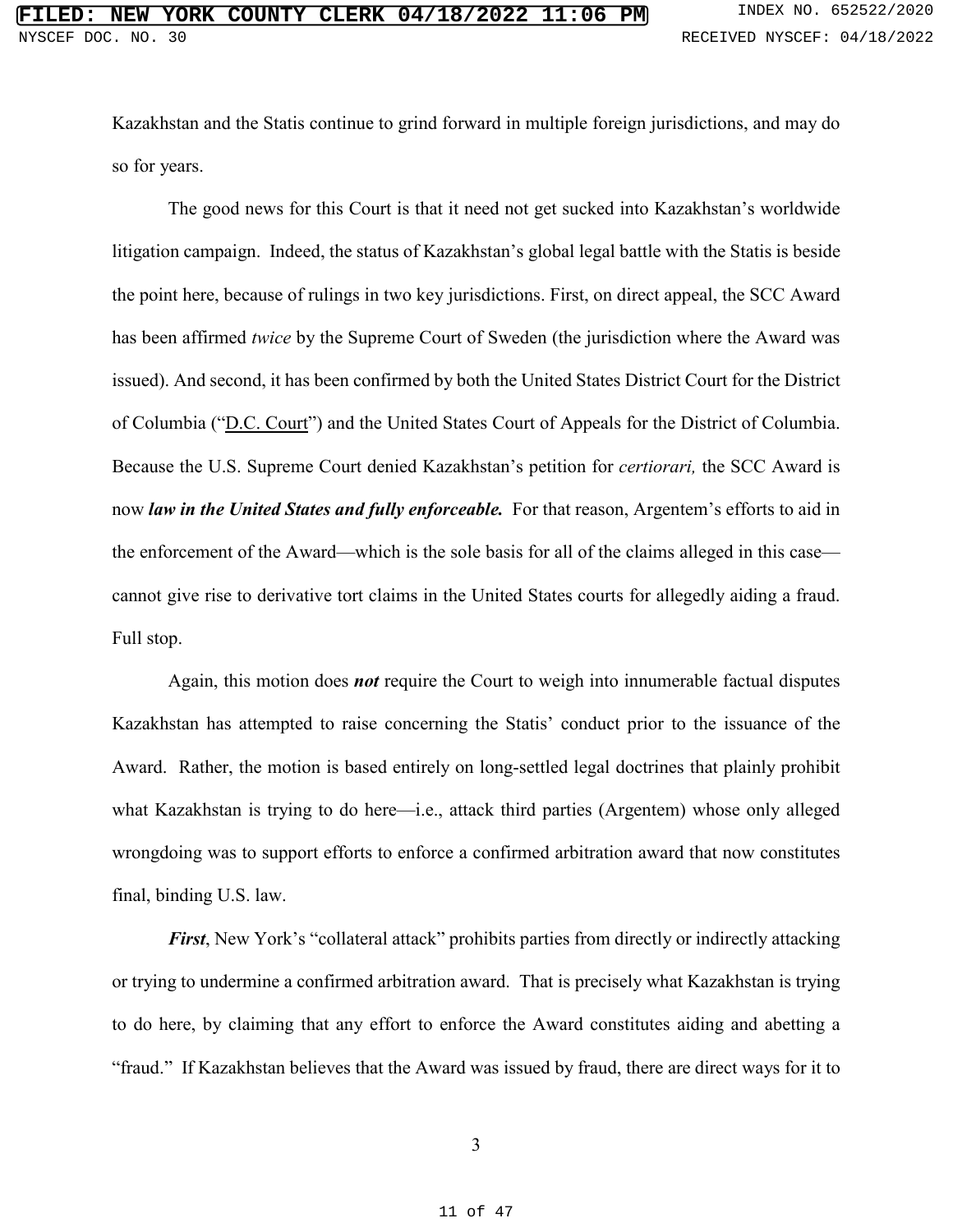challenge the Award. Bringing a claim against a non-party to the Award is not one of them, however, and as a result this entire case should be dismissed.

*Second*, Kazakhstan's claims also are barred by collateral estoppel. Kazakhstan seeks to relitigate issues that were decided in the SCC arbitration, in the appeals of the Award in Sweden and in the enforcement action before the D.C. Court. Even if those issues are still live before other foreign courts, they have been officially "decided" for the purposes of U.S. law.

*Third*, the First Amendment to the U.S. Constitution bars all of Kazakhstan's claims. Under the *Noerr-Pennington* doctrine, parties cannot be sued for seeking legal relief either directly or through the funding of legal proceedings. Again, that is exactly what Kazakhstan is doing here: suing Argentem because it has supported the Statis efforts to enforce the Award.

*Fourth*, Kazakhstan fails to state any actionable claim under New York or English law. A party cannot bring a claim for civil conspiracy without alleging an underlying tort. Here, Kazakhstan fails to allege an actionable underlying tort because it cannot under any circumstances show that it relied on—*i*.*e*., that it "believed" or was "deceived" by—any alleged misrepresentation by the Statis in the context of ongoing litigation. Kazakhstan also fails to satisfy CPLR 3016(b)'s heighted pleading standard as to the elements of conspiracy and aiding and abetting against Argentem. Finally, New York law prohibits Kazakhstan's claim for unlawful means conspiracy under English law.

The Court should dismiss Kazakhstan's Third Amended Complaint in full, with prejudice.

#### **BACKGROUND**

#### **I. Overview.**

Kazakhstan's Complaint lays out in copious detail its allegations about how the Statis allegedly used fraud to inflate the SCC arbitration Award. Most of those allegations have nothing to do with Argentem, however, which was not a party to the SCC Arbitration, and whose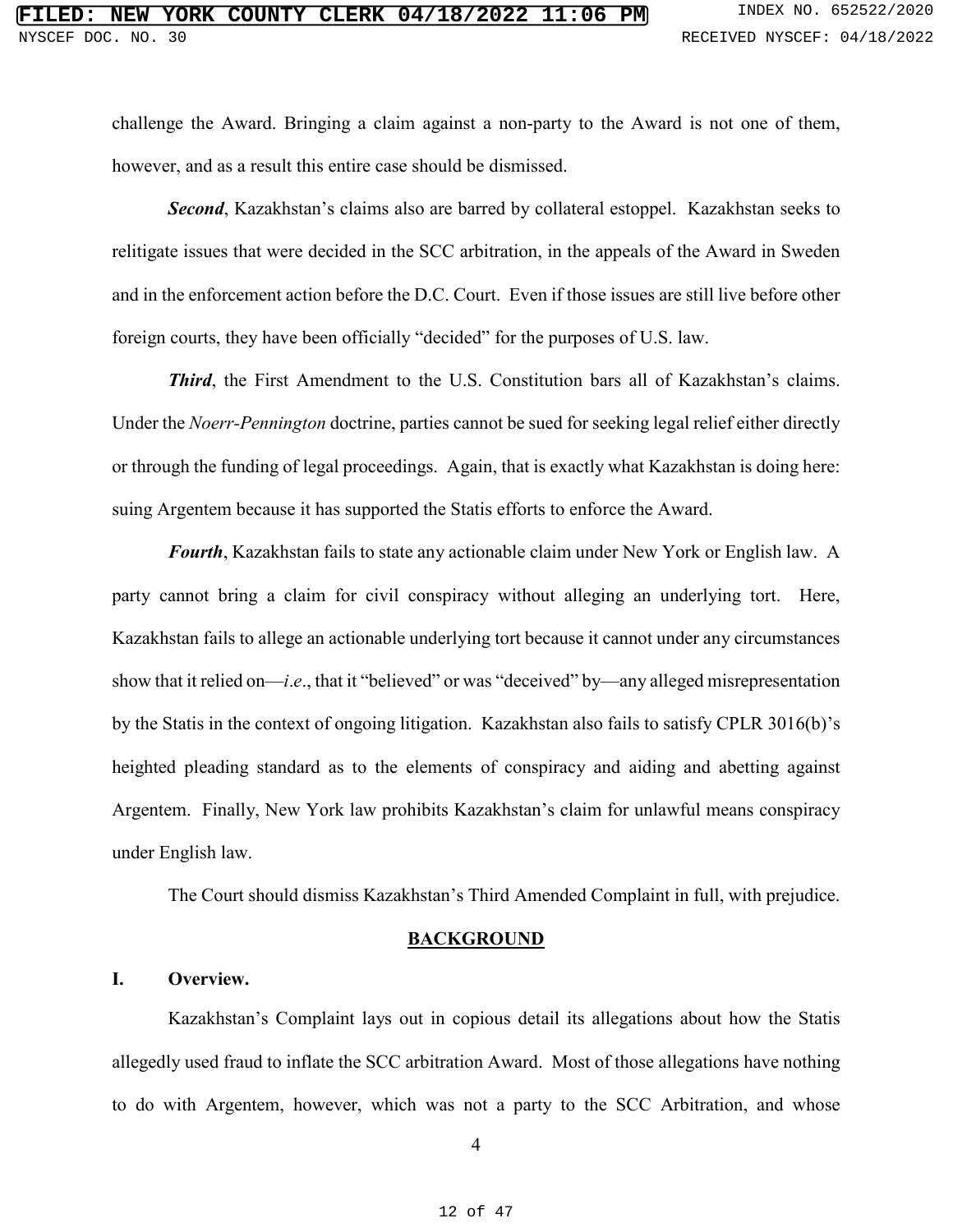investment funds were not even in existence when the Award was issued. For Argentem, the relevant facts are undisputed and can be summarized easily:

The Statis had an oil and gas business in Kazakhstan, and raised money to support that business by selling publicly traded secured notes to international investors. After the notes were issued, Kazakhstan expropriated the Statis' oil and gas business, in response to which the Statis commenced an arbitration seeking compensation for that expropriation.

While that arbitration was pending, the Statis negotiated a deal with their noteholders to share the proceeds of any arbitral award with those investors because the underlying business had been expropriated and the Statis could not otherwise repay the notes. Argentem and its investment funds did not exist at this point. Rather, they were formed *after* the Statis negotiated the sharing agreement with its noteholders and, furthermore, *after* the Award was issued.

The Statis prevailed in the SCC arbitration, and began trying to enforce the Award against whatever Kazakh government assets it could find, in locations around the world. In response, Kazakhstan opted to wage a war of attrition, contesting any attempt to collect based on its claim that the Statis submitted fraudulent evidence in the arbitration concerning the damages calculation. Kazakhstan's results on the merits have been mixed – most notably, it failed to overturn the Award in Sweden, the country where it was issued, and in the United States, where the Award has been confirmed. But it has convinced at least some foreign tribunals to allow its fraud claims to go forward. And Kazakhstan's overall strategy clearly has been successful—it has not paid anything to the Statis, and the Statis' noteholders have received nothing on their bonds.

Unlike all of the prior cases it has filed in the U.S. and abroad, Kazakhstan in this matter sued not the Statis but rather Argentem, based solely on its efforts to help the Statis enforce the Award. By doing so, Kazakhstan apparently believes that it may be able to cut off funding to the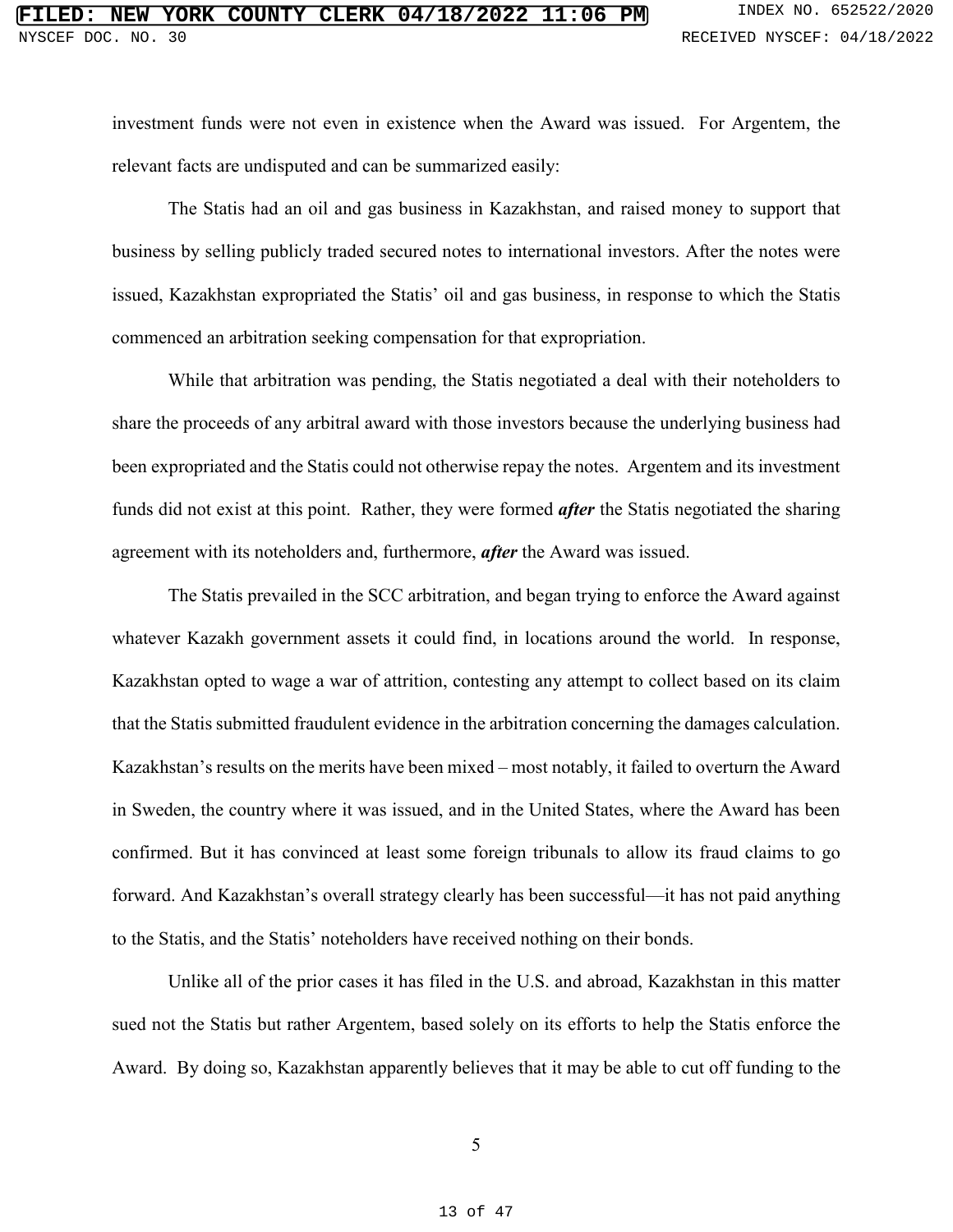Statis, thereby crippling their enforcement efforts and allowing Kazakhstan to avoid payment on a judgment confirmed by the U.S. courts.

### **A. Argentem's Investment.**

 $\overline{a}$ 

Argentem Creek Partners LP is a U.S.-based SEC registered investment adviser and emerging-market credit specialist that focuses on serving institutional investors, including many U.S.-based private and public pension funds. Argentem Creek Partners LP is the investment manager to various funds that hold an interest in the Notes described below. In this action, Kazakhstan is suing Argentem Creek Partners LP, various related Argentem entities, and Daniel Chapman, the Chief Executive Officer of certain of the Argentem Entities (collectively, the "Argentem Entities" and together with Daniel Chapman, "Argentem").

The investment at issue in this case are notes issued by a non-party to this case, Tristan Oil. Compl. ¶ 24. Tristan Oil was a special-purpose entity ultimately controlled by two individuals, Anatolie Stati and Gabriel Stati. The Statis invested "more than one billion dollars in the development of" oil and gas fields in Kazakhstan. *Stati v. Republic of Kazakhstan*, 302 F. Supp. 3d 187, 192 (D.D.C. 2018).<sup>3</sup> In 2006 and 2007, the Statis funded their Kazakh oilfield operations through the sale to investors (the "Noteholders") of 10  $\frac{1}{2}$ % senior secured notes due 2012 with an aggregate principal amount of more than \$500 million issued by Tristan Oil. Compl. ¶ 103. These publicly-traded "secured loan notes" (the "Notes") would provide regular interest payments until they matured at the beginning of 2012. *Id*. A variety of international investors purchased the Notes when they were issued in 2006 and 2007. *Id.* ¶ 104.

<sup>3</sup> This Court may take judicial notice of other litigation on this motion to dismiss*. See Carroll ex rel. Pfizer, Inc. v. McKinnell*, 2008 WL 731834, at \*10 n.1 (Sup. Ct. N.Y. Cnty. Mar. 17, 2008).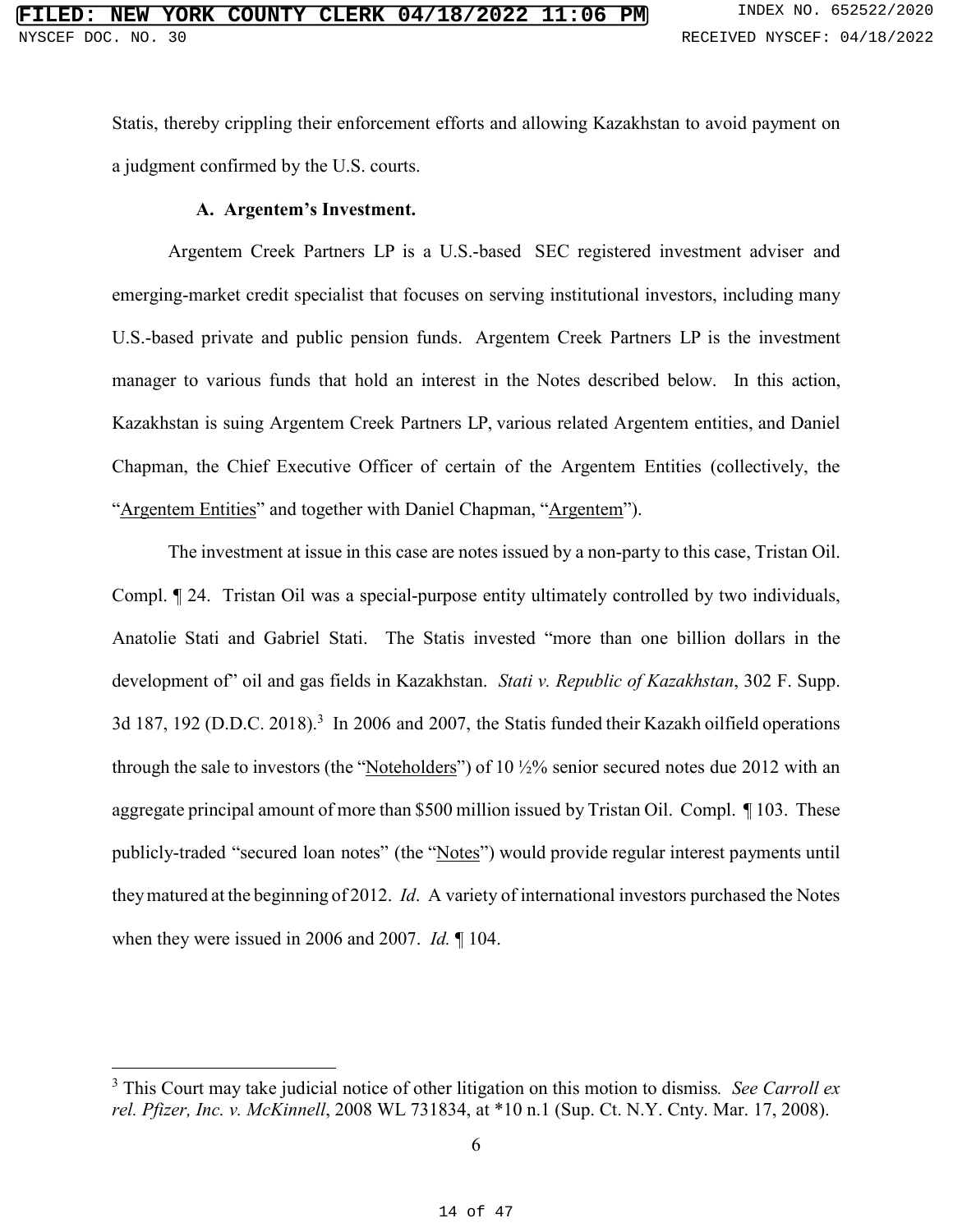Between 2008 and 2010, Kazakhstan improperly expropriated the Statis' oilfield facilities, causing hundreds of millions of dollars in damages. *See Stati*, 302 F. Supp. 3d at 192; Ex. A to Baldini Aff. ¶ 1095. After Kazakhstan's continued refusal to pay appropriate compensation for the expropriation, in 2010 the Statis filed an arbitration claim in the SCC under the Energy Charter Treaty, an international agreement to which Kazakhstan is a signatory. *See Stati*, 302 F. Supp. 3d at 192*.* The Statis argued that Kazakhstan had "engaged in a campaign of harassment and illegal acts" that ultimately led to the expropriation of their assets. *Id*.

While the Statis were pursuing their remedies in the SCC arbitration, the Statis and the Noteholders entered into the Sharing Agreement to address the Statis' repayment obligations on the Notes. Compl. ¶ 38. This Sharing Agreement was necessary because, once Kazakhstan improperly took over the oilfield operations, neither the Statis nor any of the obligors of the Notes were able to cover the interest payment on the Notes, let alone pay back the principal. *Id.* ¶ 35. In the Sharing Agreement, the parties replaced the Statis' obligation to repay the Notes with a promise that any amounts collected by the Statis against Kazakhstan in the SCC Arbitration would be distributed among the Noteholders, along with the Statis. *Id.* ¶ 40. In other words, the Sharing Agreement represented a consensual agreement between the Noteholders, the Statis, and Tristan Oil, for repayment of the Notes based on recovery under the Award. Pursuant to the Sharing Agreement, the Award is the primary source of recovery on the Notes for all Noteholders, including those associated with Argentem.

#### **B. The SCC Arbitration Award.**

 On December 19, 2013, the SCC issued the Award in favor of the Statis, finding, among other things, that Kazakhstan, by engaging in a "string of measures of coordinated harassment" against the Statis, breached its duty to provide fair and equitable treatment as required by the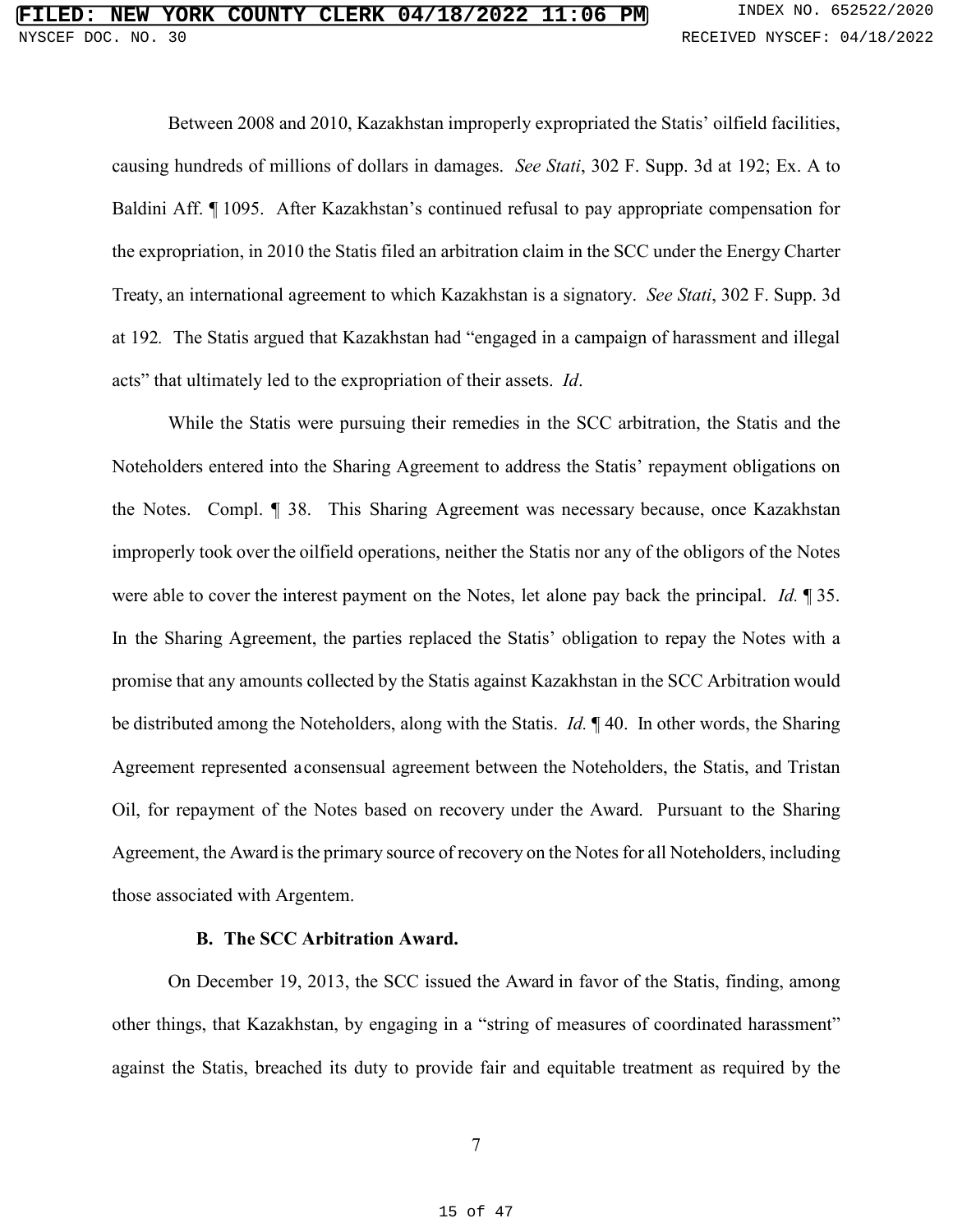$\overline{a}$ 

Energy Charter Treaty. Compl. ¶ 43. *See also Stati*, 302 F. Supp. 3d at 193; Ex. A to Baldini Aff., ¶ 1095. Specifically, Kazakhstan, through actions directed by its former Prime Minister Karim Massimov<sup>4</sup> and the former President's son-in-law and billionaire owner of oil and gas assets in Kazakhstan Timor Kulibaev,<sup>5</sup> initiated a sham criminal investigation of the Statis that resulted in the unlawful incarceration of one employee, *id*. ¶ 1039, overnight searches of the Statis' offices, *id.* ¶ 1049, seizure of the Statis' assets in Kazakhstan, *id.* ¶¶ 1052, 1071, 1077, and dozens of burdensome and unscheduled inspections by more than seven Kazakh agencies, *id.* ¶ 1079, resulting in Kazakhstan developing a pre-textual and "arbitrary" reason to expropriate the Statis'

<sup>&</sup>lt;sup>4</sup> SCC Award, at 209-31. It is noteworthy that during the political unrest in Kazakhstan this past January, former Prime Minister and head of Kazakhstan's National Security Committee ("KNB") Karim Massimov was arrested. In the aftermath of that arrest and search of Massimov's residence, the new leadership of the KNB stated that "numerous signs of acts of corruption were established in Massimov's actions." It added: "The facts of illegal receipt of real estate, expensive gifts, including cultural values, significant funds from representatives of the domestic business community and foreign entities have been documented." According to the KNB, after Massimov was detained in January 2022, "\$17.2 million in cash was seized from this guest house, as well as numerous luxury items - luxury watches, gold bars, antiques and much more." The KNB also confirmed that "\$5.1 million USD" were confiscated from Massimov's close ties and noted that it seized eleven "expensive business class cars" belonging to Massimov as well as (1) "two elite apartments in the capital;" (2) "two apartments and a mansion in Almaty;" and (3) a "lakeside property in the Shchuchinsko-Borovskaya resort area in Akmola region[.]" KNB PRESS RELEASE, https://www.gov.kz/memleket/entities/knb/press/news/details/338602?lang=ru.

<sup>&</sup>lt;sup>5</sup> In a speech in the UK Parliament in February 2022, Dame Margaret Dodge specifically called for sanctions to be imposed against Massimov and Kulibayev for a history of corruption. Dame Hodge stated that that Timor Kulibaev has "faced money laundering and bribery investigations in [non-U.K. jurisdictions]," that "[i]n 2020 the Financial Times showed that Kulibayev benefited from a secret scheme to divert profits from a big state pipeline contracts" and that he is "worth \$2.9 billion" according to Forbes and "owns at least [\$80 million] of real estate. . . in the UK." Similalry, she noted that "Massimov is a former Prime Minister of Kazakhstan who has been subject to bribery allegations…and was implicated in allegations of bribery by Airbus for the purchase of 45 helicopters…[and] implicated in major bribery scandals totally \$64 million with the Swedish telecoms company Teli." Ex. D to Baldini Aff., HC Deb (3 Feb. 2022) (708) (Dame Margaret Hodge) (UK), https://hansard.parliament.uk/commons/2022-02-03/debates/41000B02- 86AB-499E-8547-0F5AA84611B0/KazakhstanAnti-CorruptionSanctions.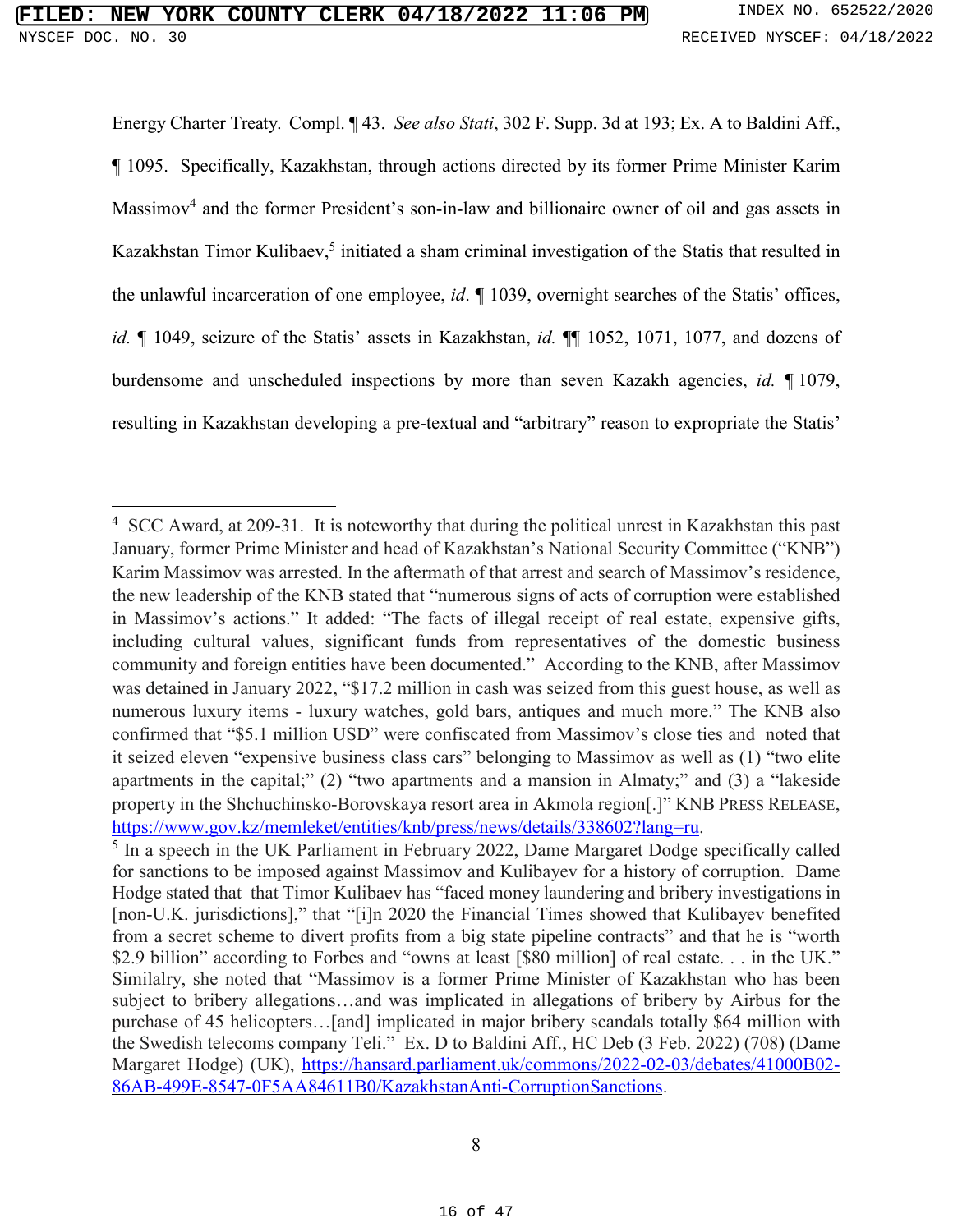assets, *id.* ¶ 1091, and causing hundreds of millions of dollars in damages. *Stati*, 302 F. Supp. 3d at 192. As the Tribunal concluded: "[b]etween 21 and 22 July 2010, the Prime Minister [Massimov] and the Minister of Oil and Gas publicly declared the takeover and abrogation of the Claimants' Subsoil Use Contracts, seized the assets of KPM and TNG, and caused them, in due course, to be transferred to KMG (the Kazakh state-owned gas company for which Kulibaev is a director)…." SCC Award, at 228, ¶ 1084.

Despites efforts to portray itself as a victim, Kazakhstan does not dispute (and cannot) that the Award was properly issued in favor of the Statis following Kazakhstan's expropriated the Statis' assets.

 Having so decided, the arbitral panel also had to determine the value of the seized property. One such piece of property was an unfinished liquefied petroleum gas plant ("LPG Plant"). In the SCC arbitration, the Statis claimed the value of the LPG Plant was in excess of \$245 million, while Kazakhstan claimed it only had "scrap" or "salvage" value of, at most, \$32 million. Compl. ¶¶ 198, 202(c). The SCC arbitration panel rejected both the Statis' and Kazakhstan's valuations, and awarded \$199 million for the value of the LPG Plant. *Id*. ¶ 43. The \$199 million valuation was based on an indicative offer that KazMuaniGas ("KMG")—a state-owned oil and gas company of Kazakhstan—had previously made for the LPG Plant. *Id*. ¶ 184. The SCC arbitration also awarded the Statis \$277.8 million for the value of two oil and gas fields and \$31.3 million for subsoil use contracts. *Id*. ¶ 212. The total award is for \$497,685,101, plus costs. *Id*.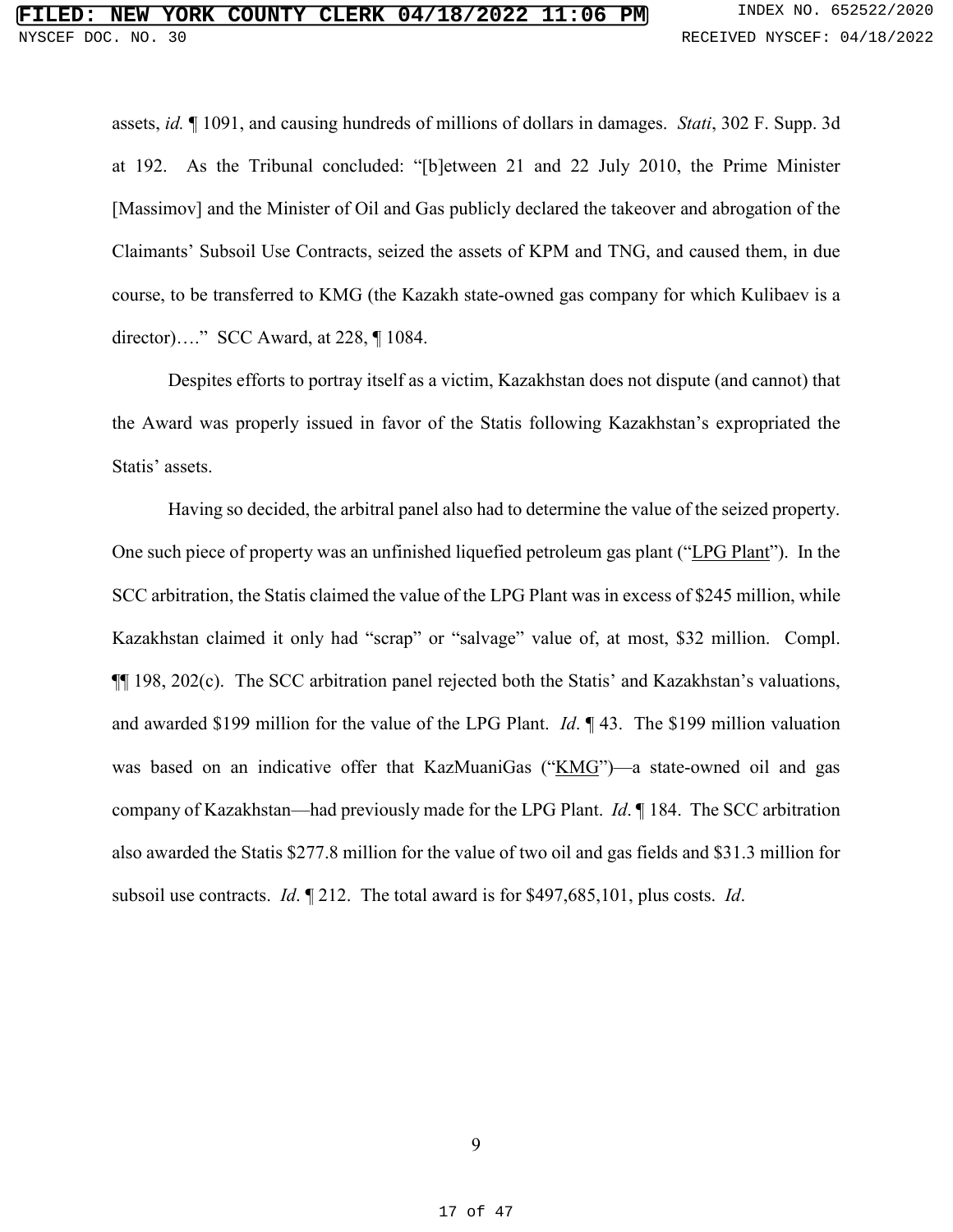#### **C. Appeal of the SCC Award in Sweden**

Because the arbitration was held in Sweden, under international law the Swedish courts are the courts of "primary jurisdiction," and the only courts with authority to vacate the Award.<sup>6</sup> Accordingly, Kazakhstan asked the Swedish courts to set aside the Award. In arguing that the Award should be set aside, Kazakhstan alleged the same fraud that Kazakhstan now alleges Argentem aided and abetted: namely, "that the Stati parties had submitted false evidence on the value of the LPG plant in the form of sworn testimony and expert reports during the arbitration" and that, prior to the arbitration, the Stati parties "presented financial statements that falsely inflated the amounts invested in the LPG plant to a third-party company, KMG, and that KMG was fraudulently induced into bidding \$199 million for the LPG plant." *Stati*, 302 F. Supp. 3d at 195; *see also* Compl. ¶¶ 28(b), 120, 138, 162, 216. The Svea Court of Appeal rejected these arguments and confirmed the Award, ruling that: (i) in granting the Award, the arbitration panel did not rely on the Statis' alleged fraudulent misrepresentations; and (ii) any alleged fraud was too remote to establish that the Award was fraudulently obtained. *See Stati*, 302 F. Supp. 3d at 195– 96. Kazakhstan appealed the Svea Court of Appeal decision to the Swedish Supreme Court, and the Swedish Supreme Court affirmed on October 24, 2017. *Id*.

Undaunted, in November 2019, Kazakhstan filed another claim in the Swedish courts seeking to invalidate the previously confirmed Award, raising purportedly newly discovered evidence to support the same fraud claims. *See* Declaration of Egishe Dzhazoyan ¶¶ 8–9, *In re Ex Parte Application of Republic of Kazakhstan for an Order to Obtain Discovery for Use in Foreign* 

 $\overline{a}$ 

<sup>6</sup> The New York Convention, 9 U.S.C. § 201 *et seq.*, recognizes the country in which an arbitration award was made to have primary jurisdiction over the arbitration award. *CBF Industria de Gusa S/A v. AMCI Holdings, Inc.*, 850 F.3d 58, 71 (2d Cir. 2017). That country, or another under the laws of that country, may vacate or modify the arbitration award. *Id.* (internal citation omitted).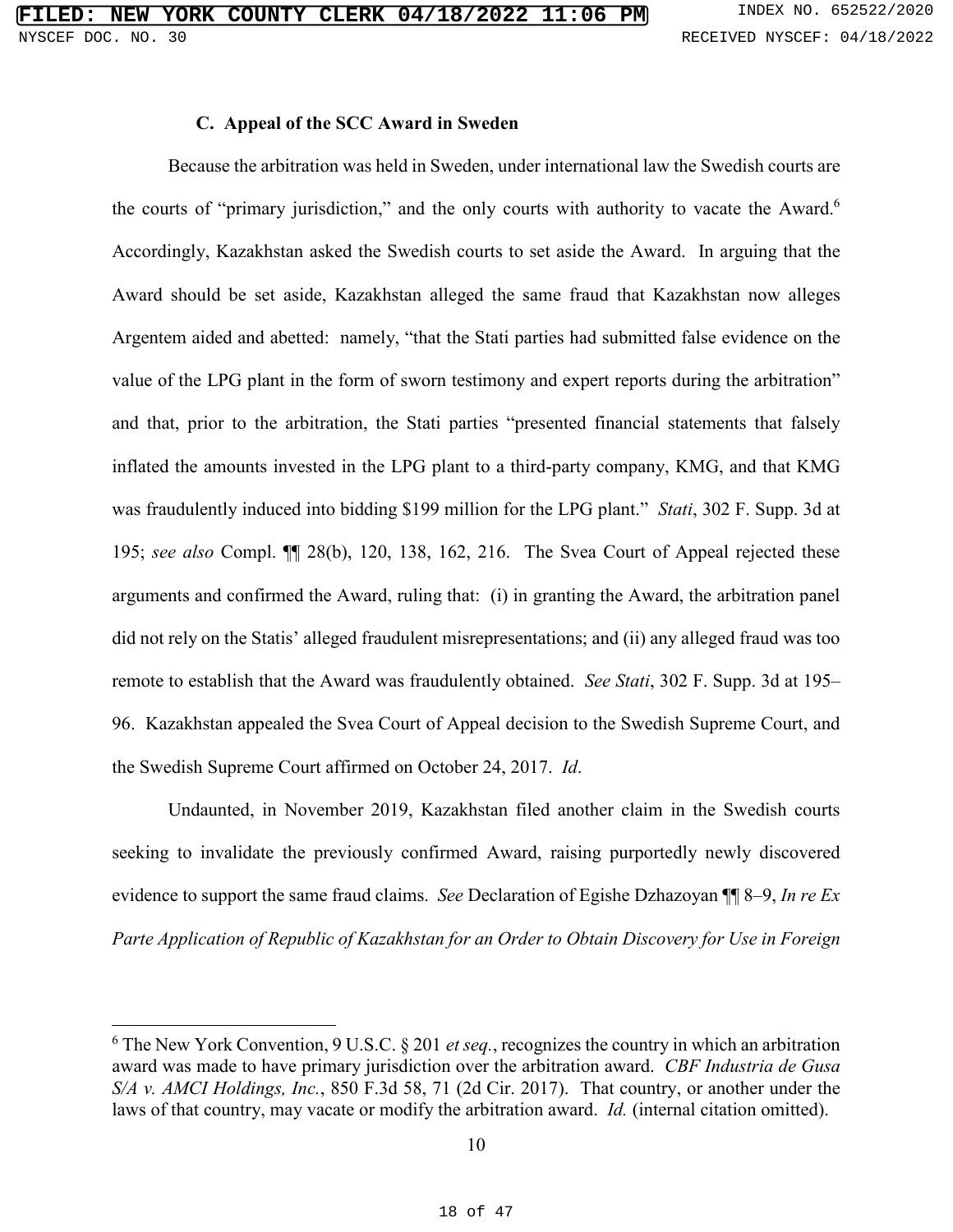*Proceedings Pursuant to 28 U.S.C. § 1782*, No. 20-mc-00167-JMF (S.D.N.Y. May 15, 2020), ECF No. 18 ("Dzhazoyan Decl."). The Svea Court of Appeal and Swedish Supreme Court again dismissed Kazakhstan's appeals. *Id*. ¶¶ 6–7. Thus, the highest court of the only country with jurisdiction to vacate the Award has fully and finally ruled that the Award is final, binding and valid, notwithstanding the very same fraud claims asserted by Kazakhstan in this action.

#### **D. The Enforcement Proceedings in the United States.**

After securing the Award, the Statis sought to confirm the Award in numerous jurisdictions, including Sweden, the United States, the United Kingdom, Belgium, Luxembourg, the Netherlands, and Italy (the "Enforcement Proceedings"). Compl. ¶ 44. In each of the Enforcement Proceedings, Kazakhstan has asserted the same theory of fraud that it asserts in the Complaint. These same claims, which had been fully and finally rejected in Sweden, were also rejected in the United States. *See Stati*, 302 F. Supp. 3d at 195.

In 2014, the Statis petitioned the United States District Court for the District of Columbia to confirm the Award. *Stati*, 302 F. Supp. 3d at 193. In April 2016, after the petition was fully briefed, but before the court had ruled, Kazakhstan moved for leave to oppose confirmation of the Award based on the same fraud allegations asserted in opposition to the Swedish confirmation. *Id*. The D.C. Court denied this motion, noting that the SCC "disavowed any reliance on the allegedly fraudulent evidence." *Stati v. Republic of Kazakhstan*, 199 F. Supp. 3d 179, 191 (D.D.C. 2016). Kazakhstan subsequently moved for reconsideration, alleging the Award was fraudulently procured. *Id. See generally* Respondent Republic of Kazakhstan's Motion for Reconsideration of May 11, 2016 Order, *Stati v. Republic of Kazakhstan*, No. 14-cv-1638-ABJ (D.D.C. May 18, 2016), ECF No. 37 (hereinafter, "Reconsideration Mot."). While Kazakhstan's motion for reconsideration was pending, the D.C. Court stayed the U.S. confirmation proceedings to allow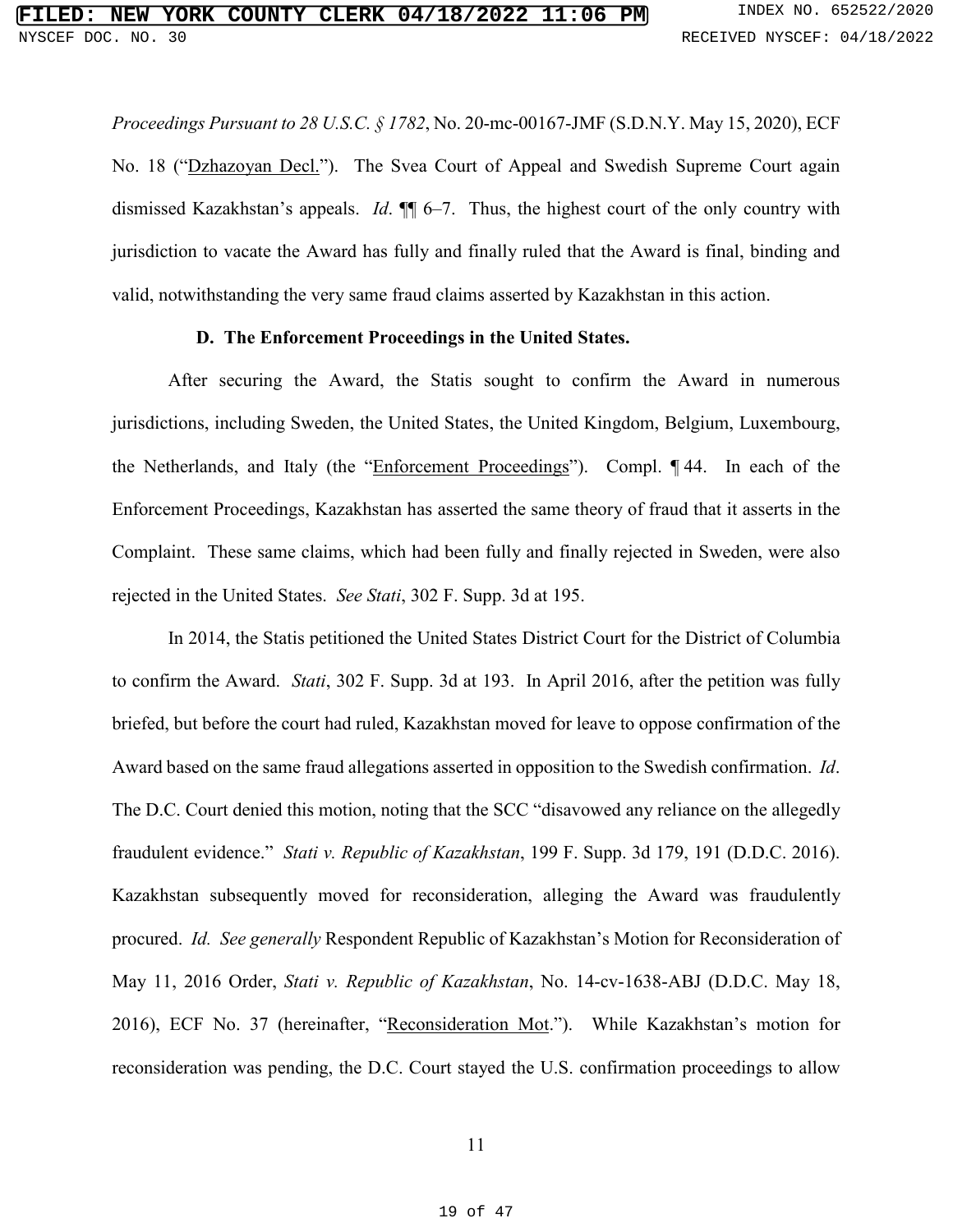the Swedish courts to hear Kazakhstan's fraud claims. *Stati*, 302 F. Supp. 3d at 194–95. The Swedish courts upheld the Award and rejected Kazakhstan's fraud claims. *Id.* at 195. The D.C. Court subsequently denied Kazakhstan's motion for reconsideration, explaining that "the Svea Court of Appeal heard and rejected [Kazakhstan's] fraud claims and, [] its ruling was upheld by the Swedish Supreme Court[.]" *See Stati*, 302 F. Supp. 3d at 201. The U.S. Court of Appeals for the District of Columbia Circuit affirmed both the confirmation and the denial for leave to submit evidence of the supposed fraud. *Stati v. Republic of Kazakhstan*, 773 F. App'x 627 (D.C. Cir. 2019). The U.S. Supreme Court denied certiorari on October 15, 2019. *Republic of Kazakhstan v. Stati*, 140 S. Ct. 381 (2019).

Kazakhstan then repackaged these same fraud allegations and sued the Statis for alleged violations of the Racketeer Influenced and Corrupt Organizations ("RICO") Act. *See Republic of Kazakhstan*, 380 F. Supp. 3d at 55-58. The D.C. Court criticized Kazakhstan for pursuing an "illadvised" RICO suit because it was "not a vehicle to challenge non-frivolous litigation, or in this case, a valid and final foreign arbitral award." *Id.* at 57. The alleged RICO violations were the Statis' "efforts to fraudulently inflate the value of the LPG plant, both prior to and during the SCC Arbitration, and its ongoing litigation activities to enforce and collect on the SCC award." *Id*. at 58. The theory was that the Statis maintained an "elaborate and fraudulent scheme to artificially inflate the construction costs of the LPG plant, conceal that fraud during the SCC Arbitration to obtain the Award, and then attempt to enforce the fraudulently procured Award in multiple jurisdictions, including the United States." *Id*. at 64. This alleged scheme included the purported fraudulently induced KMG bid. *Id*. at 57–58. The D.C. Court dismissed the claims, holding that Kazakhstan's "far-fetched theory" was "entirely predicated on defendants' initiation and prosecution of non-frivolous litigation, and plaintiff's alleged domestic injuries consist of the legal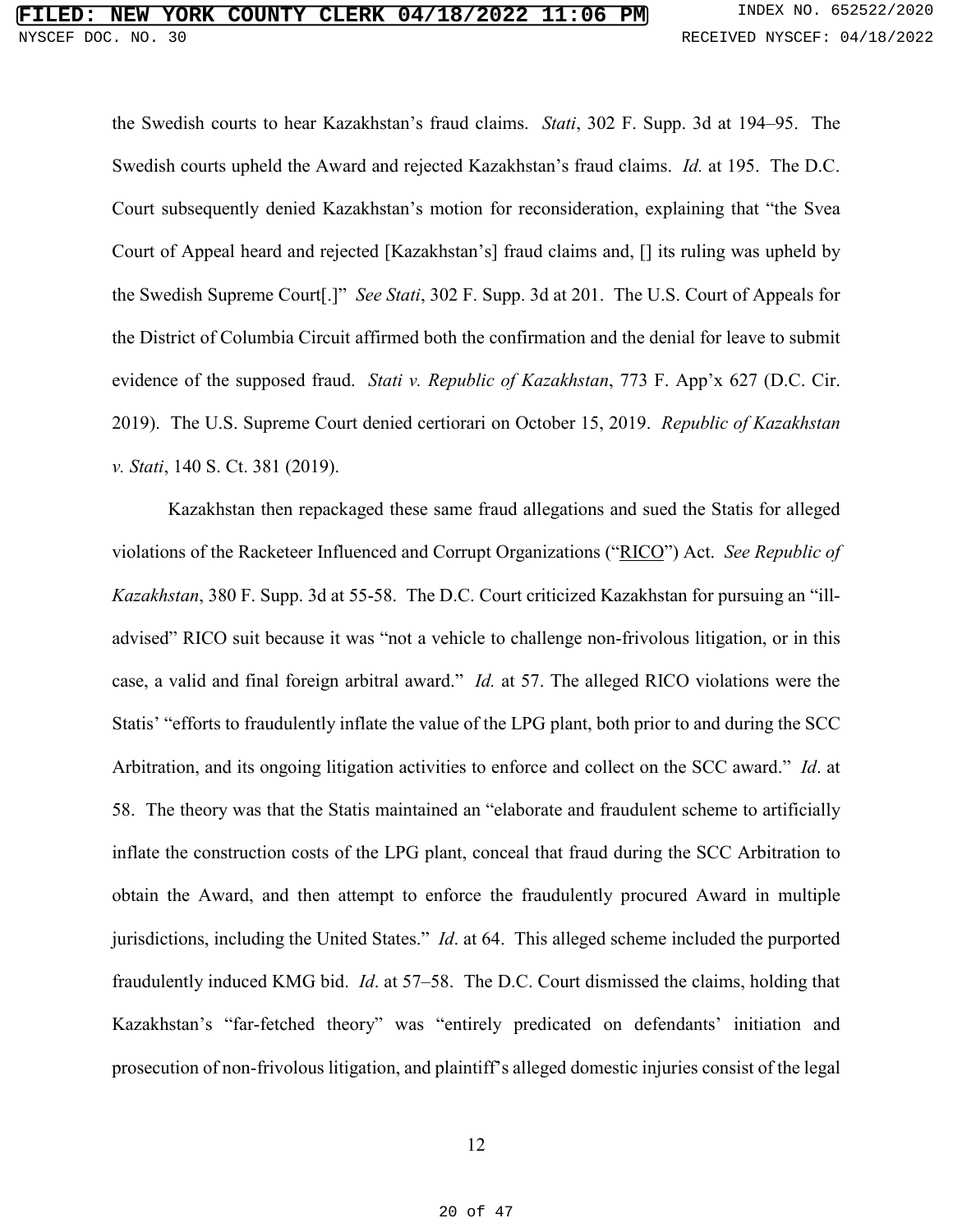costs it incurred in resisting the enforcement of a valid and binding arbitral award." *Id*. at 61. Tellingly, the D.C. Court also concluded that, "[a]t bottom, this suit [was] yet another attempt to relitigate the underlying arbitral award" and was "an improper use of the auspices of th[e] Court to revive and prolong a dispute that is over." *Id*. at 64–65. In other words, the D.C. Court effectively foreclosed additional litigation by Kazakhstan against the Statis regarding the validity of the Award.

#### **E. Other Foreign Enforcement Proceedings.**

Kazakhstan's misplaced reliance on ongoing foreign Enforcement Proceedings exemplifies why this Court should not permit Kazakhstan to relitigate its fraud claims before this Court. For example, in prior versions of its Complaint, Kazakhstan falsely alleged that the English High Court was "the only court to rule on the merits of the Statis' fraudulent scheme," *see* Dkt. 2 at ¶ 38. Now, Kazakhstan concedes that the English decision was not a full decision on the merits, but that the English court merely found that "there is a sufficient prima facie case" to proceed to trial. Compl. ¶ 48. In the same way, Kazakhstan devotes three pages of its Complaint to discussing a lower court decision in Belgium that is currently on appeal to argue that "the Statis' fraud is an established fact." *Id.* Section II,  $\P$  65-70. However, the Belgian decision is clear that it "does not call the Arbitral Award into question" and that the court "does not conduct a review of the merits of the Award." *See* Dkt. 24, Ex. 1 to Compl. at 5. Kazakhstan's reliance on the Belgian proceeding is further inapposite because the relief sought in those proceedings is exequatur – that is, the enforcement of the Award in Belgium. *See id.* at 5-6. Kazakhstan's action in Belgium is therefore a procedurally proper way to challenge enforcement of the Award *in Belgium*. But the U.S. Courts have a separate forum for the same procedure, and that procedure was completed in the D.C. Court in 2018 when the D.C. Court determined that the Award was enforceable under U.S. law and there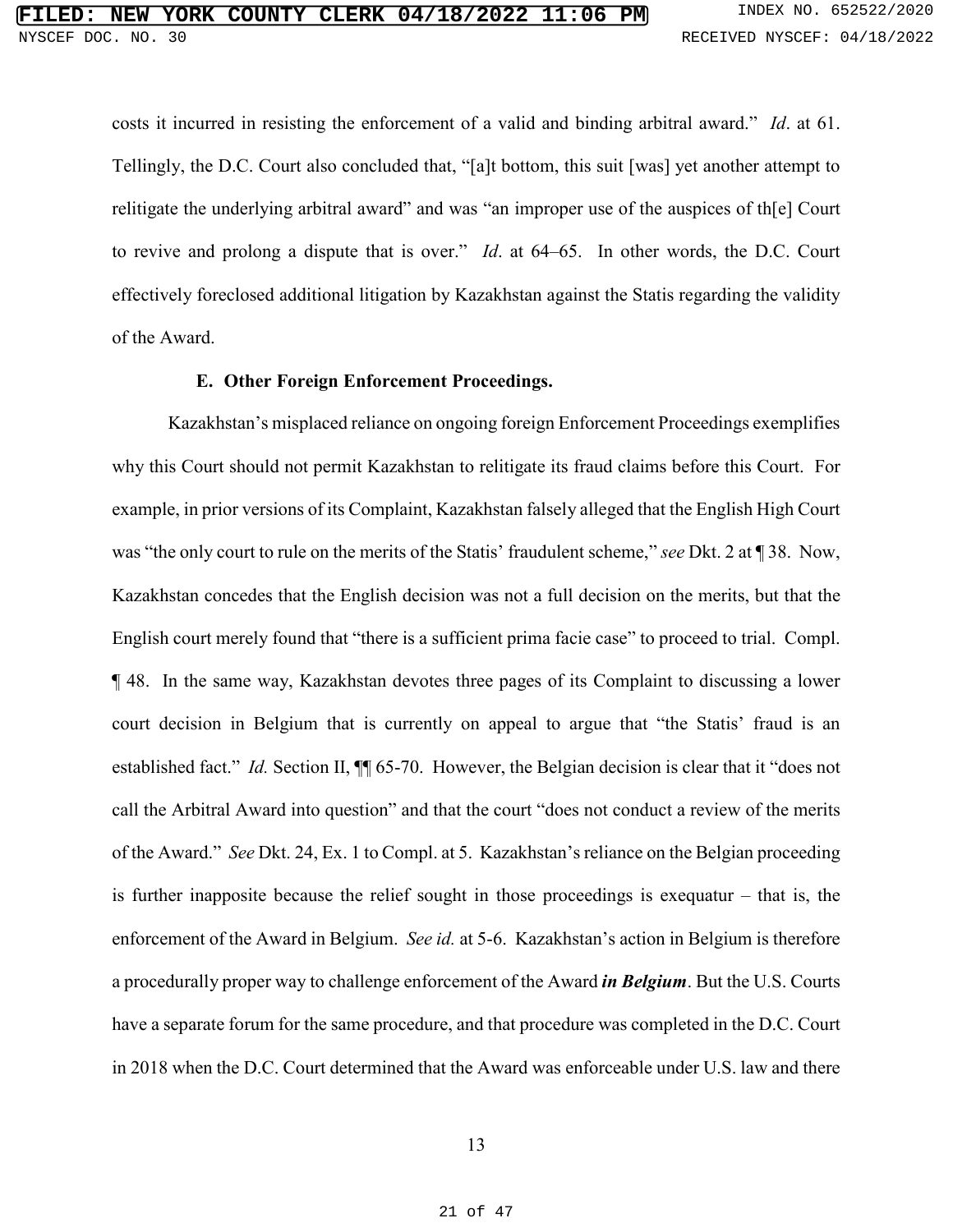was no nexus between the Award and the alleged fraudulent conduct. *See Stati*, 302 F. Supp. 3d at 199-201. Contrary to basic legal principles, Kazakhstan now argues that this non-final ruling from a foreign court is conclusive evidence of fraud that can somehow be imputed to Argentem, when a D.C. Court has already made the Award conclusively binding under U.S. law.

Notably absent from the Complaint is an acknowledgement that the only country (other than Sweden) whose highest court has considered fully and finally considered Kazakhstan's challenge to the Award, Italy, rejected Kazakhstan's claims and confirmed the Award. *See* Ex. B to Baldini Aff.

Having depleted the Statis' resources through this relentless global litigation strategy, Kazakhstan now seeks to avoid payment of the Award through this attack on investors providing funding to protect their fiduciary interests.

#### **ARGUMENT**

# **I. KAZAKHSTAN IS PRECLUDED FROM ATTEMPTING TO RELITIGATE, AND THEREBY COLLATERALLY ATTACKING, THE AWARD.**

Stripped to its essentials, the Complaint is predicated on the same basic allegation rejected in Sweden and precluded by the D.C. Court: that the Statis defrauded the SCC arbitrators by providing false evidence and testimony, causing the arbitrators to issue a fraudulently inflated award. Each of Kazakhstan's claims against Argentem is based entirely on this underlying allegation. Both international and U.S. law provided Kazakhstan procedural paths to fully and fairly litigate the Statis' alleged fraud, including: (1) in the SCC arbitration, (2) in a direct appeal from the Award, (3) in further attacks on the Award in Swedish courts, and (4) in confirmation proceedings in the United States. Rather than stick to these proper paths, in the latest "string of measures of coordinated harassment," Kazakhstan has turned its attention to Argentem for allegedly improperly "supporting" the Award.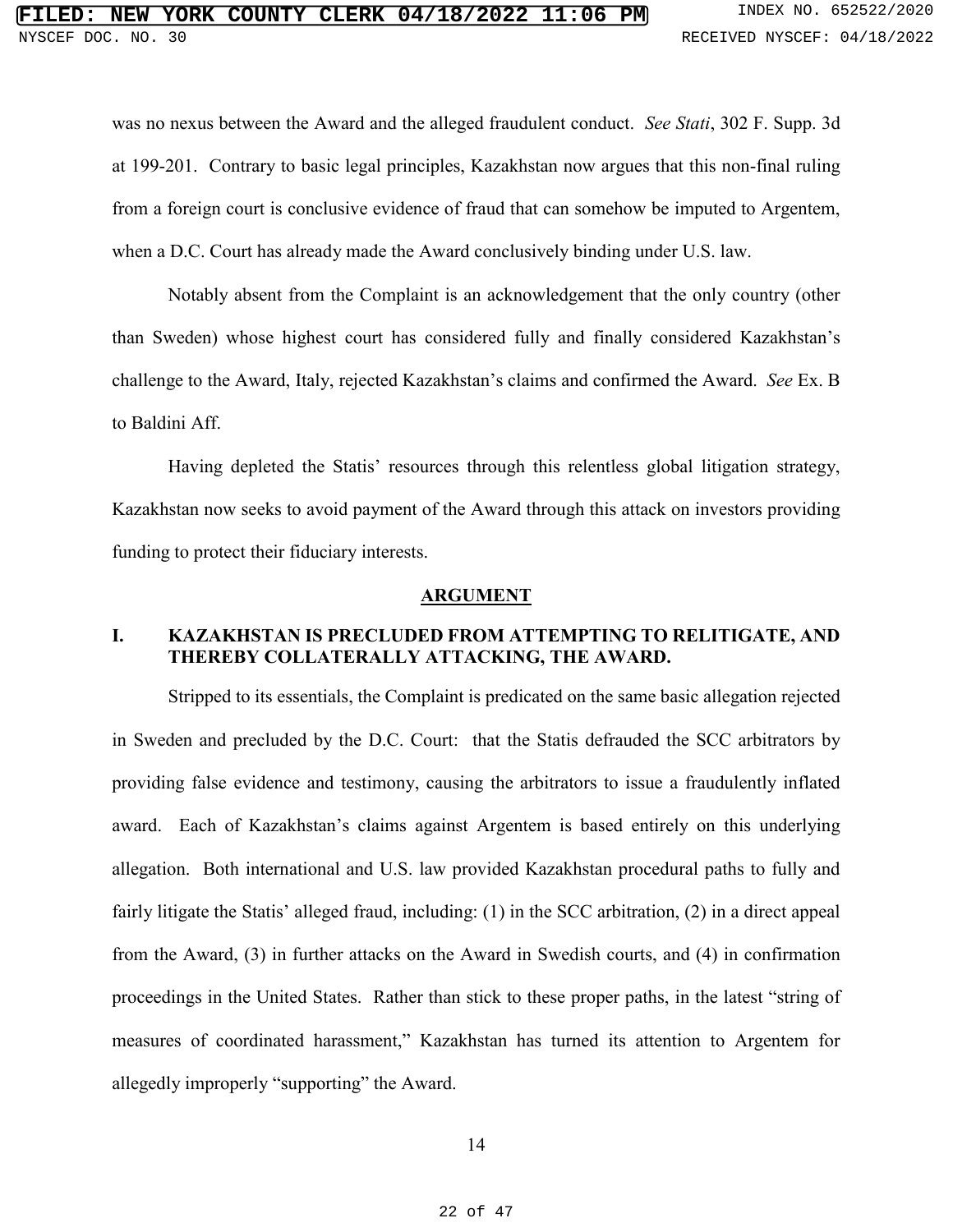Under New York law, two separate legal doctrines now preclude Kazakhstan's claims and require dismissal. The first prevents Kazakhstan from collaterally attacking the Award after (unsuccessfully) directly attacking the Award in the D.C. Court under the FAA's exclusive procedures. The second prevents Kazakhstan from relitigating its fraud allegations that the Swedish and D.C. courts have already considered and rejected.

## **A. The Complaint Is An Improper Collateral Attack On The Award.**

The first basis for preclusion is the well-established body of New York law that prohibits a "collateral attack" against a prior arbitration award—in this case, the Award. In sum, the law provides for parties that are disappointed in the outcome of their arbitrations two direct means to challenge those awards—first through an appeal of the award, and second through attempts to block enforcement and collection by the victorious party. If those ways fail, however, then the arbitral award is considered final.

In order to protect the finality of arbitral awards, New York courts have long held that "collateral attacks" on an arbitration award—i.e., attacks other than an appeal from the award or opposition to its enforcement in a judicial forum—"cannot be entertained." *See Monterey Sportswear Corp. v. Charma Mills, Inc.*, 43 A.D.2d 523, 523 (1st Dep't 1973) (claim for fraud was a collateral attack on an arbitration award); *see also, e.g.*, *Oppenheimer & Co. Inc. v. Pitch*, 129 A.D.3d 621, 622 (1st Dep't 2015) (claim for sanctions arising from alleged failure to disclose documents in prior arbitration was "an unlawful collateral attack on the award"); *Prime Charter Ltd. v. Kapchan*, 287 A.D.2d 419, 419 (1st Dep't 2001) (claim to void arbitration award was improper collateral attack and Section 10 of the FAA is the exclusive remedy for challenging an arbitration award); *Pena v. Office of Comm'r of Baseball*, 125 A.D.3d 461, 461 (1st Dep't 2015) (putative class action suit was "an improper collateral attack on a prior arbitration decision");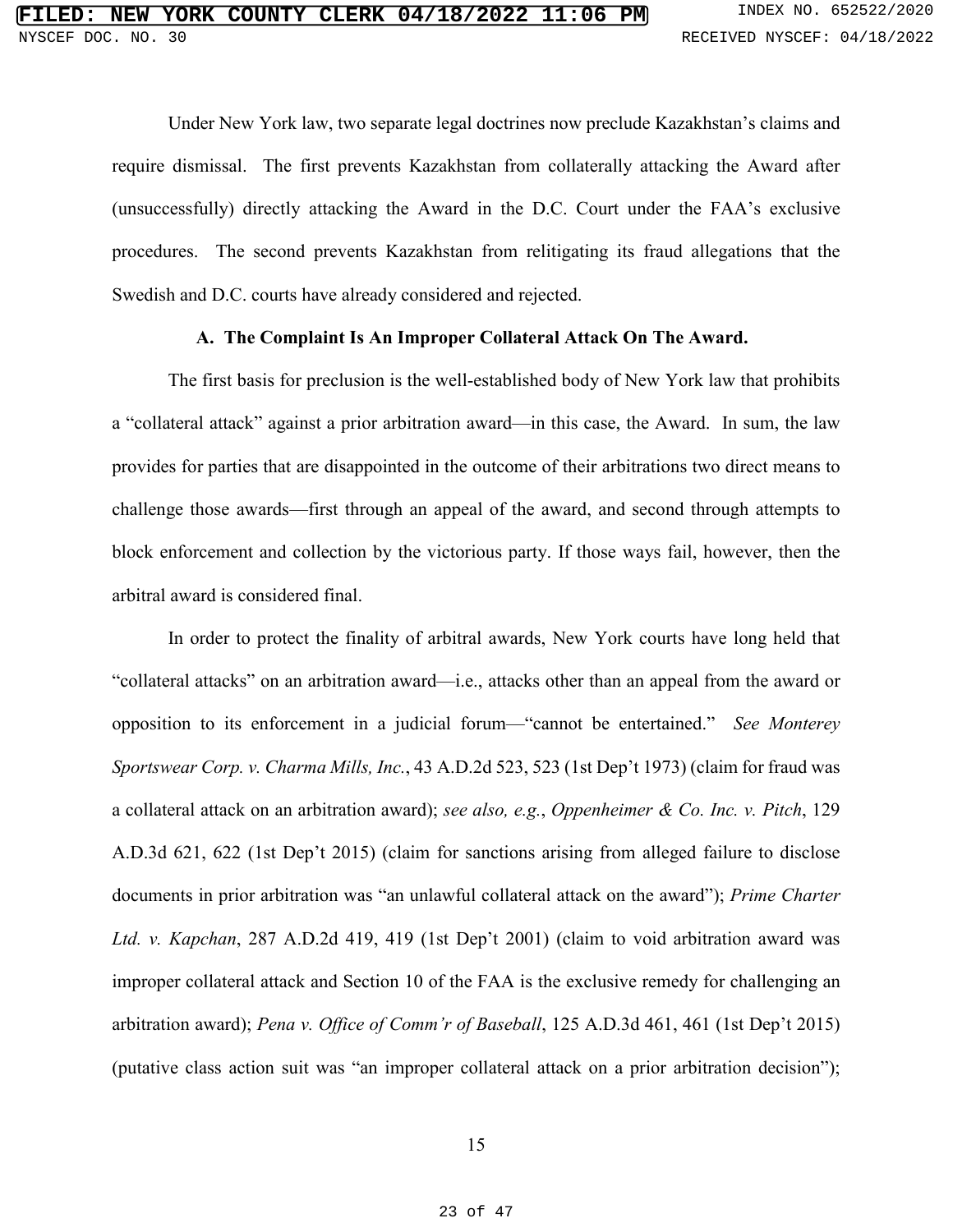*Rutter v. Julien J. Studley, Inc.*, 244 A.D.2d 239, 239 (1st Dep't 1997) (claims were "impermissible collateral attacks" on prior arbitration and award); *Clarke-St. John v. City of N.Y.*, 164 A.D.3d 743, 745 (2d Dep't 2018) (fraud claims were "an impermissible collateral attack against the subject arbitration award"). The reason is simple: a statute—whether Article 75 of the CPLR or, in this case, the FAA—governs all attempts to vacate an arbitration award based on alleged fraud, and this express statutory scheme precludes any attempt to undermine the award through a separate, plenary action. *See Abrams v. Macy Park Constr. Co.*, 282 A.D. 922, 923 (1st Dep't 1953) (an arbitration award "may not be attacked in a plenary action" because it "is a final determination as to the matters embraced in it, unless it is vacated" under the statutory scheme).

The question in assessing an improper collateral attack is not whether the claims "directly challenge the arbitration award." *Decker v. Merrill Lynch, Pierce, Fenner & Smith, Inc.*, 205 F.3d 906, 910 (6th Cir. 2000). Most litigants—Kazakhstan included—are not so foolhardy. Rather, the collateral attack doctrine prevents losing parties in an arbitration from asserting new legal claims, often against new parties, that purport to raise separate violations of law, but which in effect seek to challenge the underlying arbitral award. To evaluate this question, courts assess the "relationship between the alleged wrongdoing, purported harm, and arbitration award." *Tex. Brine Co., L.L.C. v. Am. Arbitration Ass'n, Inc.*, 955 F.3d 482, 488 (5th Cir. 2020) (citation omitted).

Case law reveals several telltale signs of a collateral attack, all of which are present here. First, the claim challenges the subject of the arbitration "simply on a new theory." *Prime Charter Ltd.*, 287 A.D.2d at 419. Here, the claims in the Complaint are simply a re-telling of claims in the underlying arbitration, re-packaged as various fraud-based theories. Kazakhstan claims that the Statis told a "key lie" to the SCC panel about whether certain transactions were related-party transactions, Compl. ¶¶ 30–32, "cooked up years of materially false financial statements" to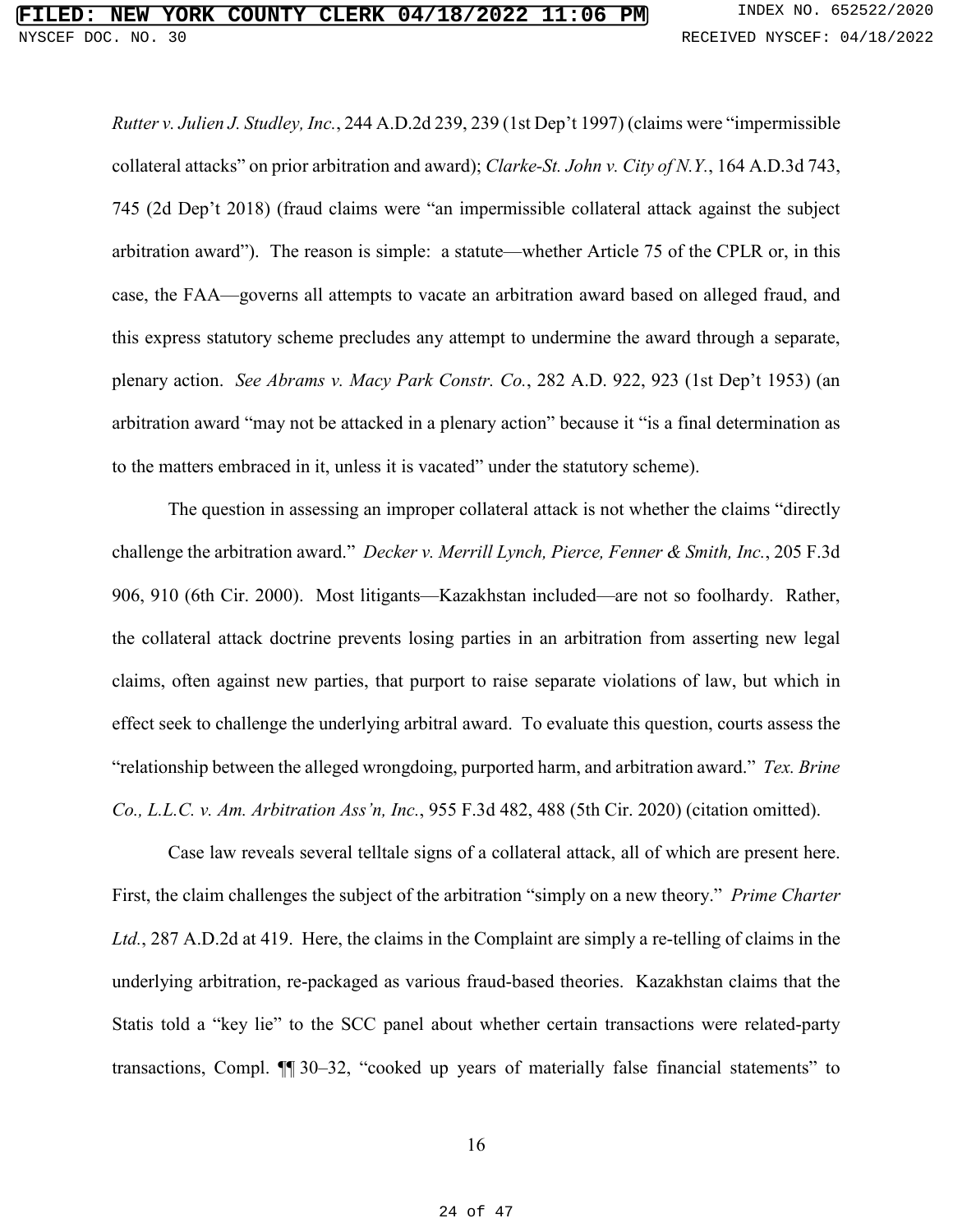# **FIRE COUNTY CLERK 04/18/2022 11:06 PM** INDEX NO. 652522/2020 NYSCEF DOC. NO. 30 RECEIVED NYSCEF: 04/18/2022

provide to the SCC panel, *id.* ¶ 33, and thus "obtained the [SCC] Award by fraud," *id.* ¶ 215. In other words, Kazakhstan is challenging the same transactions that were at the center of the Award proceedings "simply on a new theory." *Prime Charter*, 287 A.D.2d at 419.

The second indication of a collateral attack is where the plaintiff seeks "damages for an alleged wrongdoing that compromised an arbitration award." *Decker*, 205 F.3d at 910 (plaintiffs improperly brought tort and contract claims to collaterally attack an award); *see also Ibarzabal v. Morgan Stanley DW, Inc.*, 2007 WL 9753006, at \*3 (S.D.N.Y. Dec. 5, 2007) (same, alleging injury was "predicated on the impact of [defendant's] alleged conduct on the outcomes of their arbitration proceedings"). Kazakhstan expressly contends the same here, claiming that the Statis' underlying fraud compromised the SCC's damage calculations. *See* Compl. ¶ 213 (alleging that the damages awarded for the value of the LPG plaint "was the result of fraud by the Statis . . ."). The claims against Argentem are derived entirely from damages allegedly resulting from this alleged compromise of the underlying Award.

A third indication of a collateral attack is where the plaintiff alleges wrongdoing that "would justify vacatur" of the underlying award. *Tex. Brine*, 955 F.3d at 489. This is undoubtedly the case here, where Kazakhstan is raising the same theory it previously raised twice before the Swedish appellate courts and the D.C. Court when it resisted confirmation of the Award in the United States. Each of these courts have rejected Kazakhstan's arguments and affirmed or enforced the Award. Indeed, Kazakhstan's extensive reliance on another jurisdiction's acceptance of its claims—this time, in Belgium, pending appeal—affirms that Kazakhstan is seeking relief that would justify vacatur of the Award, despite the fact that the courts with direct jurisdiction to evaluate the Award have rejected these arguments. *See Grynberg v. Sullivan & Cromwell, LLP*, 47 A.D. 3d 447 (1st Dep't 2008); *Tex. Brine*, 955 F.3d at 489.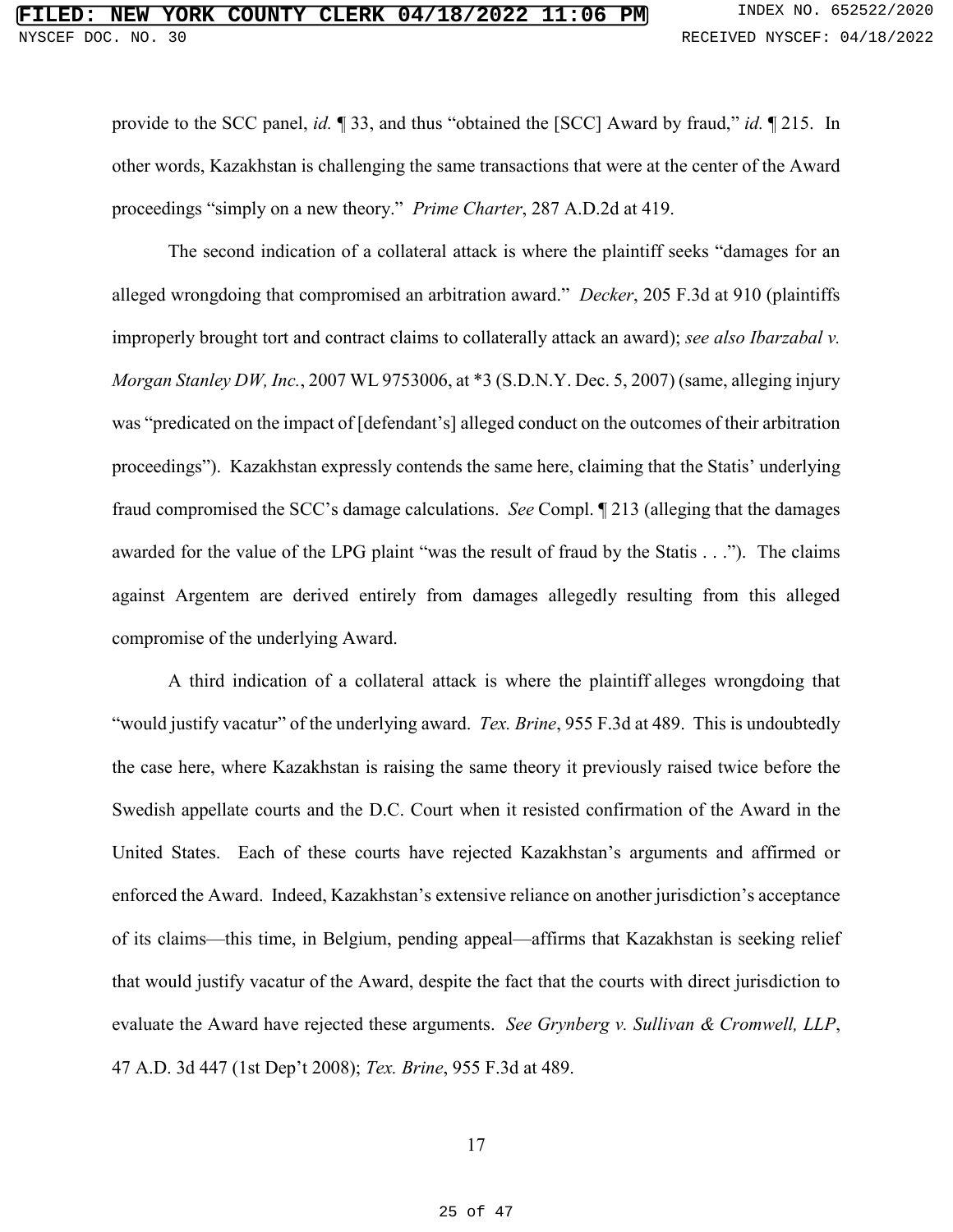The fourth indication of a collateral attack is where the plaintiff requests "reimbursement of the costs and fees that it paid in the arbitration[.]" *Tex. Brine*, 955 F.3d at 489. That is precisely what Kazakhstan does here, asking this Court to award it "legal fees and costs that were wasted" from the SCC arbitration and Enforcement Proceedings, Compl. ¶ 46.

Each of these telltale signs demonstrates that this case is a classic collateral attack. And Kazakhstan's suit is no less a collateral attack merely because Argentem was not party to the original arbitration. *See Clarke-St. John*, 164 A.D.3d at 743 (affirming dismissal of claim that two third-party employees "committed fraud by coercing false testimony" in the prior arbitration because the claim was an "impermissible collateral attack" on the arbitration); *Davison v. Margolin Winer & Evens LLP*, 14 Misc.3d 1240(A), 2007 WL 703108, at \*4 (Sup. Ct., Nassau Cnty. 2007) (finding that claim against third-party expert who prepared a report in arbitration proceedings was "nothing more than a collateral attack on the arbitration award" by a plaintiff who was "dissatisfied with the outcome of the arbitration").

U.S. law permits dissatisfied parties to challenge an arbitral award under the FAA. Kazakhstan did so, challenging the Award in the country with original jurisdiction, Sweden, and also directly challenging confirmation of the Award under the FAA. Its claims were rejected by Swedish and D.C. courts. The D.C. Court upheld the Award under the FAA. Thus, as far as U.S. law is concerned, the Award is final and enforceable. Kazakhstan can challenge enforcement in other jurisdictions to the extent such jurisdictions allow those claims. But resolution of those claims are a question for those courts.<sup>7</sup> As for this action, New York law prohibits Kazakhstan's

 $\overline{a}$ 

 $7$  For similar reasons, the fact that Kazakhstan's highly compensated expert witnesses have issued opinions supporting its theories are simply not relevant to this case. Kazakhstan is free to submit that evidence to any court that has relevant jurisdiction in an effort to overturn the Award or block its enforcement (or even to try to convince the D.C. Court to reopen its judgment). But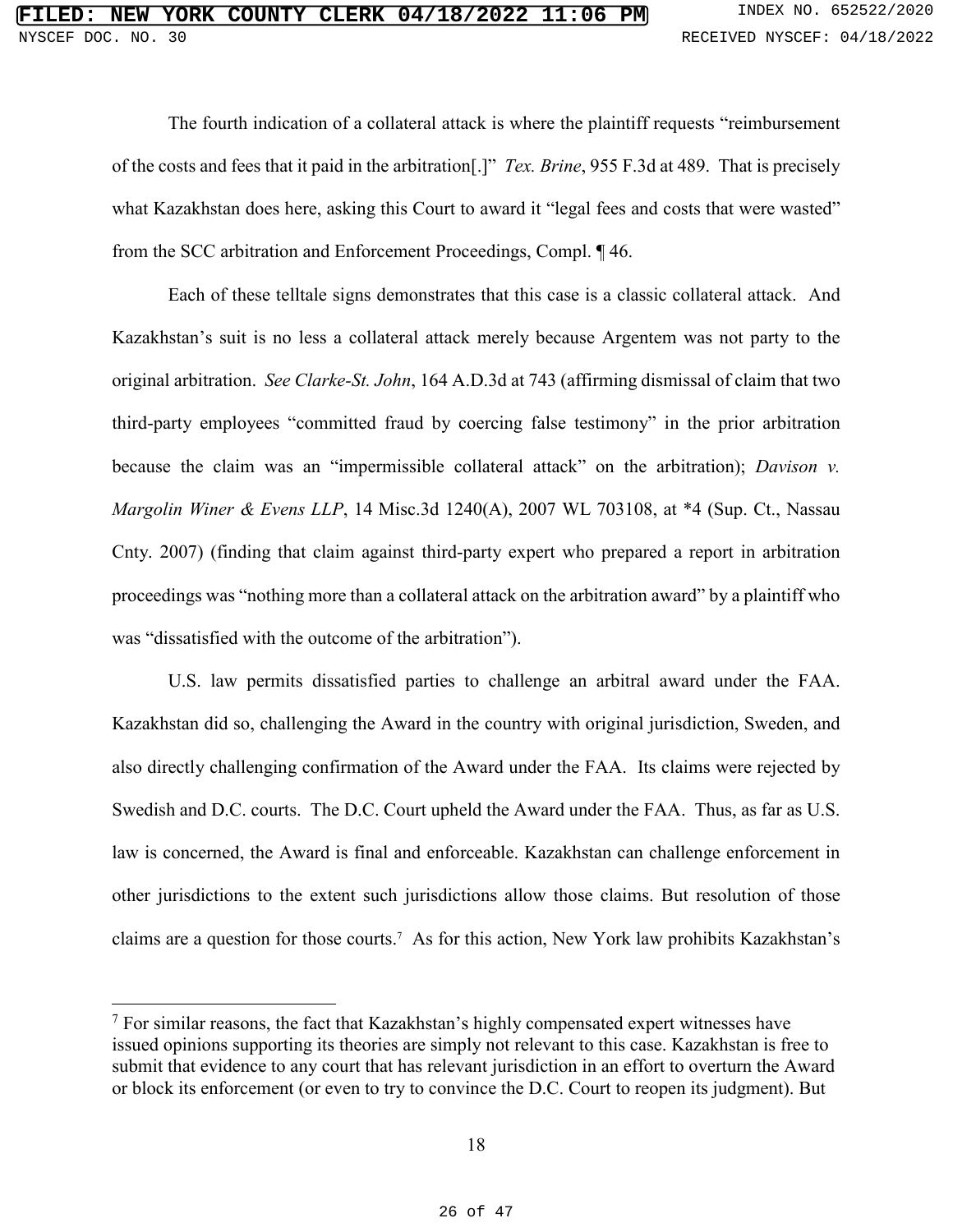attempted end run around the FAA and the confirmed Award through a collateral attack against a third party. The Complaint should be dismissed in full.

### **B. The Complaint Is Barred By Collateral Estoppel (Issue Preclusion).**

The Complaint is also barred by collateral estoppel because Kazakhstan had a full and fair opportunity to litigate the Statis' alleged fraud before the Swedish and D.C. courts. Collateral estoppel "precludes a party from relitigating in a subsequent action or proceeding an issue raised in a prior action or preceding and decided against that party." *Buechel v. Bain*, 97 N.Y.2d 295, 303 (2001) (noting the doctrine avoids "relitigation of a decided issue and the possibility of an inconsistent result"). Here, the preclusive effect arises from the Award and related proceedings: indeed, under New York law, "[i]t is well settled that prior arbitration awards may be given preclusive effect in a subsequent judicial action." *Bernard v. Proskauer Rose, LLP*, 87 A.D.3d 412, 415 (1st Dep't 2011). "Because mutuality of parties is not required," moreover, Argentem may preclude Kazakhstan from relitigating issues resolved against it in "an earlier arbitration with a different defendant"—*i*.*e*., the Statis. *Id.* 

The doctrine of collateral estoppel is "grounded in the facts and realities of a particular litigation, rather than rigid rules." *Buechel*, 97 N.Y.2d at 303. The "fundamental inquiry" is whether "relitigation should be permitted in a particular case in light of fairness to the parties, conservation of the resources of the court and the litigants, and the societal interests in consistent and accurate results." *Id.* at 304 (alterations and citation omitted). Applied here, Argentem bears the burden of showing an "identity of issue" that was decided in the prior action and that is now "decisive" in this action. *See id.* at 304-05. If they carry that burden, the burden shifts to

 $\overline{a}$ 

expert witnesses who contend that the Statis committed fraud in the arbitration do not create a new path for litigation against third-party Argentem.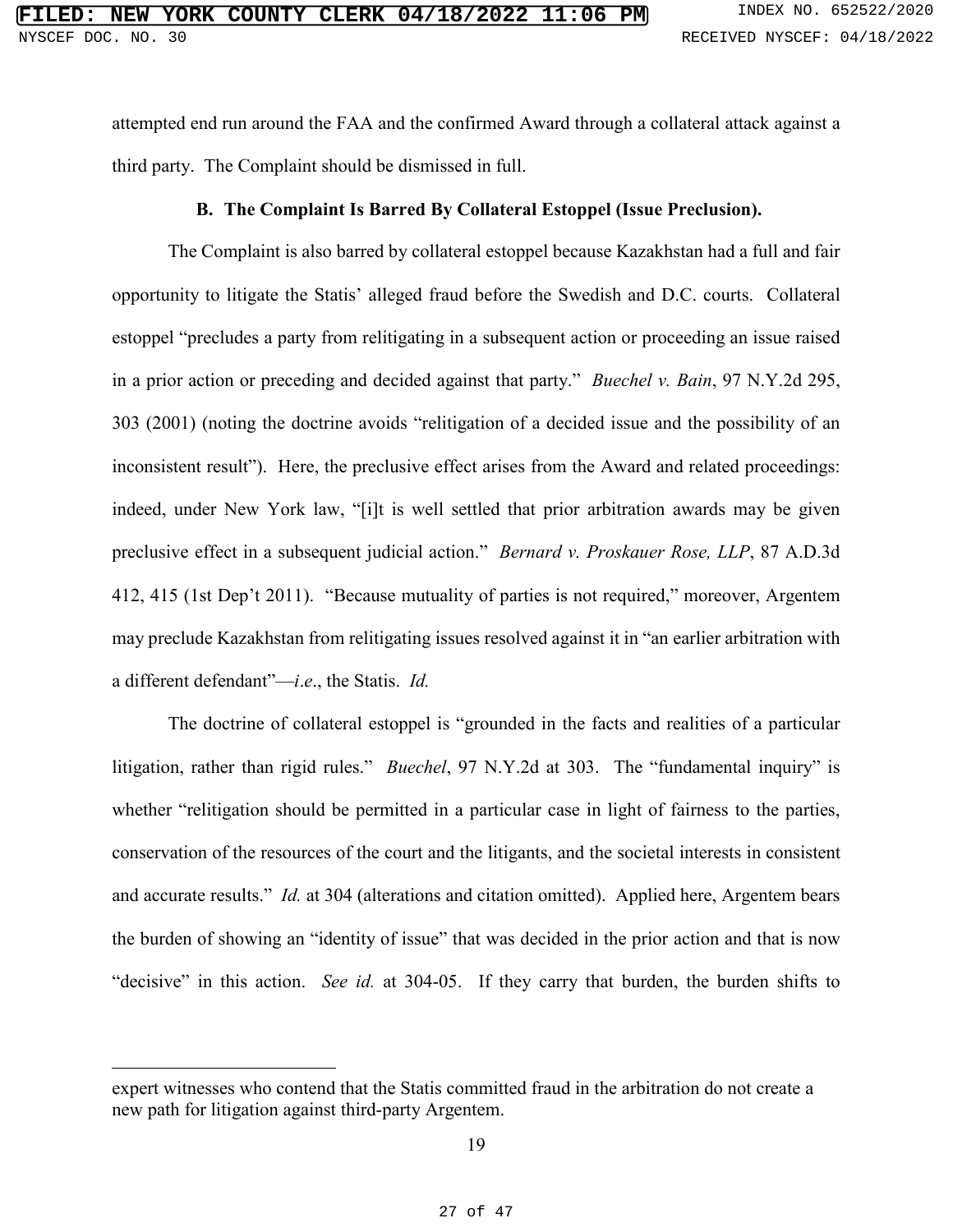Kazakhstan to show that it did *not* have a "full and fair opportunity" to litigate the relevant issues in the prior action. *Id*.; *see also Lukowsky v. Shalit*, 110 A.D.2d 563, 567 (1st Dep't 1985); *Wen Mei Lu v. Wen Ying Gamba*, 158 A.D.3d 1032, 1035 (3d Dep't 2018).

The test is easily satisfied here. As described in detail above, in order to prevail on any of its claims, Kazakhstan must first establish the alleged underlying fraud as the predicate wrongful act. But numerous courts around the world—including, most importantly, the SCC panel, the Swedish appellate courts, and the D.C. Court that confirmed the Award—have rejected the same fraud allegations that Kazakhstan is making now. In confirming the Award and rejecting Kazakhstan's allegations of fraud—which would have provided a statutory basis for refusing to enforce the Award—Judge Jackson noted that Kazakhstan did not "deny that it had an opportunity to litigate the[se] very issues … in the jurisdiction where the arbitration took place," and indeed, "had a full and fair opportunity to present its case to the tribunal." *Stati*, 302 F. Supp. 3d at 201. Then, when Judge Jackson dismissed Kazakhstan's RICO claims against the Statis—which were also based on the same facts and underlying fraud alleged here—she stated:

At bottom, this suit is yet another attempt to *relitigate the underlying arbitral award*. Whatever fraud Kazakhstan contends occurred before and during the SCC arbitration more than eight years ago, it had a *full opportunity* to raise those issues in the appeals process in Sweden and *its allegations were rejected*. Kazakhstan tried again in the numerous subsequent proceedings where it has resisted the enforcement of the arbitral award *on the same grounds*.

*Republic of Kazakhstan*, 380 F. Supp. 3d at 64–65 (emphasis added).

Kazakhstan will contend that Judge Jackson did not decide the underlying fraud issues, based on her subsequent denial of Argentem's motion for leave to file an antisuit injunction. But any such claim is unfounded. Rather, Judge Jackson expressly deferred the question of whether this action is barred by collateral estopped to New York-based courts. Specifically, she found that because her prior rulings "did not involve Argentem or consideration of any state claims against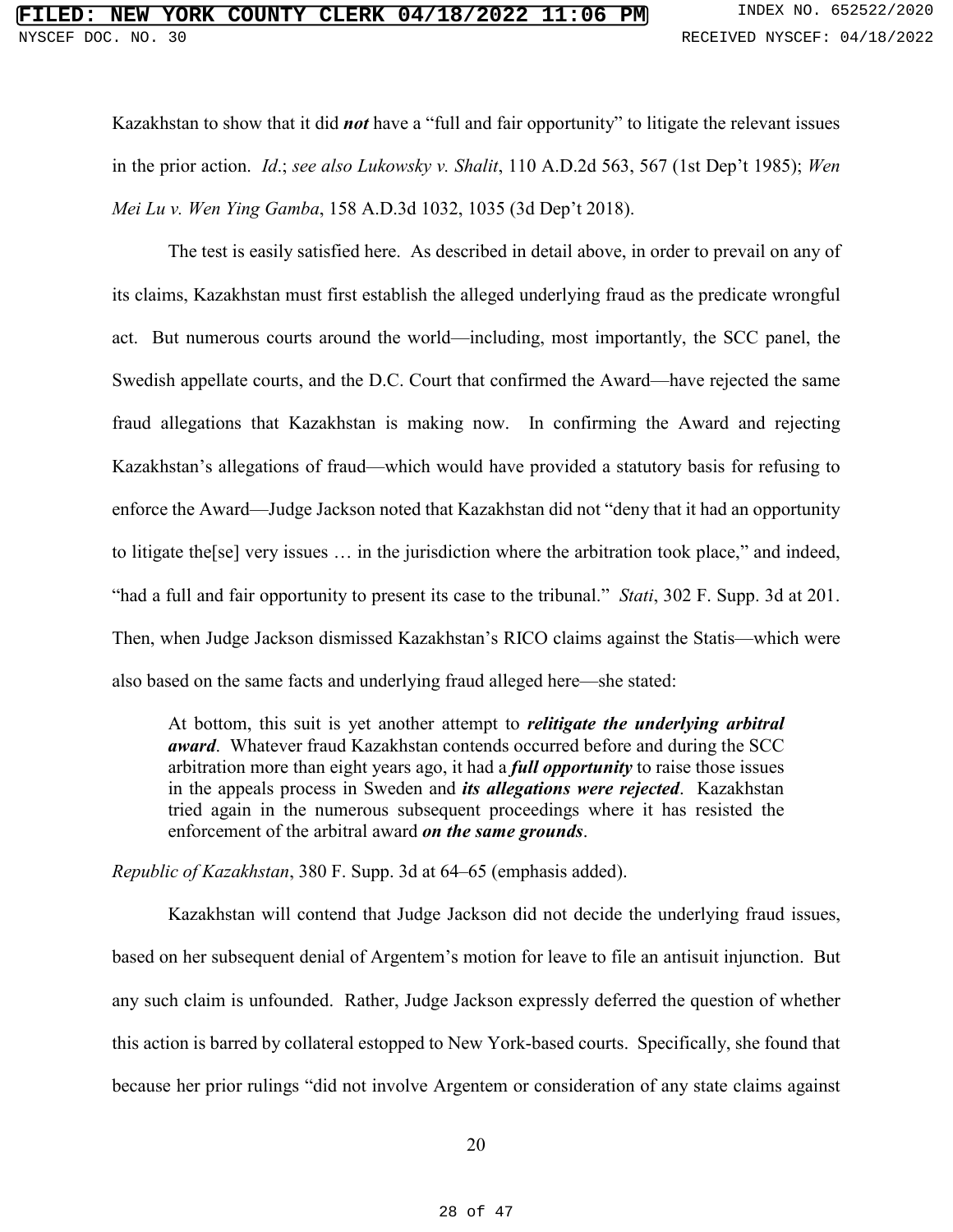those parties," under the high bar for a federal injunction against a state judicial proceeding, "the state court is better positioned to determine whether Kazakhstan's claims are precluded." Order, *Stati v. Republic of Kazakhstan*, No.14-1638 (ABJ) (D.D.C. Mar. 18, 2021) at 4.

This Court is therefore well positioned to consider the New York-law test for collateral estoppel. Such consideration shows that, like the substantive claims against the Statis that Judge Jackson rejected on the merits, this suit is yet another attempt to "relitigate the underlying arbitral award," whatever artful pleading or argument Kazakhstan relies on to the contrary. And it should meet the same fate as Kazakhstan's previous "ill-advised lawsuit." *See Republic of Kazakhstan*, 380 F. Supp. 3d at 57. A detailed comparison of the theory of fraud raised in the Complaint shows how Kazakhstan keeps repeating the same refrain:

*First*, before both the Svea Court of Appeal and D.C. Court, Kazakhstan alleged that the Statis inflated the cost of the LPG plant through a "sham arrangement" with an entity called Perkwood. *See* Svea Court of Appeal Judgment at 10; Reconsideration Mot. at 3. Here, Kazakhstan claims that "through a series of covert, fraudulent related-party transactions," "the Statis falsely inflated the price of the LPG Plant," and that "the Statis used multiple, overlapping schemes to fraudulently inflate the LPG Plant construction costs" through Perkwood. Compl.  $\P$ 28(b), 120, 124.

*Second*, before both the Svea Court of Appeal and D.C. Court, Kazakhstan alleged that the Statis failed to inform KPMG that Perkwood was a closely related party, resulting in KPMG's issuance of misleading financial statements. *See* Svea Court of Appeal Judgment at 14; Reconsideration Mot. at 7 ("The next step in the Stati Parties' fraud was to cover[] up the material overstatement of LPG Plant costs by having their financial statements audited and approved," and that "[t]he Stati Parties accomplished this by deceiving their auditors (KPMG) regarding the fact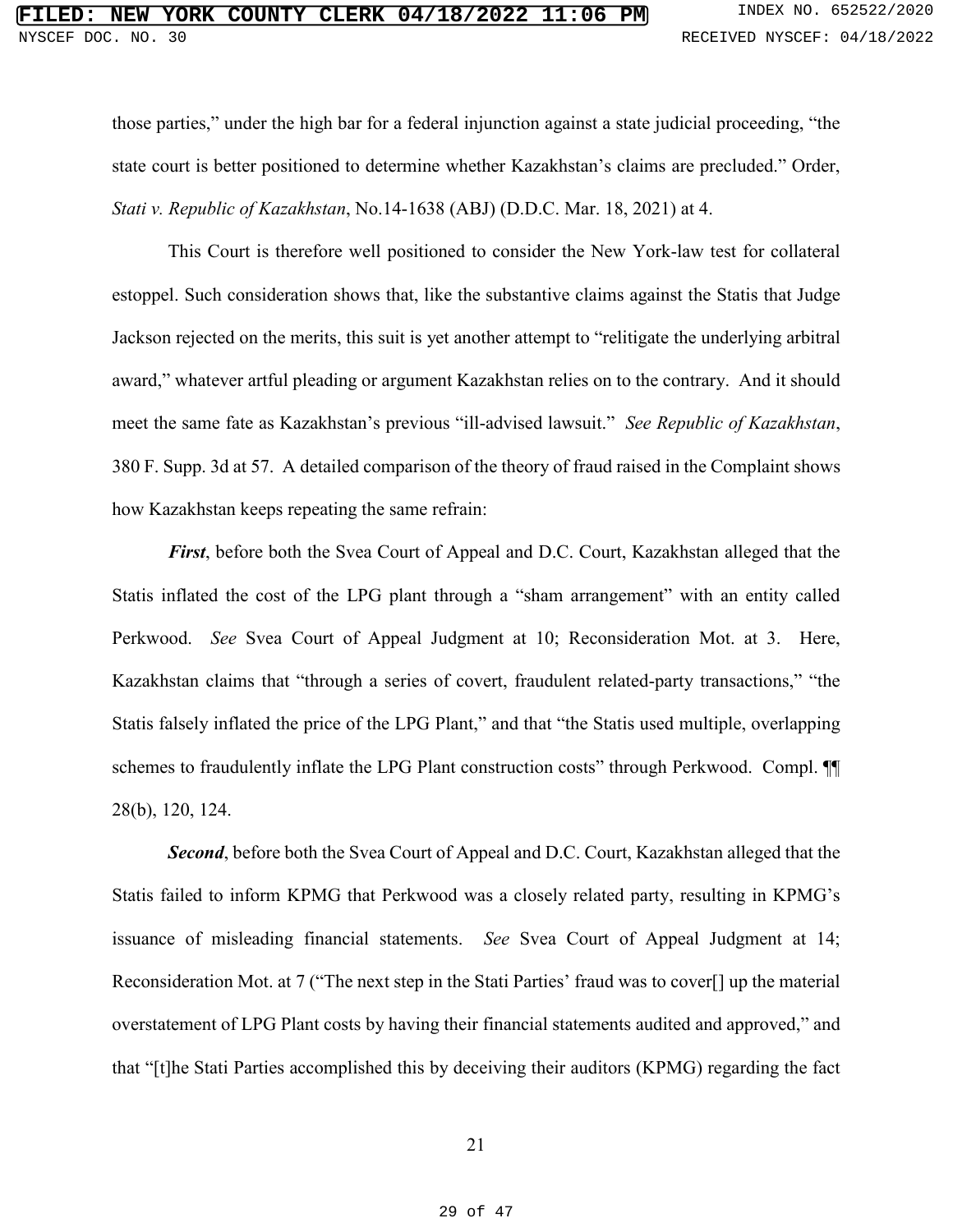that Perkwood *was* a Stati-related party."). Here, Kazakhstan claims that "[a]nother key step in the Statis' scheme was to legitimize their fraudulent transactions . . . by obtaining the stamp of approval of an international accounting firm[,]" and that "[t]hey accomplished this by falsely representing to their auditors that the transactions were on arm's length terms and by falsely representing that Perkwood was an independent third party. . . ." Compl. ¶ 138.

*Third*, before both the Svea Court of Appeal and D.C. Court, Kazakhstan alleged that KMG valued the LPG plant based on inaccurate financial statements. *See* Svea Court of Appeal Judgment at 14; Reconsideration Mot. at 7, 9 ("The next step in the fraud was the Stati Parties' use of their falsified financial statements in the bidding process that generated the \$199 million KMG offer" and that "[i]t was only in reliance upon the falsified information . . . including in particular the falsified LPG Plant construction costs, that KMG issued its September 25, 2008 indicative offer in the amount of \$199 million."). Here, Kazakhstan claims that, "[i]n June 2008, the Statis used their fraudulent 'audited' financial statements to obtain bids for their Kazakh operations from prospective purchasers" and that "[t]he KMG Indicative Offer relied on the false information provided by the Statis." Compl. ¶¶ 162, 184.

*Fourth*, Kazakhstan alleged before both the Svea Court of Appeal and D.C. Court that the "arbitral tribunal's assessment of the LPG plant . . . was based on [KMG's] indicative bid." Svea Court of Appeal Judgment at 14; Reconsideration Mot. at 3 ("the Stati Parties' fraud predated the submissions in the arbitration and equally infected KMG's \$199 million bid [for the LPG Plant]."). Here, Kazakhstan claims that the arbitration panel "relied on the \$199 million amount in the KMG Indicative Offer on the grounds that in its view, this was 'the relatively best source of information,'" but "this conclusion was based on the Statis' fraud[.]" Compl. ¶ 216.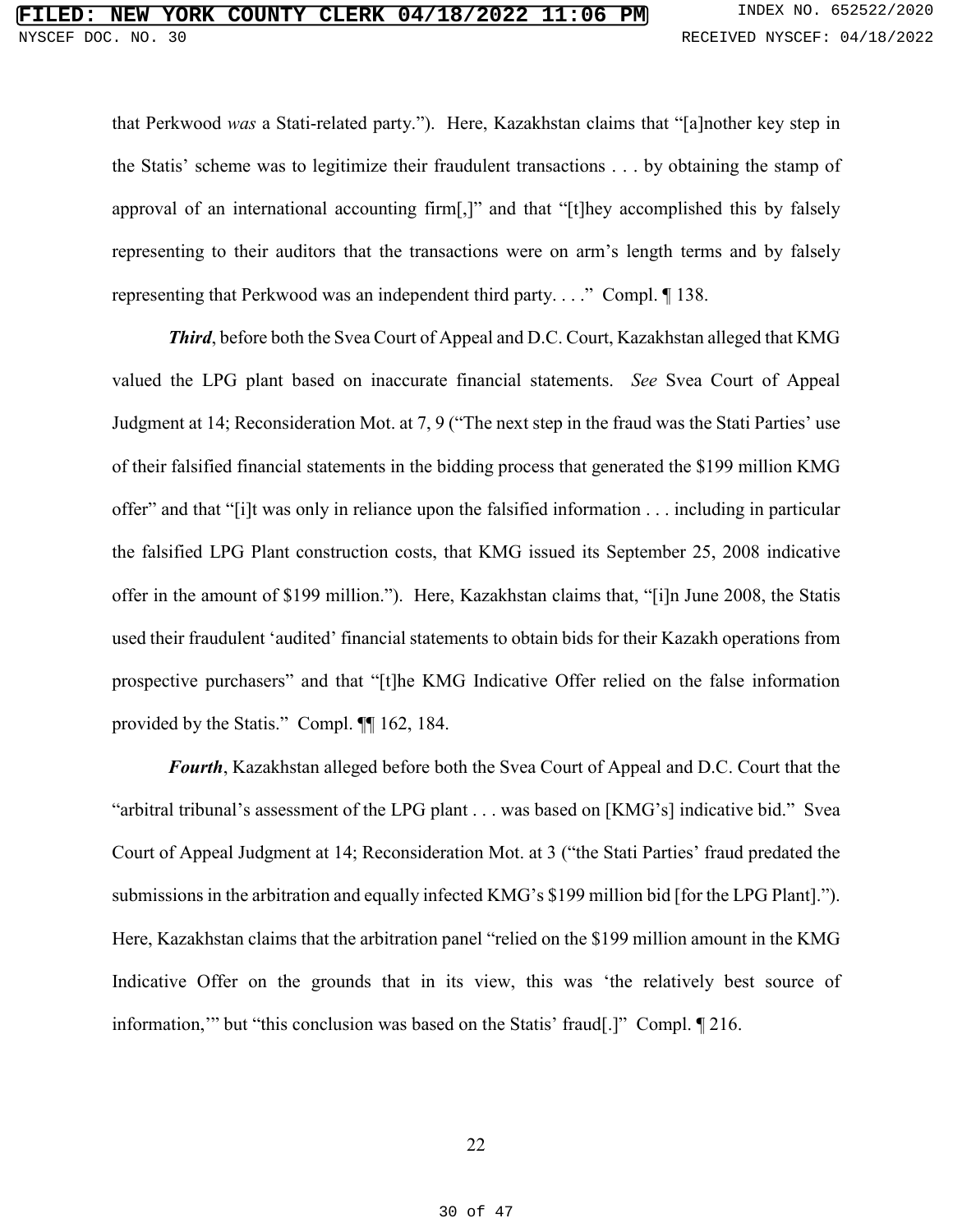In light of this clear overlap, Kazakhstan cannot credibly deny that there is an "identity of issue" in the prior cases with the issue that is "decisive" here. *See Buechel*, 97 N.Y.2d at 303-04. And because Kazakhstan repeatedly raised these issues in prior proceedings, it cannot carry its burden to show that it did not have a full and fair opportunity to litigate those issues. *Id*. Kazakhstan's unsupported claim that it has "new evidence" of the same fraud it has been asserting for years does not allow it to do an end run around those Courts with jurisdiction over these claims by simply naming a different new party and bringing those same claims in a new Court. The Court should apply the doctrine of issue preclusion and dismiss the Complaint in full.

# **II. KAZAKHSTAN'S CLAIMS ARE BARRED BY THE** *NOERR-PENNINGTON* **DOCTRINE.**

Kazakhstan's suit also must be dismissed because it is barred by the *Noerr-Pennington* doctrine (the "Doctrine"), which protects Argentem's First Amendment right "to petition the Government for a redress of grievances." U.S. Const. amend. I. Under the Doctrine, "parties may not be subjected to liability for petitioning the government." *I.G. Second Generation Partners, L.P. v. Duane Reade*, 17 A.D.3d 206, 208 (1st Dep't 2005); *see also Sosa v. DIRECTV, Inc.*, 437 F.3d 923, 929 (9th Cir. 2006).

"'Under the [Doctrine], civil actions are barred where the activity challenged under federal statute or state law consists of petitioning legislatures, administrative bodies, and the courts, even if the defendant's actions had an … injurious purpose or effect.'" *Caesars Ent. Operating Co., Inc. v. Appaloosa Inv. Ltd. Partnership I*, 48 Misc.3d 1212(A), 2015 WL 4430268, at \*5 (Sup. Ct., N.Y. Cnty. July 10, 2015) (quoting *Tuosto v. Phillip Morris USA Inc.*, 2007 WL 2398507, at \*5 (S.D.N.Y. Aug. 21, 2007)). The First Department has "expressly held that the *Noerr-Pennington* doctrine applies to common law tort claims." *Id.* at \*5 (citing *Concourse Nursing Home v. Engelstein*, 278 A.D. 35 (1st Dep't 2000)).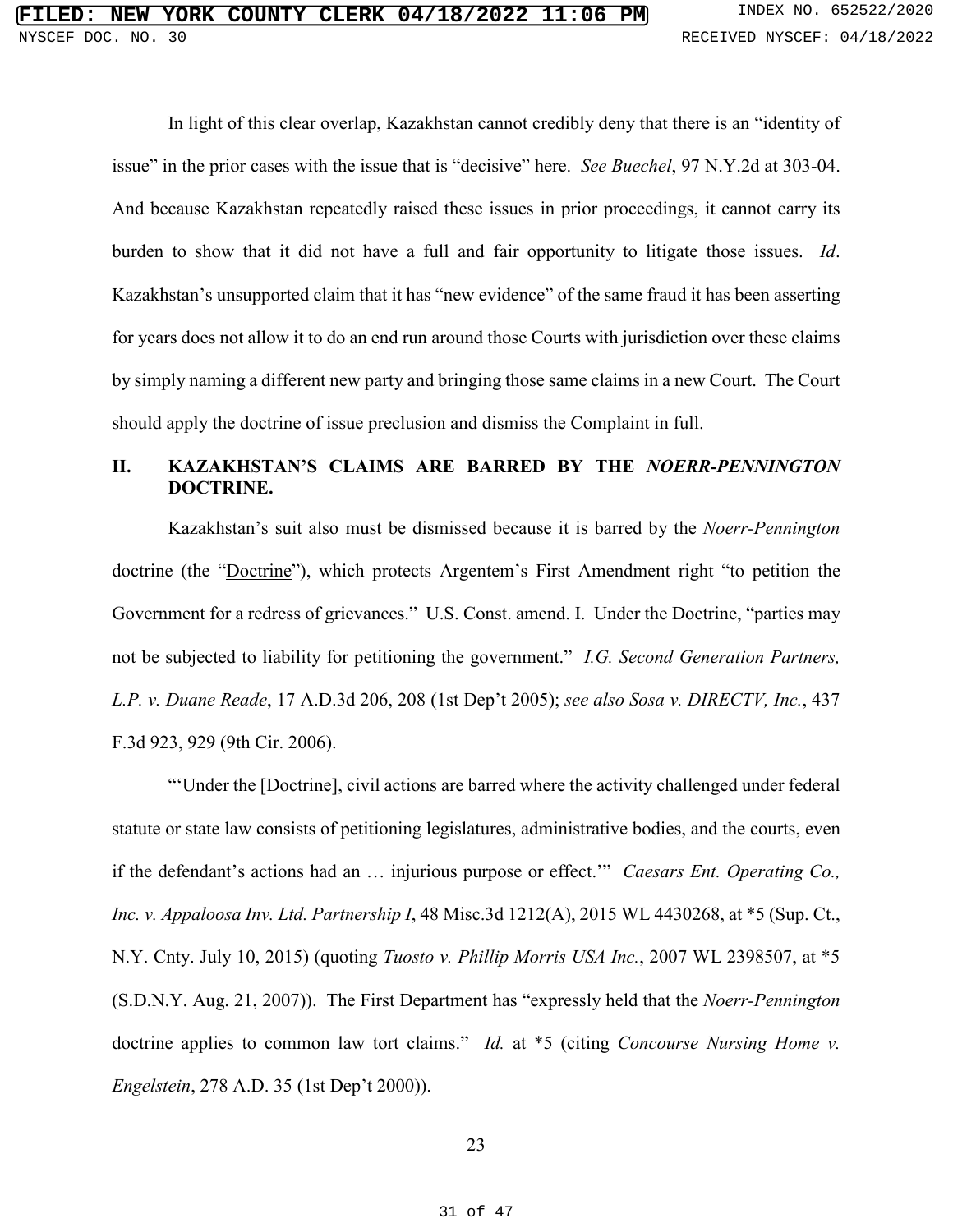The Doctrine applies to foreign legal proceedings and arbitration proceedings conducted under international governmental treaties. *See, e.g., Luxpro Corp. v. Apple Inc.*, 2011 WL 1086027, at \*5 (N.D. Cal. Mar. 24, 2011) (applying doctrine to lawsuits in Germany and Taiwan because "a party should not be held liable for conduct that would be legal and protected if it was performed in the United States, but is now illegal because it was performed abroad"); *Carpet Group Int'l v. Oriental Rug Imposters Ass'n, Inc.*, 256 F. Supp. 2d 249, 266 (D.N.J. 2003) ("lobbying of foreign governments, whether performed at home or abroad, is protected … under *Noerr-Pennington*."); *Eurotech, Inc. v. Cosmos European Travels Aktiengesellschaft*, 189 F. Supp. 2d 385, 392–93 (E.D. Va. 2002) (finding *Noerr-Pennington* applied to an arbitration before the World Intellectual Property Organization ("WIPO") because it was a "quasi-public organization" and "WIPO proceedings, a form of arbitration, are part of the adjudicatory process"); *accord Oneida Tribe of Indians of Wisconsin v. Harms*, 2005 WL 2758038, at \*3 (E.D. Wis. Oct. 24, 2005) and *Penn. State Univ. v. Keystone Alternatives LLC*, 2020 WL 4677246, at \*3–4 (M.D. Pa. Aug. 12, 2020).

The Doctrine protects not only the parties involved in the underlying proceedings, like the Statis, but also third parties, like Argentem, who consult with and fund a party prosecuting legal claims. *See Liberty Lake Invs., Inc. v. Magnuson*, 12 F.3d 155, 157–59 (9th Cir. 1993) (extending *Noerr-Pennington* immunity to third party that funded litigation); *Sosa*, 437 F.3d at 937 (citing *Liberty Lake* and explaining "we held that *Noerr-Pennington* immunity extended to an individual who funded anticompetitive litigation but was not himself a party to the litigation and was therefore not himself petitioning the courts"). Kazakhstan's allegations merely amount to attacking Argentem's "concerted efforts incident to litigation," which the Doctrine protects. *See* Compl. ¶ 278; *Singh v. NYCTL 2009-A Tr.*, 683 F. App'x 76, 77 (2d Cir. 2017) (internal citations omitted);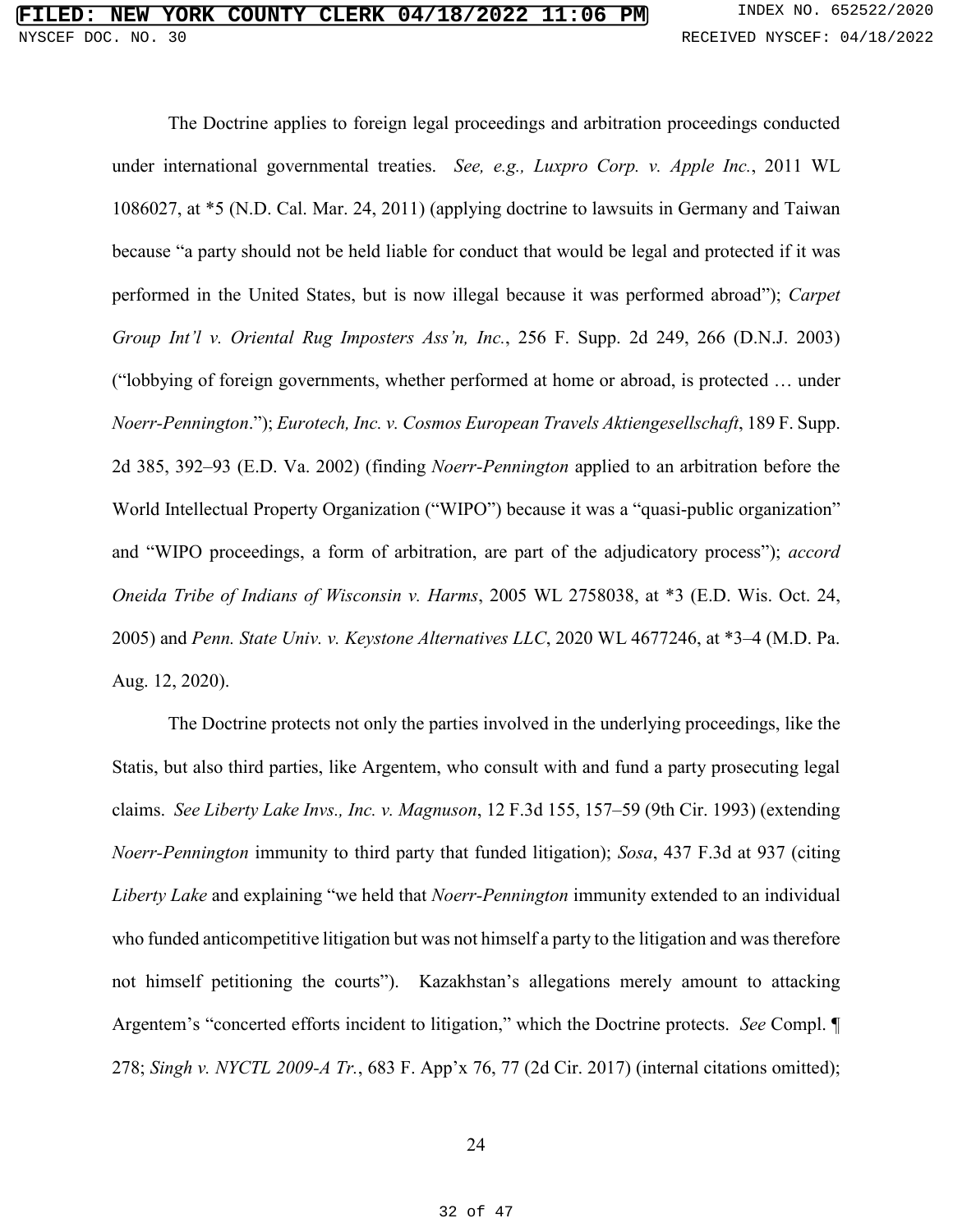*Balt. Scrap Corp. v. David J. Joseph Corp.*, 237 F.3d 394, 401 (4th Cir. 2001) (noting that the doctrine protects non-parties' "financial backing, legal assistance . . . or moral support").

Based on the foregoing, none of Kazakhstan's claims against Argentem are constitutionally permissible. Each claim is based on Argentem's alleged participation in the Enforcement Proceedings. Argentem, which did not exist at the time of the alleged fraud on the arbitrators, plainly was not involved in the Statis' actions within the arbitration. Rather, the "overt acts" that Argentem supposedly committed in furtherance of the alleged conspiracy were "provid[ing] critical funding" and consulting with the Statis on "strategy for enforcing the [SCC] Award in various jurisdictions[.]" Compl. ¶ 298. This same conduct—participating in litigation—is also the basis for Kazakhstan's claim that Argentem aided and abetted fraud. *See* Compl. ¶ 346. Indeed, Kazakhstan repeatedly alleges that Argentem was put on notice of the fraud by various events in the Enforcement Proceedings, such as an English and Gibraltar *prima facie* rulings and the Belgian court's now-appealed ruling. *See* Compl. ¶¶ 292, 296, 297. Kazakhstan goes so far as to claim that its *filing of this suit* constituted notice of the fraud. *Id.* ¶ 295. These allegations underscore that Kazakhstan's claims against Argentem are based on disputed facts in ongoing litigation regarding the SCC Award. Under the *Noerr-Pennington* doctrine, Argentem simply cannot be liable for participation in that litigation by assisting the Statis to collect on a final judgment.

The Doctrine contains an exception for "sham litigation," but that exception clearly does not apply here. To prevail on the "sham litigation" exception, plaintiffs must satisfy objective and subjective components, showing that: (i) the claims were "objectively baseless in the sense that no reasonable litigant could realistically expect success on the merits," and (ii) the claims were an ""attempt to interfere directly with the business relationships of a competitor' through the use of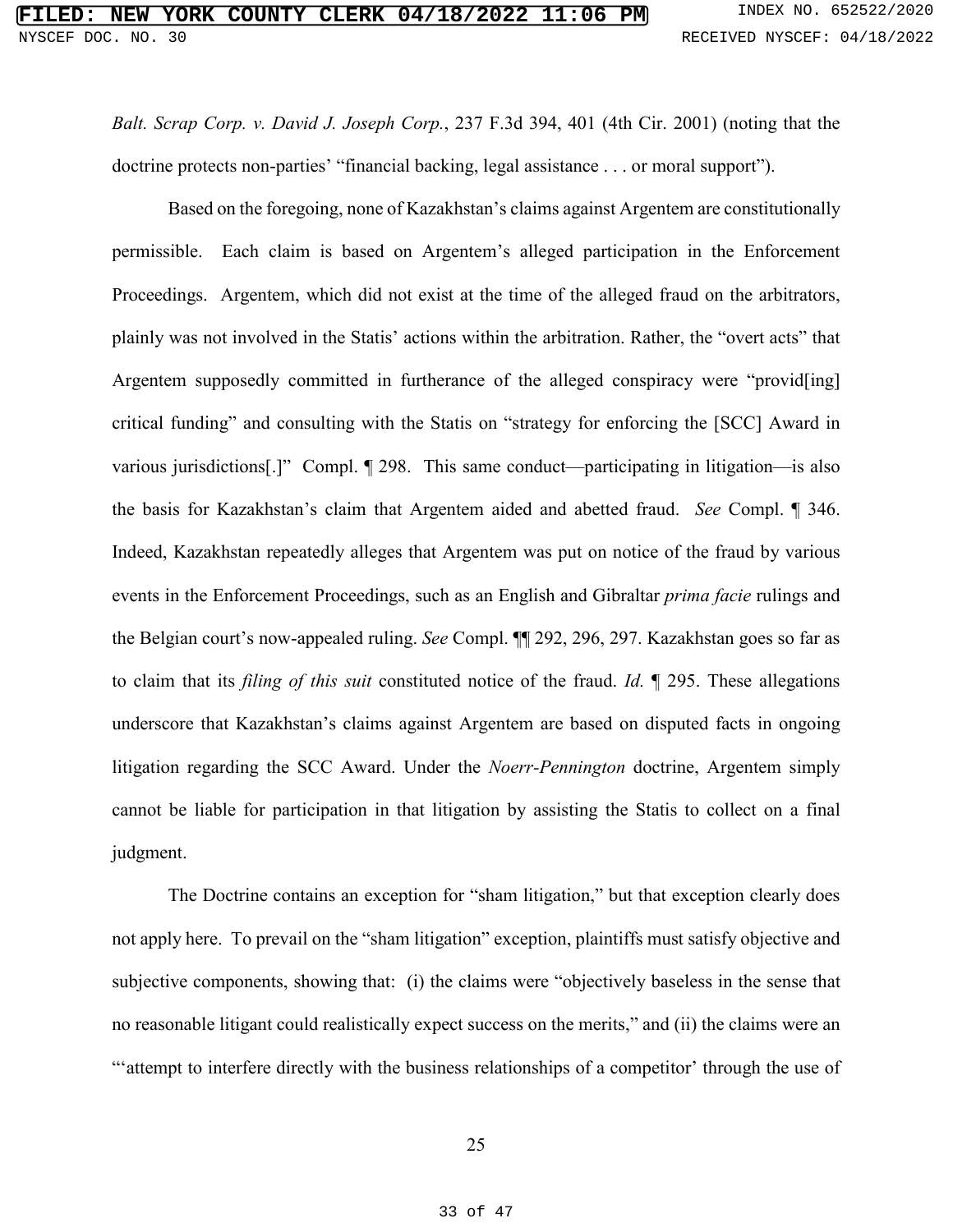governmental process." *Prof'l Real Estate Invs., Inc. v. Columbia Pictures Indus., Inc.*, 508 U.S. 49, 60–61 (1993) (citations omitted); *accord Singh*, 683 F. App'x at 78.

As to the first prong, the Southern District of New York has held it is "impossible" to describe claims as "objectively baseless" when multiple judges "conclude unanimously that a litigation position has merit." *Ginx, Inc. v. Soho Alliance*, 720 F. Supp. 2d 342, 365 (S.D.N.Y. 2010) (finding a defendant's participation in a proceeding was not objectively baseless after "six judges conclude[d] unanimously that a litigation position ha[d] merit"). In other words, a "winning lawsuit is by definition a reasonable effort at petitioning for redress and therefore not a sham." *Prof'l Real Estate Invs.*, 508 U.S. at 60 n.5. Courts in the United States Court of Appeals for the Second Circuit have held that prior litigation was not objectively baseless even when only *some* claims succeeded on the merits. *See Mosdos Chofetz Chaim, Inc. v. Vill. of Wesley Hills*, 701 F. Supp. 2d 568, 602–03 (S.D.N.Y. 2010) (finding the state court's dismissal of some claims did not render prior legal claims objectively basis).

Here, Kazakhstan cannot meet the "objectively baseless" test because the Statis' claims have been validated not only by the SCC panel, but also by the courts of Sweden, the U.S., and Italy. Indeed, the Swedish appellate courts have twice considered and rejected the fraud arguments Kazakhstan advances in this proceeding. *Stati*, 302 F. Supp. 3d at 195; Dzhazoyan Decl ¶¶ 6–7. Likewise, Judge Jackson specifically found the Enforcement Proceedings to be "non-frivolous" when dismissing Kazakhstan's RICO claims against the Statis. *Republic of Kazakhstan*, 380 F. Supp. 3d at 61. Most recently, Judge Koeltl in the Southern District of New York affirmed that "the validity of th[e] award, [] has been confirmed repeatedly." *Republic of Kazakhstan v. Chapman*, 2022 WL 420357, at \*5. Because adjudicative bodies have found the Statis' claims against Kazakhstan to be meritorious—and that the Award is final and enforceable—Kazakhstan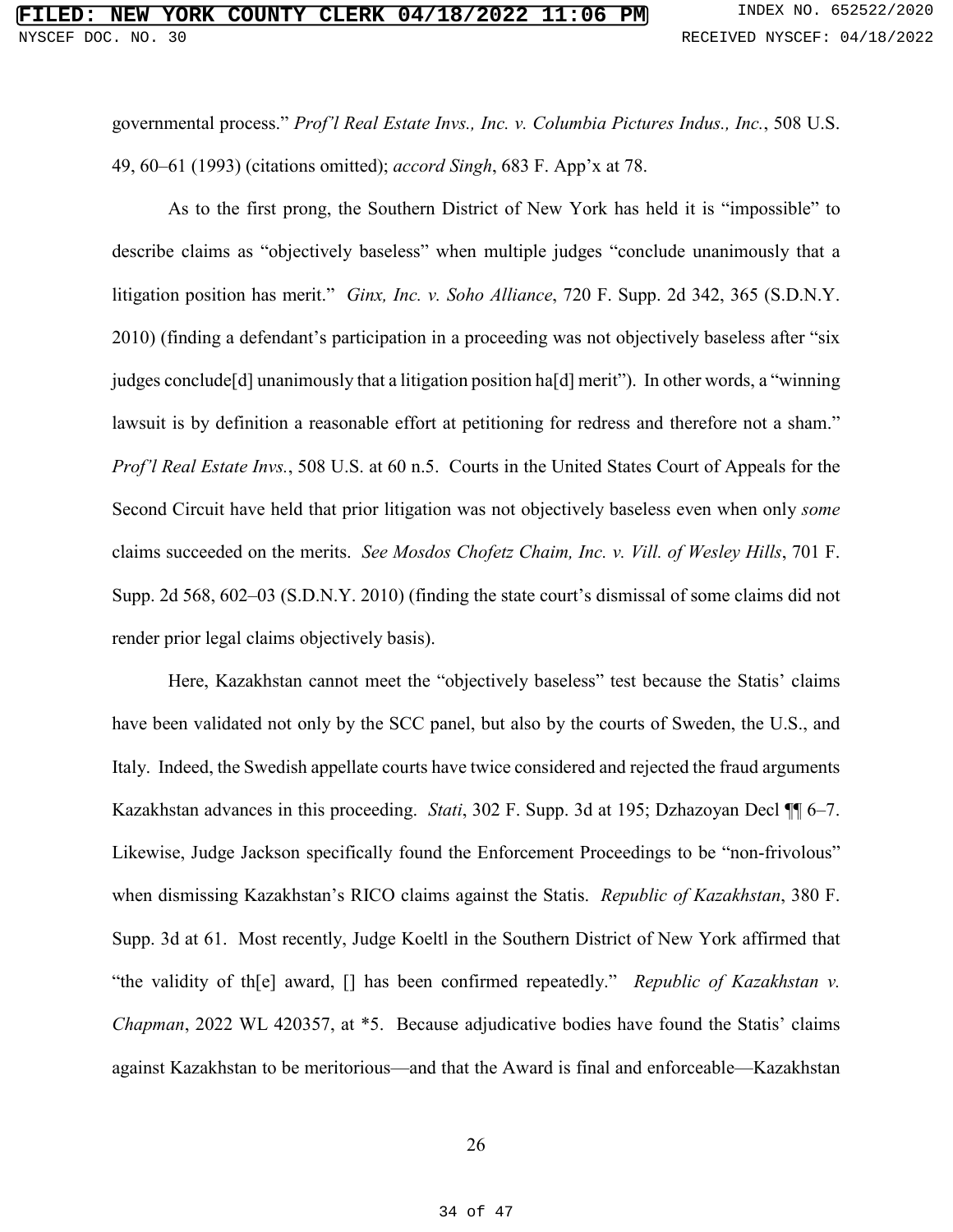cannot rely on the sham exception to avoid *Noerr-Pennington's* application. *See also Bath Petroleum Storage, Inc. v. Market Hub Partners, L.P.*, 129 F. Supp. 2d 578, 593 (W.D.N.Y. 2000) (requiring that a representation be materially false to invoke the sham exception).

Nor does the second prong apply, since there is, and can be, no allegation that Kazakhstan is a business competitor of Argentem, or that Argentem is seeking to interfere with any competition by seeking legal redress. Because Kazakhstan seeks to hold Argentem liable for participating in non-frivolous litigation, all of its claims are barred by the *Noerr-Pennington* doctrine as a matter of law, and Kazakhstan's claims must be dismissed.

# **III. KAZAKHSTAN FAILS TO ALLEGE AN UNDERLYING FRAUD TO SUFFICIENTLY PLEAD ITS FRAUD-BASED CLAIMS.**

Even if Kazakhstan's claims were not precluded by New York law or barred by the First Amendment, Kazakhstan's common law claims for civil conspiracy to commit fraud (Count I) and aiding and abetting fraud (Count II) fail because: (1) New York law does not recognize civil conspiracy or aiding and abetting tort claims as independent causes of action; (2) Kazakhstan cannot show that it was deceived by or otherwise relied on any fraudulent statement made by the Statis in connection with the SCC arbitration or Enforcement Proceedings; and (3) Kazakhstan fails to plead the other elements to sufficiently state a claim for civil conspiracy and for aiding and abetting.

# **A. Kazakhstan's Derivative-Fraud Claims Cannot Stand Without A Viable Claim Of Fraud.**

New York law does not recognize civil conspiracy or aiding and abetting tort claims as independent causes of action. *See El Toro Group, LLC v. Bareburger Group, LLC*, 190 A.D.3d 536, 542 (1st Dep't 2021) ("Absent an underlying fraud, there is no aiding and abetting fraud claim."); *see also Kirch v. Liberty Media Corp*., 449 F.3d 388, 401 (2d Cir. 2006) ("New York does not recognize an independent tort of conspiracy"); *Sado v. Ellis*, 882 F. Supp. 1401, 1408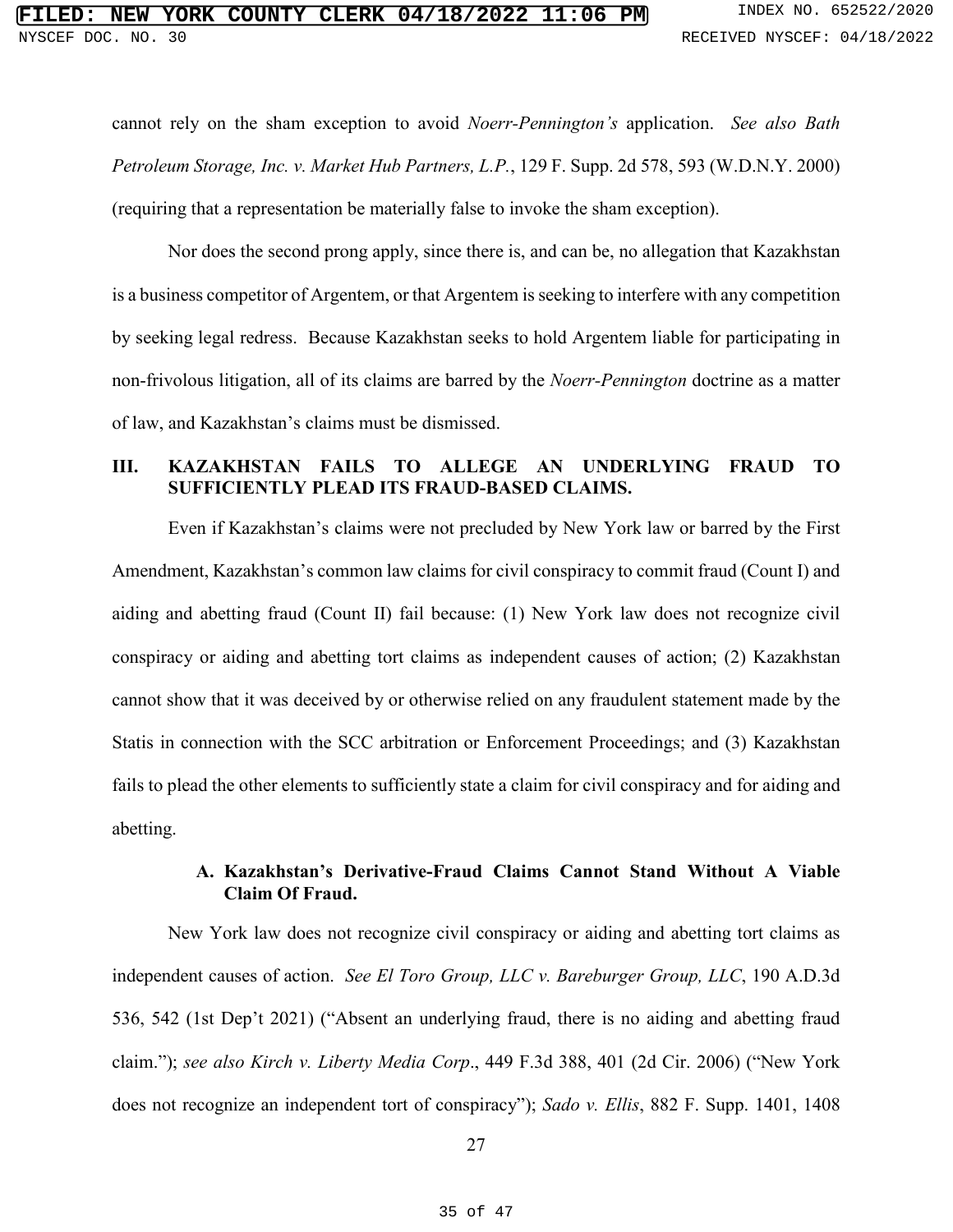(S.D.N.Y. 1995) ("An independent tort must form the basis of a claim of civil conspiracy"). Such claims "must be connected to an otherwise actionable tort" and stand or fall with that tort. *In re Stillwater Asset Backed Offshore Fund Ltd*., 559 B.R. 563, 614–15 (Bankr. S.D.N.Y. 2016). Because Kazakhstan's fraud claim is a collateral attack on the Award and the D.C. Court's decision confirming the Award, Kazakhstan has failed to state a claim for fraud.

## **B. Kazakhstan's Derivative-Fraud Claims Fail Because It Fails To Sufficiently Plead An Underlying Fraud.**

Kazakhstan's common law claims for civil conspiracy to commit fraud (Count I) and aiding and abetting fraud (Count II) fail on the merits because Kazakhstan cannot show that it was deceived by or otherwise relied on any fraudulent statement made by the Statis in connection with the SCC arbitration or Enforcement Proceedings. To the contrary, it hotly disputed all of the Statis' claims in these proceedings.

A plaintiff must be able to prove all the necessary elements of the underlying fraud in order to sue a third party for conspiring to commit or for aiding and abetting the alleged fraud. *See, e.g.*, *Troung v. AT&T*, 243 A.D.2d 278, 278 (1st Dep't 1997) (when the underlying fraud cannot be proven, there can be no liability for civil conspiracy to commit fraud); *AIG Fin. Prods. Corp. v. ICP Asset Mgmt., LLC*, 108 A.D.3d 444, 446 (1st Dep't 2013) ("ma[king] out a claim for fraud" is a "necessary predicate to the cause of action . . . for aiding and abetting"). Here, in order to prove the fraud allegedly committed by the Statis during the SCC arbitration and Enforcement Proceedings, Kazakhstan must show, in part, that Kazakhstan "*believed* and justifiably relied upon [a materially false] statement and was induced by it to engage in a certain course of conduct[.]" *Ross v. Louise Wise Servs., Inc.*, 8 N.Y.3d 478, 488 (2007) (emphasis added; internal quotation marks omitted). In other words, "to maintain an action based on fraudulent misrepresentations" the plaintiff must show that "the defendant knowingly uttered a falsehood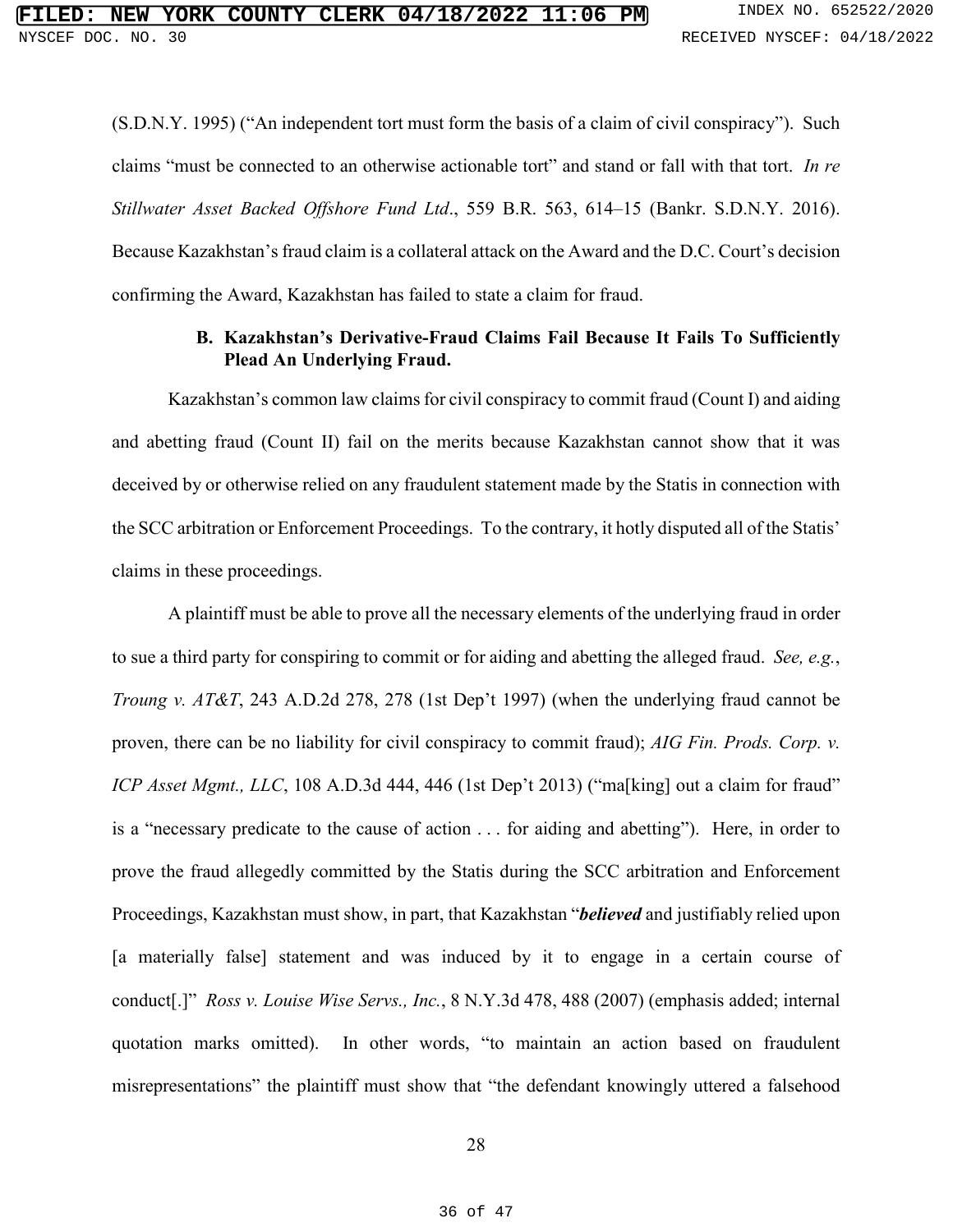$\overline{a}$ 

intending to deprive the plaintiff of a benefit *and that the plaintiff was thereby deceived and damaged*." *Channel Master Corp. v. Aluminum Ltd. Sales*, 4 N.Y.2d 403, 406–07 (1958) (emphasis added).

Without conceding the other essential fraud elements, Kazakhstan does not allege that it "believed" or was "deceived" by any of the alleged financial misrepresentations made by the Statis in the SCC arbitration or Enforcement Proceedings.<sup>8</sup> To the contrary, Kazakhstan actively *disputed* the financial information put forward by the Statis. A review of the Award confirms this fact, as it describes Kazakhstan's numerous attempts to refute the Statis' damages evidence by arguing that, among other things:

- "Claimants have failed to prove either claim for USD 245 million or USD 408 million for the LPG Plant and they have failed to provide a salvage valuation for the LPG Plant." *See* Ex. A to Baldini Aff. ¶ 1712.
- "Claimants have not provided proof or a position of costs for the completion of the LPG Plant." *Id.* ¶ 1717.
- "[Claimant's witness] tried to hide the LPG Plant cost explosion from the Tribunal and its own auditors." *Id.* ¶ 1718.
- "[Claimant's witness's] testimony regarding the LPG Plant misrepresented all basic parameters of that project. Everyone except FTI agreed that Claimants should never have taken the decision to build the LPG Plant." *Id.* ¶ 1723.

 $8$  Even if Kazakhstan could argue it was "deceived" by statements made in the SCC arbitration, its claims would still fail because any "reliance" would have been unjustifiable. There can be no justifiable reliance "[w]hen the party to whom a misrepresentation is made has hints of its falsity," because "a heightened degree of diligence is required of it. It cannot reasonably rely on such representations without making additional inquiry to determine their accuracy." *Centro Empresarial Cempresa S.A. v. America Movil, S.A.B. de C.V.*, 17 N.Y.3d 269, 279 (2011) (a party cannot justifiably rely on statements made by a counterparty negotiating a deal from an adverse position); *Aglira v. Julien & Schlesinger, P.C.*, 214 A.D.2d 178, 185 (1st Dep't 1995) ("[I]t is a well-settled principle that neither a party nor his attorney may justifiably rely on the legal opinion or conclusions of his or her adversary's counsel."). Because the representations were made in a contested proceeding, and because Kazakhstan already claimed grounds to dispute the Statis' financial evidence, it could not "reasonably rely" on any of the contested statements without further independent investigation.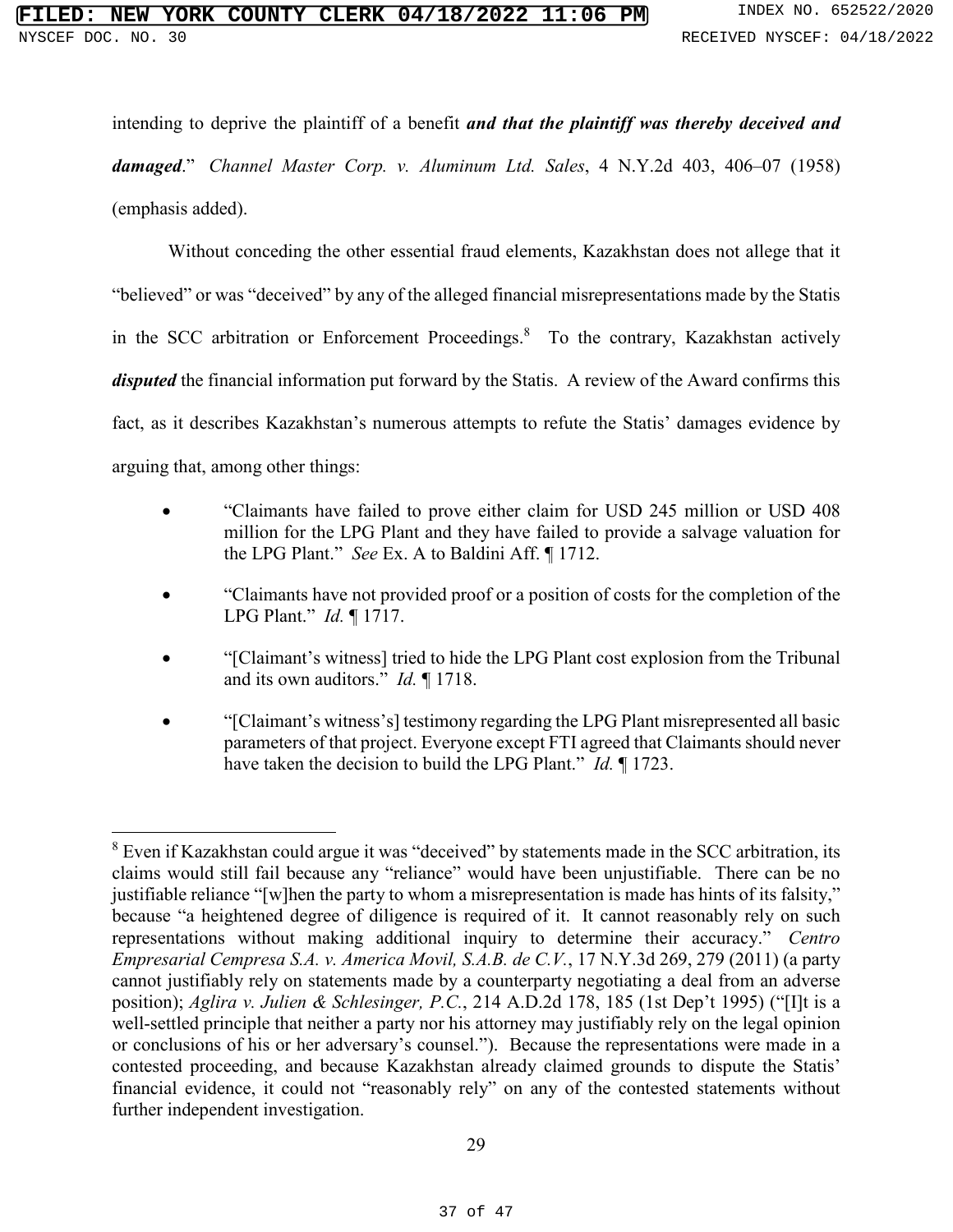Likewise, in the U.S. confirmation proceedings, Kazakhstan again argued that the Statis' evidence in the SCC arbitration consisted of "'false testimony and evidence . . .' that 'materially misrepresented the LPG Plant construction costs[.]'" *Stati*, 302 F. Supp. 3d at 193. And, as the D.C. court noted, Kazakhstan made the same arguments to the Swedish courts in an attempt to vacate the Award. *Id*. at 195. The fact that Kazakhstan now claims that it has identified additional evidence that it claims would support the same arguments it made previously does not change this analysis. At no point did Kazakhstan believe what the Statis were saying.

Based on the foregoing, Kazakhstan's argument that it "relied" on financial representations made during the course of its litigation with the Statis is directly contrary to the positions it took in the Enforcement Proceedings and necessarily fails as a matter of law. *See Shaffer v. Gilberg*, 125 A.D.3d 632, 635 (2d Dep't 2015) (dismissing fraud claims based on alleged false evidence submitted in divorce proceeding when plaintiff "always maintained that he knew the promissory notes and loans were fabricated"); *Clarke-St. John*, 164 A.D.3d at 745 (finding no reliance on an allegedly false statement made in an arbitration); *In re Gormally*, 550 B.R. 27, 46–47 (Bankr. S.D.N.Y. 2016) (no justifiable reliance on statements relating to legal positions in a related litigation, in part because plaintiffs had first-hand knowledge of the facts). Kazakhstan actively contested the accuracy of the Statis' arbitration evidence regarding financial matters and thus cannot reasonably claim to have "relied" on that evidence such that it could allege a viable fraud claim. *Id.* Kazakhstan seems to recognize this fatal inconsistency and attempts to plead around it by confusing "reliance" (which, as noted above, would require it having been "deceived") with its obligation to *respond* to the contested representations. *See, e.g*., Compl. ¶¶ 208–211. Having to respond to an alleged misrepresentation is the not the same as believing it, however, and absent its actual belief in the alleged misrepresentations, Kazakhstan cannot state a claim for fraud. Based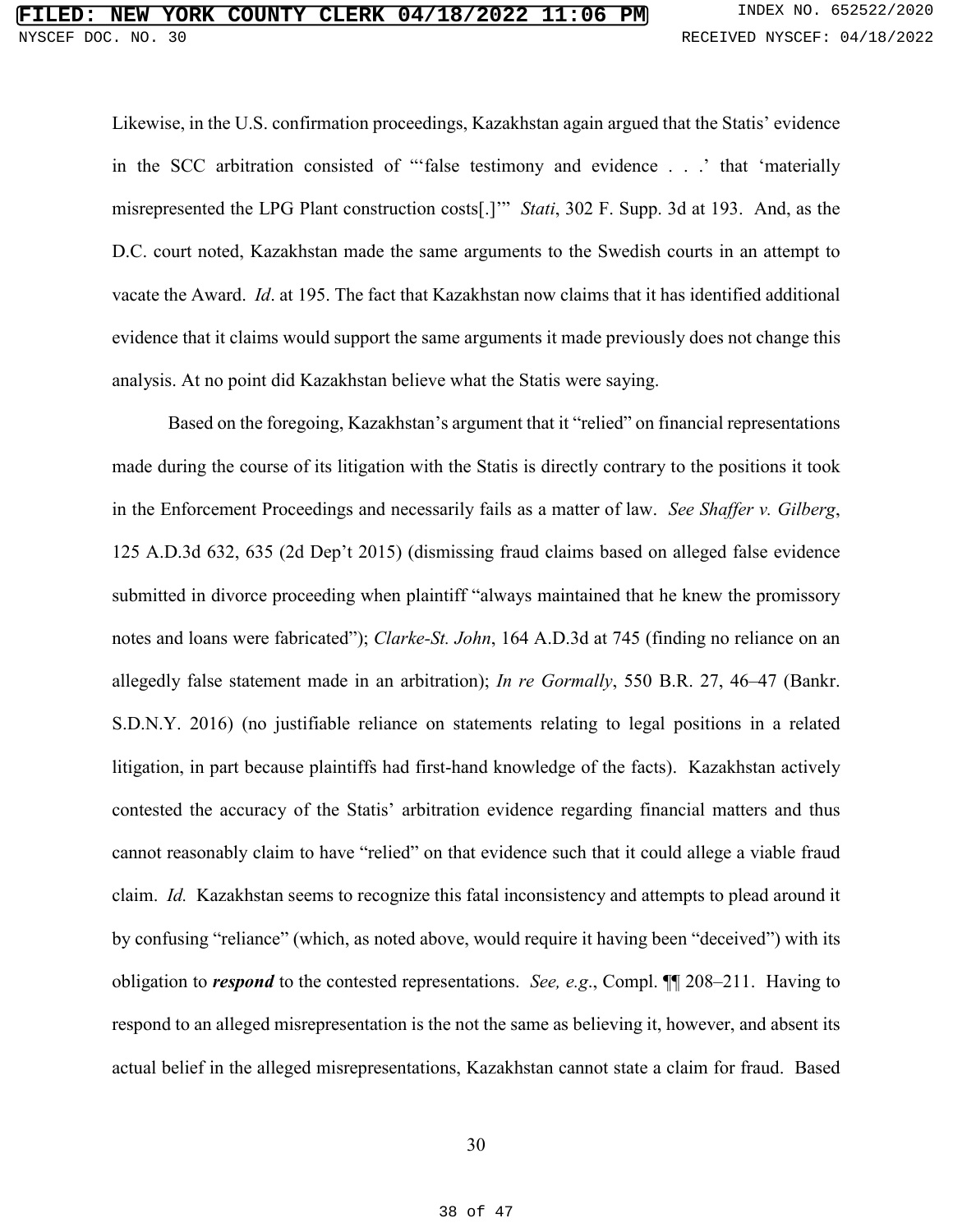on the foregoing, Kazakhstan cannot show that it relied on the Statis' financial representations in the SCC Arbitration and subsequent litigation, and its fraud claims fail as a matter of law.

#### **C. Kazakhstan Fails To State A Civil Conspiracy To Commit Fraud Claim.**

To state a claim for civil conspiracy to commit fraud, *in addition to* pleading an underlying fraud, a plaintiff must sufficiently allege under CPLR 3016(b)'s heightened pleading requirement: (i) an agreement between two or more parties; (ii) an overt act in furtherance of the agreement; (iii) the parties' intentional participation in the furtherance of a plan or purpose; and (iv) resulting damage. *Uni-World Capital, L.P. v. Preferred Fragrance, Inc.*, 43 F. Supp. 3d 236, 251 (S.D.N.Y. 2014) (internal citations omitted).

To satisfy the first element, a plaintiff must provide "specific factual allegations" that "defendants *knowingly agreed* to cooperate in a fraudulent scheme." *LeFebvre v. New York Life Ins. & Annuity Corp*., 214 A.D.2d 911, 912 (3d Dep't 1995) (emphasis added). Some showing that defendants' lawful activities potentially "assisted another in pursuit of guileful objectives" does not satisfy this element. *Id.* at 913 (citing *Williams v. Upjohn Health Care Servs., Inc.*, 119 A.D.2d 817, 819–20 (2d Dep't 1986)).

Kazakhstan's allegations utterly fall short on this element. Kazakhstan baldly alleges "upon information and belief" that: (1) Dan Chapman learned of the Statis' allegedly fraudulent activities in 2011; and (2) noteholders entered into the Sharing Agreement, which "gave [them] a powerful financial incentive to conspire with, and aid and abet, the Statis. . . ." *See* Compl. ¶¶ 37, 40. Argentem, as noted above, did not even exist at this time. Even so, bereft of any substantiating detail, these conclusory allegations merely show that the noteholders entered into a valid, legal contract more than a year (in December 2012) after Kazakhstan claims the Statis committed fraud (in 2011) to help collect on a final and binding Award, which is insufficient to demonstrate that Chapman or Argentem "knowingly agreed" to conspire with the Statis. *See LeFebvre*, 214 A.D.2d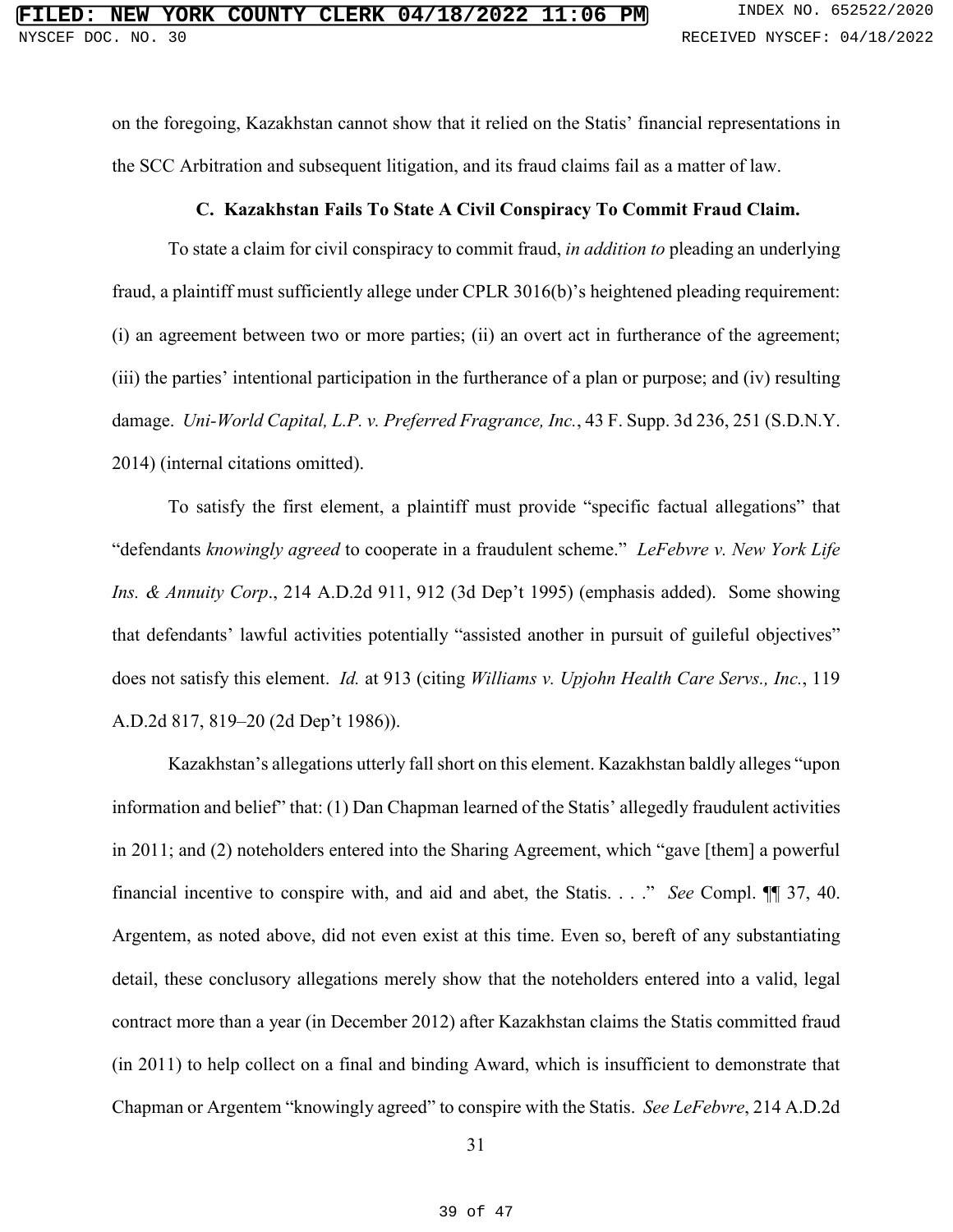at 912. Kazakhstan's remarkable assertion that the noteholders were somehow beholden to concede its fraud allegations notwithstanding the fact that numerous courts with jurisdiction had fully and finally rejected them cannot serve as a basis for conspiracy.

To satisfy the second and third elements, "plaintiffs must establish not only the corrupt agreement between two or more persons, but their intentional participation in the furtherance of the plan or purpose and resulting damage." *NCA Holding Corp. v. Ernestus*, 1998 WL 229510, at \*2 (S.D.N.Y. May 7, 1998) (internal citations omitted). This requires plaintiffs to show defendants' "independent culpable behavior" linking them to their co-conspirators' tortious actions. *Schwartz v. Society of N.Y. Hosp.*, 199 A.D.2d 129, 129–30 (1st Dep't 1993) (dismissing a complaint that failed to allege independent culpable behavior). *See also Perez v. Lopez*, 97 A.D.3d 558, 560 (2d Dep't 2012) (dismissing a conspiracy claim when the complaint did not allege any overt act by a specific defendant). Plaintiffs must plead these elements with sufficient factual support to show that "'something has been done which, absent the conspiracy, would give a right of action."' *Gmurzynska v. Hutton*, 355 F.3d 206, 211 (2d Cir. 2004) (quoting *Beck v. Prupis*, 529 U.S. 494, 502 (2000)). General allegations that defendants conspired to do something does not "'sufficiently attribute responsibility for fraud to each individual defendant.'" *Maersk, Inc. v. Neewra, Inc.*, 554 F. Supp. 2d 424, 460–61 (S.D.N.Y. 2008) (quoting *Ctr. Cadillac, Inc. v. Bank Leumi Trust Co. of N.Y.*, 808 F. Supp. 213, 230 (S.D.N.Y. 1992), *aff'd*, 99 F.3d 401 (2d Cir. 1995)). Accordingly, conclusory claims of conspiracy devoid of factual support must be dismissed. *Donini Int'l, S.p.A. v. Satec (U.S.A.) LLC*, 2004 WL 1574645, at \*3 (S.D.N.Y. July 13, 2004) (internal citations omitted). *See also Meisel v. Grunberg*, 651 F. Supp. 2d 98, 119 (S.D.N.Y. 2009); *Schwartz*, 199 A.D.2d at 130 ("[M]ore than a conclusory allegation of conspiracy or common purpose is required to state a cause of action against" alleged nonactors to a conspiracy).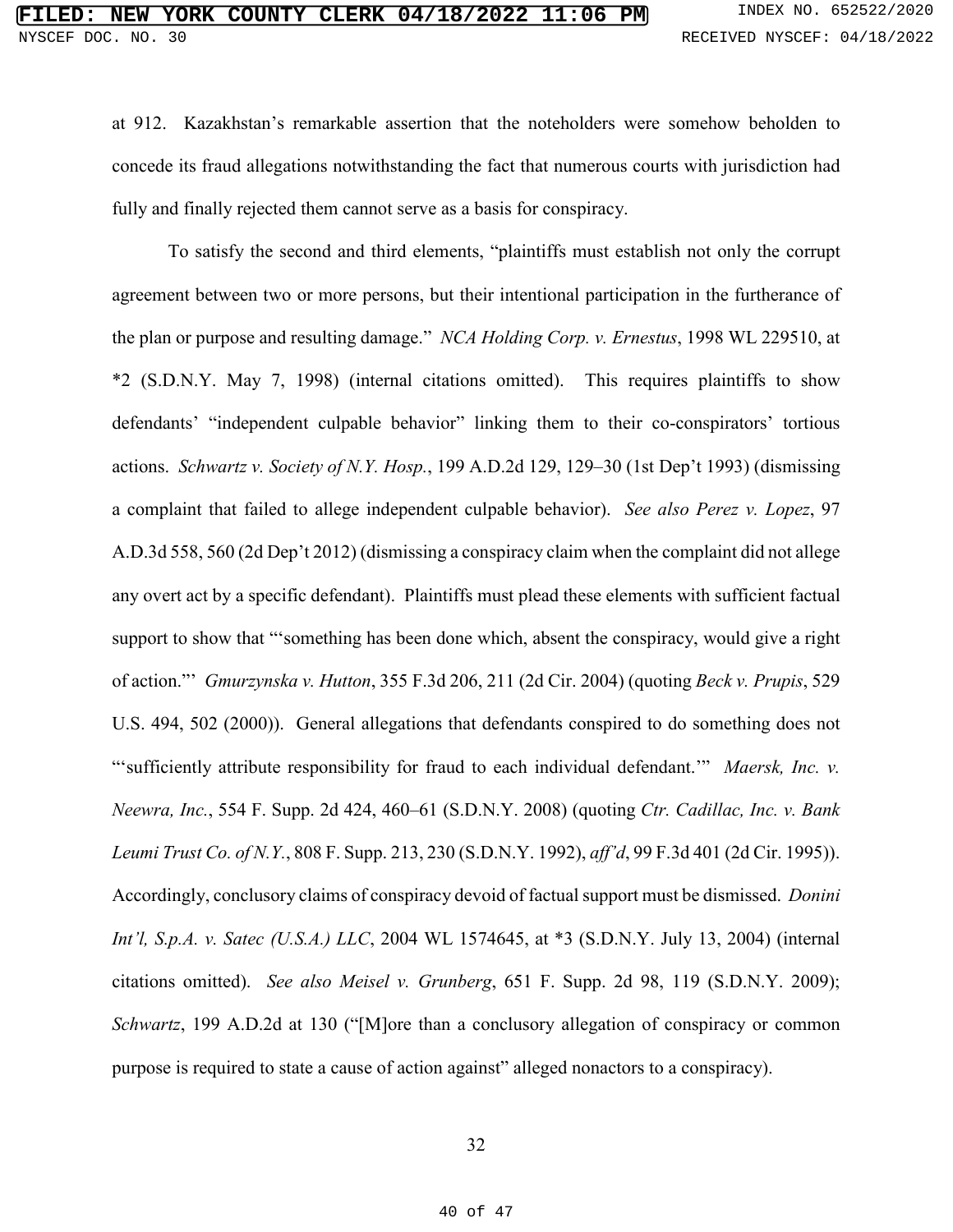$\overline{a}$ 

Kazakhstan also fails to allege facts sufficient to show that Argentem intentionally participated in any fraudulent scheme. Kazakhstan merely alleges that Argentem: (1) "agreed to provide funding to the Statis for the Enforcement Proceedings"; and (2) "regularly consulted with the Statis and/or their counsel, provided guidance regarding the legal strategy to enforce the fraudulently obtained [SCC] Award, and sought to frustrate Kazakhstan's attempts to discover information regarding the Statis' fraud." Compl. ¶ 334. These allegations are insufficient to create an inference that Argentem engaged in "independent culpable behavior." *Schwartz*, 199 A.D.2d at 130. Absent specific allegations of wrongdoing by Argentem, fraudulent intent cannot be inferred from otherwise lawful behavior. *See, e.g., Lefebvre*, 214 A.D.2d at 912–13.

In summary, Kazakhstan has not sufficiently plead an agreement between the Statis and Argentem, or that Argentem intentionally participated in a fraudulent scheme. Indeed, there is nothing to support Kazakhstan's claims beyond the mere assertion that Argentem, like many other unnamed parties, purchased the Notes. As a result, Count I for civil conspiracy must be dismissed.<sup>9</sup>

<sup>&</sup>lt;sup>9</sup> Kazakhstan characterizes statements on the Tristangate website as "misleading, false and/or fraudulent" but does not allege that these statements are overt acts in furtherance of the alleged conspiracy. *See* Compl. ¶ 315. For one, Kazakhstan cannot prove these statements' falsity. Rather, the statements highlighted by Kazakhstan are entirely accurate. Kazakhstan has "refused to . . . pay the award," a fact recently confirmed by Judge Koeltl in the Southern District of New York. *Id.*; *see Republic of Kazakhstan v. Chapman*, 2022 WL 420357. Award creditors have "successfully attached and frozen [Kazakh assets] in their efforts to enforce the award," including in Sweden, where a court recently entered a \$90 million freeze on Kazakhstan National Fund's assets. *See* THE TRISTANGATE DISPUTE, https://www.tristangate.com/about/ (last visited April 18, 2022). And, the final Award is "final binding and non-appealable yet the Kazakh authorities are continuing a litigation fight they have already lost." *See Republic of Kazakhstan v. Stati*, 380 F. Supp. 3d 55, 57 (D.D.C. 2019) ("A RICO civil suit is not a vehicle to challenge . . . a valid and final foreign arbitral award").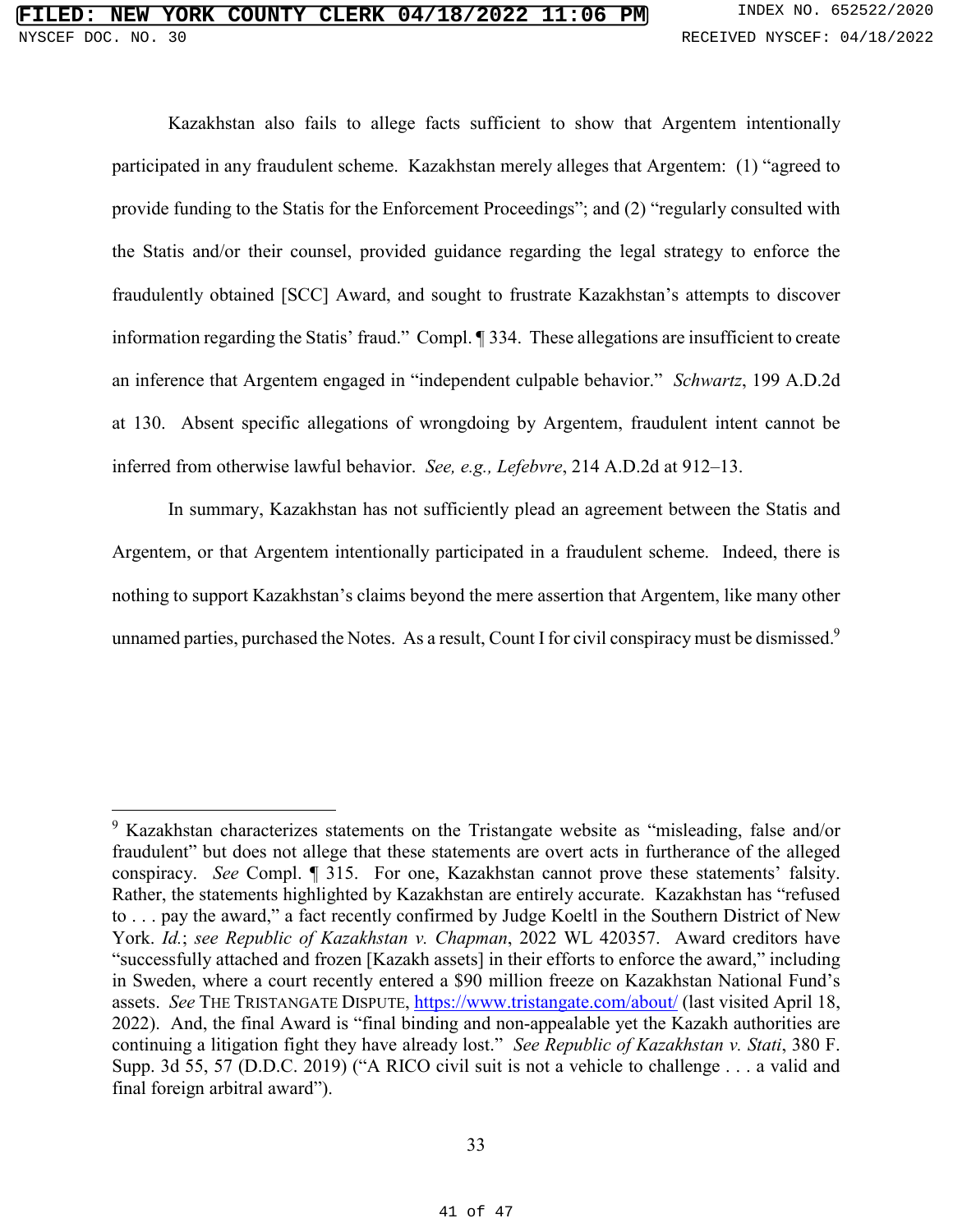## **D. Kazakhstan Fails To State An Aiding And Abetting Wrongful Conduct Claim.**

Kazakhstan's aiding and abetting claim similarly fails to allege the required elements under New York law.<sup>10</sup> To state a claim for aiding and abetting, in addition to asserting an underlying fraud claim, plaintiffs must allege with CPLR 3016(b)'s particularity requirements that: (i) a party had "actual knowledge" of an underlying tort; and (ii) a party provided "substantial assistance" in the commission of the fraud. *Gregor v. Rossi*, 120 A.D.3d 447, 448 (1st Dep't 2014). "Aiding and abetting fraud 'is not made out simply by allegations which would be sufficient to state a claim against the principal participants in the fraud' combined with conclusory allegations that the aider and abettor had actual knowledge of such fraud." *Goel v. Ramachandran*, 111 A.D.3d 783, 792 (2d Dep't 2013) (quoting *Nat'l Westminster Bank v. Weksel*, 124 A.D.2d 144, 149 (1st Dep't 1987)). A plaintiff must demonstrate that a defendant "affirmatively assist[ed], help[ed] conceal[ed] or fail[ed] to act when required to do so." *Kaufman v. Cohen*, 307 A.D.2d 113, 126 (1st Dep't 2003). This analysis is akin to a proximate cause analysis; however, "but-for" causation is insufficient. *Cromer Fin. Ltd. v. Berger*, 137 F. Supp. 2d 452, 470 (S.D.N.Y. 2001) (internal citations omitted). The injury must also be a "'direct or reasonably foreseeable result' of the complained-of conduct" to impose liability. *Kolbeck v. LIT Am., Inc.*, 939 F. Supp. 240, 249 (S.D.N.Y. 1996) (quoting *Morin v. Trupin*, 711 F. Supp. 97, 112 (S.D.N.Y. 1989)).

Kazakhstan's allegations fail to meet CPLR 3016(b)'s heightened pleading on these elements. First, Kazakhstan fails to allege that Argentem had actual knowledge of the Statis' allegedly fraudulent scheme. The Complaint contains a laundry list of facts allegedly known to Mr. Chapman. Compl. ¶ 278. However, notably absent from this list is any allegation that

 $\overline{a}$ 

 $10$  To the extent that Kazakhstan is relying on English law to satisfy this tort's underlying elements, Kazakhstan cannot "pick and choose [its] favorite causes of action from different legal systems" to satisfy New York causes of action. *City of Almaty v. Sater*, 503 F. Supp. 3d 51, 63 (S.D.N.Y. 2020).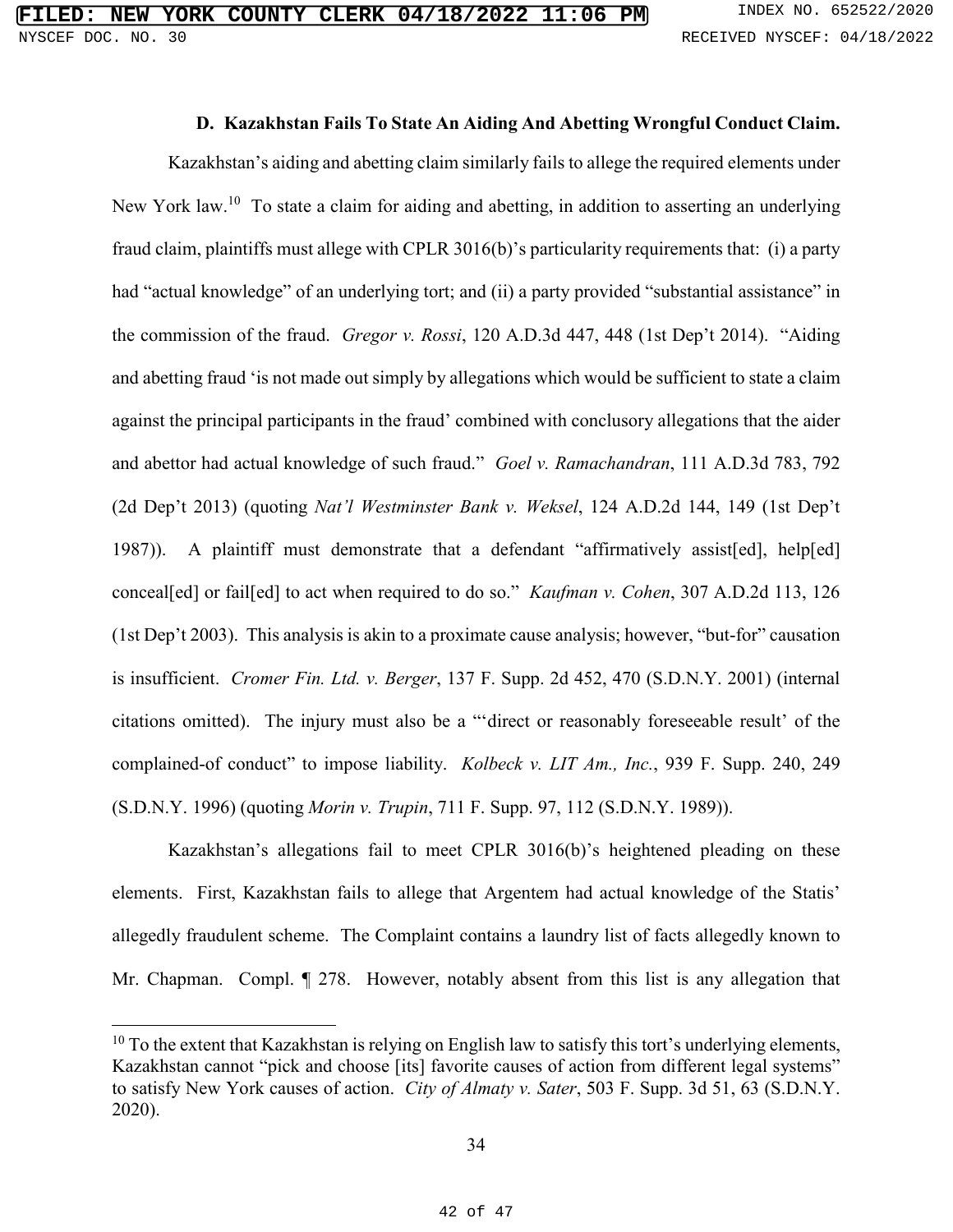Argentem knew of the primary allegations that underpin Kazakhstan's fraud claims against the Statis: that the Statis falsely inflated the cost of the LPG Plant; that the Statis failed to disclose these transactions to their auditor; that these financial statements were distributed to the bidders for the LPG Plant; or that the Statis submitted false information to the SCC tribunal. *See id*. ¶¶ 37, 278, 289, 291. Kazakhstan's skeletal allegation that Mr. Chapman "discovered the Statis' fraudulent scheme" during the course of the SCC Arbitration and alleged subsequent investigation is not sufficient to establish actual knowledge to support a claim for aiding and abetting. *See id.* ¶ 37. Moreover, allegations that Mr. Chapman was "in direct contact" with the Statis are insufficient to establish that Argentem had actual knowledge of the Statis' allegedly fraudulent scheme. *Id*. ¶ 39.

Second, Kazakhstan cannot establish that Argentem provided the Statis with substantial assistance. The Complaint alleges that Argentem provided the Statis with substantial assistance by providing the Statis with funding to support recovery on the Award and future payment on the Notes under the Sharing Agreement. *See* Compl. ¶ 298. Kazakhstan further alleges "upon information and belief" that Argentem has communicated and consulted with the Statis regarding various enforcement proceedings. *See id.* ¶¶ 220, 294, 298. These allegations are insufficient to state a claim for aiding and abetting wrongful conduct because these allegations are of "ordinary professional activity, not substantial assistance." *Gregor*, 120 A.D.3d at 449. Moreover, these allegations are insufficient because Kazakhstan has not pleaded that its injuries were a direct or reasonably foreseeable result of Argentem's "support" of the Statis, *i.e.* that the SCC tribunal would not have entered a \$500 million award in the Statis favor had Argentem not "conspired" with the Statis. Indeed, most of Kazakhstan's allegations against Argentem relate to actions taken long after the alleged fraud took place and the Award was made. Kazakhstan has not plead that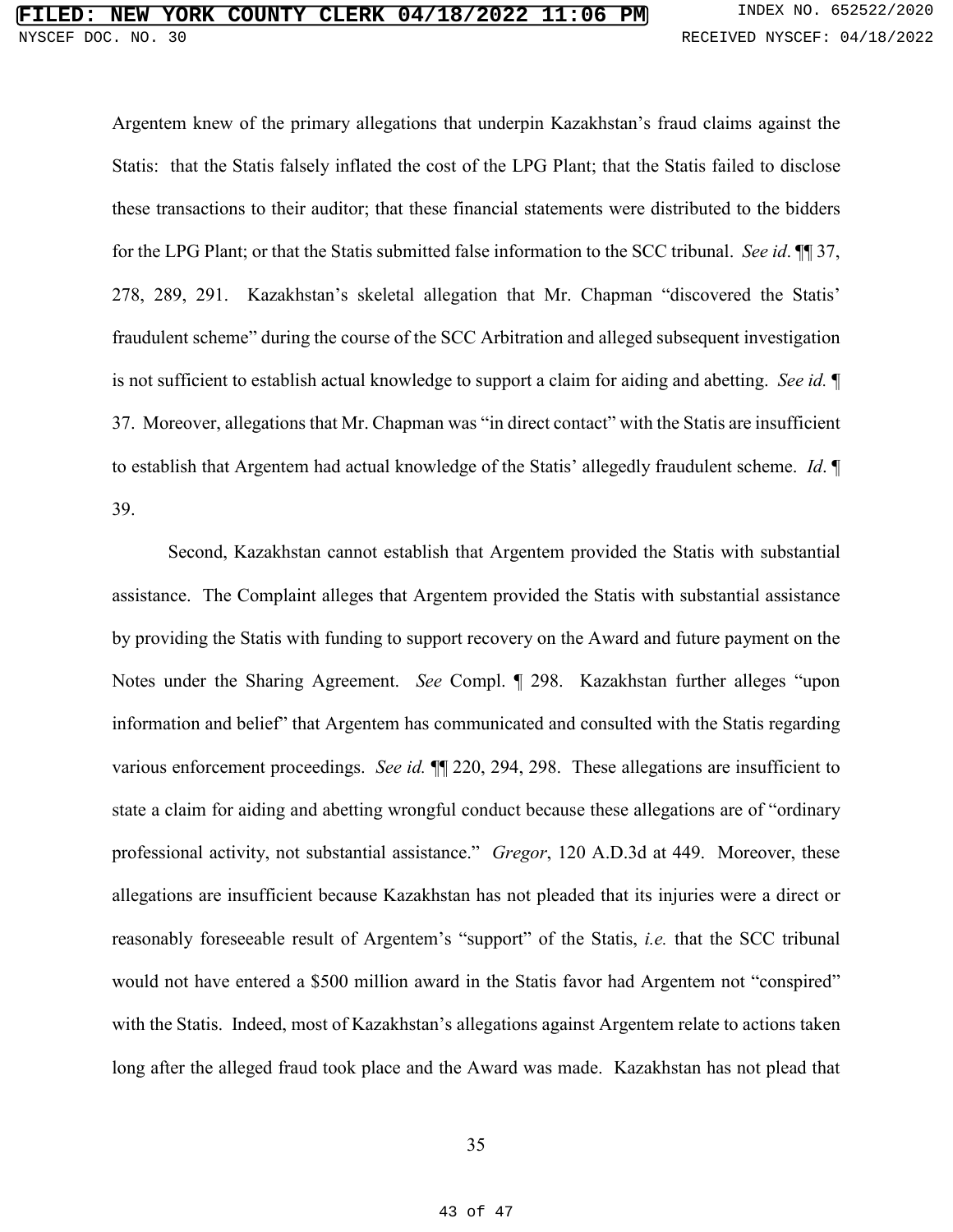Argentem provided the Statis with substantial assistance in procuring the Award because it cannot: the SCC tribunal explicitly disavowed any reliance on the allegedly false information submitted to it. *Stati*, 302 F. Supp. 3d at 198. Accordingly, under the proximate cause analysis, Kazakhstan cannot allege that its injuries were a direct or reasonably foreseeable result of Argentem's involvement. Because Kazakhstan cannot state aiding and abetting elements, Count II must be dismissed as a matter of law.

### **IV. NEW YORK LAW FORECLOSES KAZAKHSTAN'S UNLAWFUL MEANS CONSPIRACY UNDER ENGLISH LAW CLAIM.**

Kazakhstan's claim for "Unlawful Means Conspiracy" must be dismissed because there is no basis to apply English law here. Under New York law, the court must first determine whether there is an "'actual conflict'" between New York and English law. *In re Allstate Ins. Co. (Stolarz– New Jersey Mfrs. Ins. Co.)*, 81 N.Y.2d 219, 223 (1993). If an "actual conflict" exists, the court must apply the "law of [the] jurisdiction which, because of its relationship or contact with the occurrence or the parties, has the greatest concern with the specific issue raised in the litigation." *Babcock v. Jackson*, 12 N.Y.2d 473, 481 (1963)).

An "actual conflict" exists between New York and English law because under New York Law: (i) parties cannot bring a freestanding conspiracy claim; and (ii) there is no analogous cause of action for "unlawful means conspiracy." *See Alexander & Alexander of N.Y. v. Fritzen*, 68 N.Y.2d 968, 969 (1986). Because an actual conflict exists, this Court must apply New York law, and not English law, as New York has the "most significant" relationship to this dispute. Indeed, Kazakhstan alleges in the Complaint that Argentem "committed tortious acts within the State [of New York]." Compl. ¶ 19. Further, there is no allegation to support an inference that England has a relationship with this dispute, let alone the "most significant" relationship. As such, Kazakhstan's attempt to avail itself of certain foreign causes of actions to its complaint (while also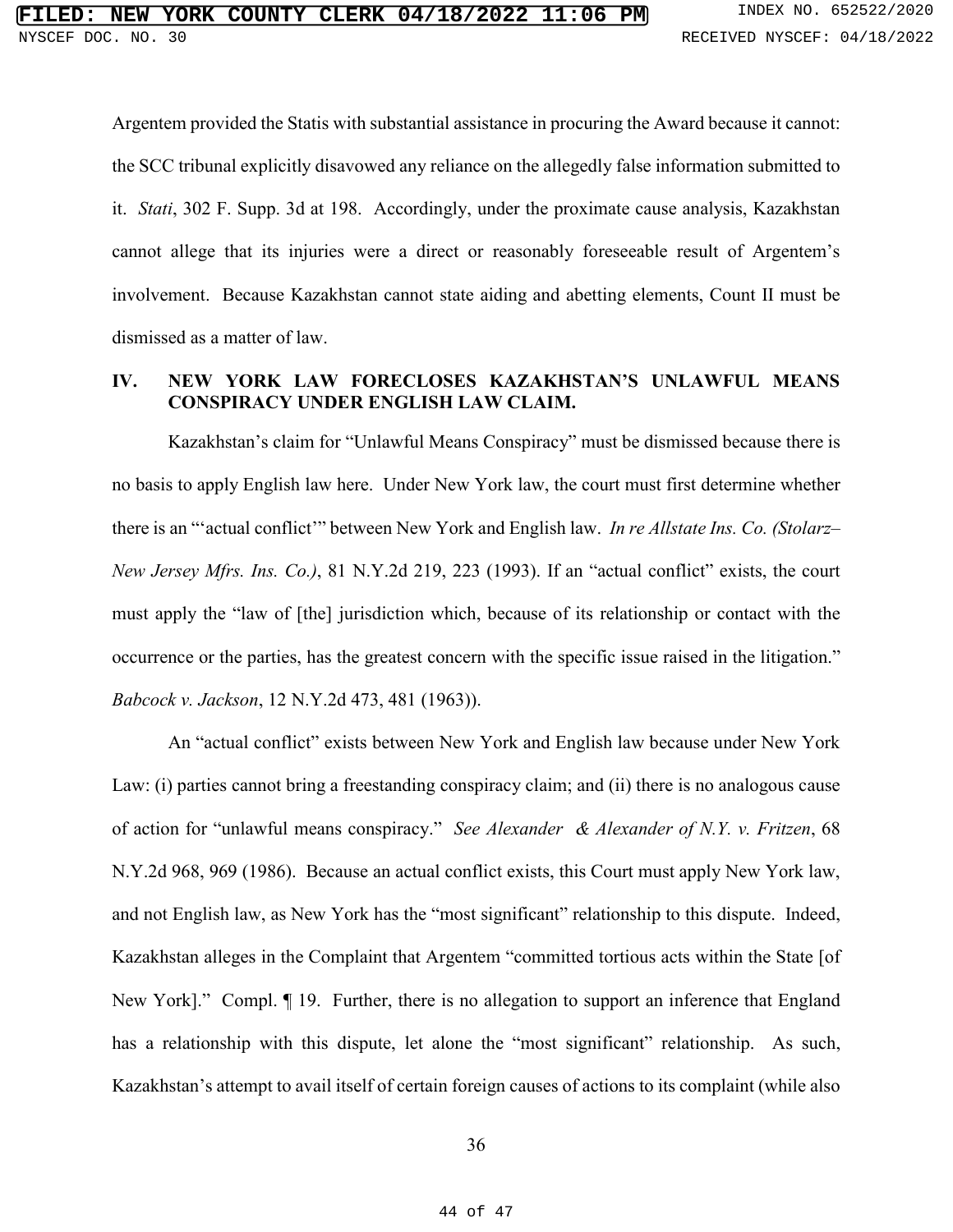availing itself of New York State causes of action) is inconsistent with New York law and warrants dismissal. *City of Almaty*, 503 F. Supp. 3d at 63 (noting that plaintiff could not "pick and choose [its] favorite causes of action from different legal systems"). Because there is no basis for the Court to apply English law here, Count III must be dismissed.

# **CONCLUSION**

For the foregoing reasons, Argentem respectfully requests the Court dismiss Kazakhstan's

Complaint with prejudice.

Dated: April 18, 2022 Respectfully submitted, New York, New York

# **AKIN GUMP STRAUSS HAUER & FELD LLP**

#### */s/ Stephen M. Baldini*

Stephen M. Baldini One Bryant Park New York, NY 10036 Telephone: (212) 872-1000 Facsimile: (212) 872-1002 sbaldini@akingump.com

-and-

Paul W. Butler 20001 K Street N.W. Washington, DC 20006 Telephone: (202) 887-4000 Facsimile: (202) 887-4288 pbutler@akingump.com

- and -

**FAEGRE DRINKER BIDDLE & REATH LLP** Clay J. Pierce Andrew L. Van Houter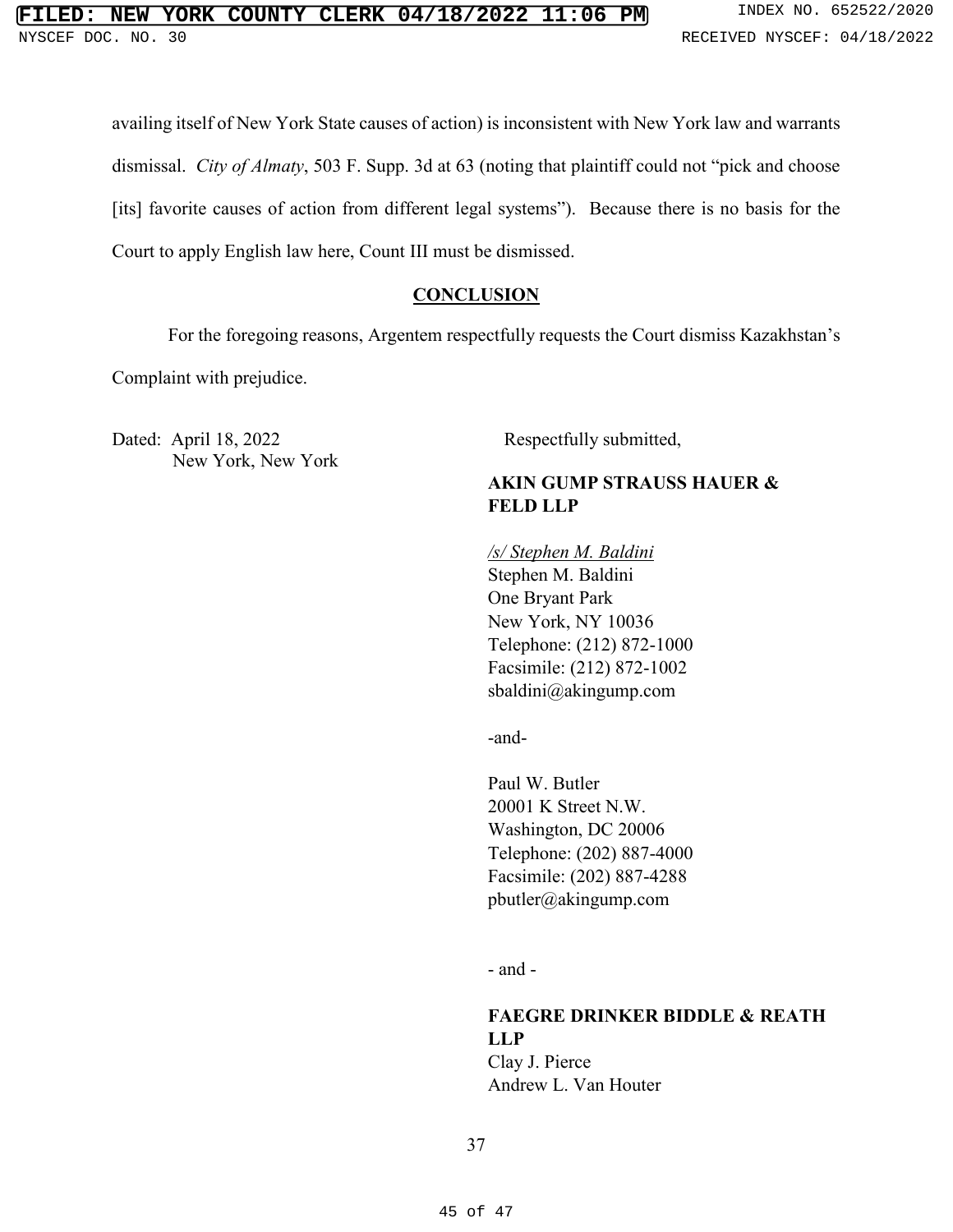1177 Avenue of the Americas New York, NY 10036 (212) 248-3186 clay.pierce@faegredrinker.com andrew.vanhouter@faegredrinker.com

*Attorneys for Defendants Argentem Creek Holdings LLC, Argentem Creek Partners LP, Pathfinder Argentem Creek GP LLC, ACP I Trading LLC, and Daniel Chapman*